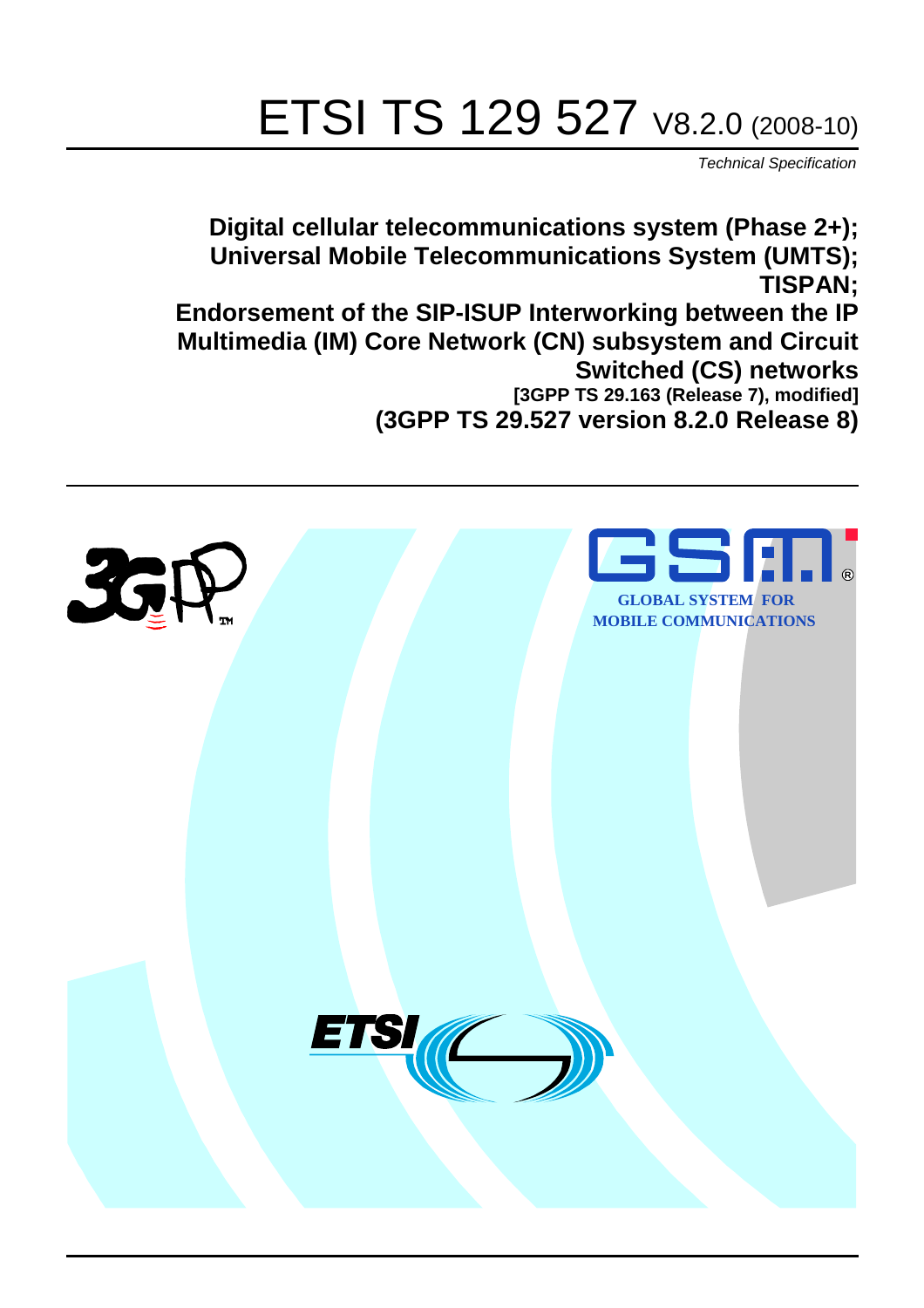Reference RTS/TSGC-0329527v820

> Keywords GSM, UMTS

#### *ETSI*

#### 650 Route des Lucioles F-06921 Sophia Antipolis Cedex - FRANCE

Tel.: +33 4 92 94 42 00 Fax: +33 4 93 65 47 16

Siret N° 348 623 562 00017 - NAF 742 C Association à but non lucratif enregistrée à la Sous-Préfecture de Grasse (06) N° 7803/88

#### *Important notice*

Individual copies of the present document can be downloaded from: [http://www.etsi.org](http://www.etsi.org/)

The present document may be made available in more than one electronic version or in print. In any case of existing or perceived difference in contents between such versions, the reference version is the Portable Document Format (PDF). In case of dispute, the reference shall be the printing on ETSI printers of the PDF version kept on a specific network drive within ETSI Secretariat.

Users of the present document should be aware that the document may be subject to revision or change of status. Information on the current status of this and other ETSI documents is available at <http://portal.etsi.org/tb/status/status.asp>

If you find errors in the present document, please send your comment to one of the following services: [http://portal.etsi.org/chaircor/ETSI\\_support.asp](http://portal.etsi.org/chaircor/ETSI_support.asp)

#### *Copyright Notification*

No part may be reproduced except as authorized by written permission. The copyright and the foregoing restriction extend to reproduction in all media.

> © European Telecommunications Standards Institute 2008. All rights reserved.

**DECT**TM, **PLUGTESTS**TM, **UMTS**TM, **TIPHON**TM, the TIPHON logo and the ETSI logo are Trade Marks of ETSI registered for the benefit of its Members.

**3GPP**TM is a Trade Mark of ETSI registered for the benefit of its Members and of the 3GPP Organizational Partners.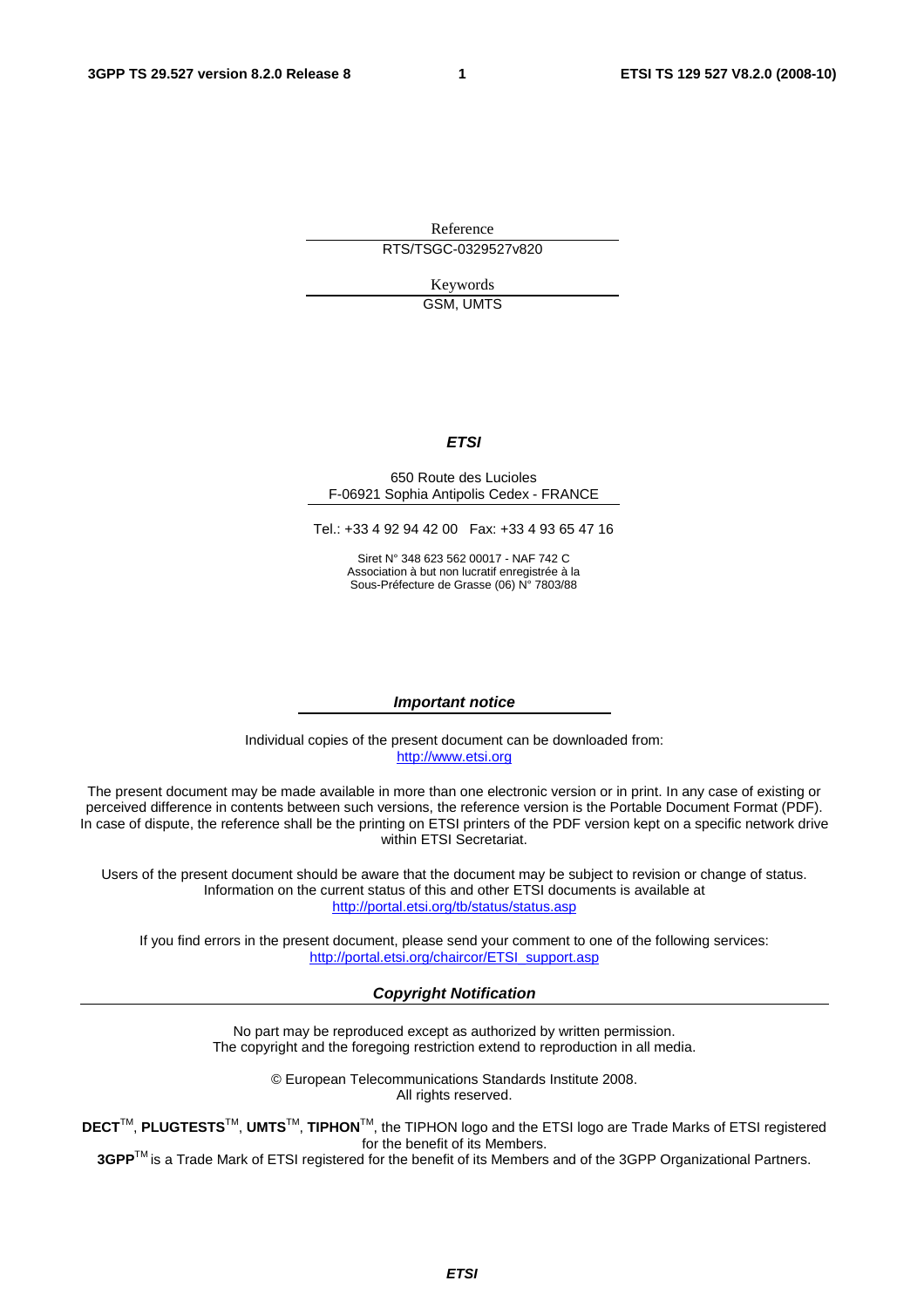### Intellectual Property Rights

IPRs essential or potentially essential to the present document may have been declared to ETSI. The information pertaining to these essential IPRs, if any, is publicly available for **ETSI members and non-members**, and can be found in ETSI SR 000 314: *"Intellectual Property Rights (IPRs); Essential, or potentially Essential, IPRs notified to ETSI in respect of ETSI standards"*, which is available from the ETSI Secretariat. Latest updates are available on the ETSI Web server ([http://webapp.etsi.org/IPR/home.asp\)](http://webapp.etsi.org/IPR/home.asp).

Pursuant to the ETSI IPR Policy, no investigation, including IPR searches, has been carried out by ETSI. No guarantee can be given as to the existence of other IPRs not referenced in ETSI SR 000 314 (or the updates on the ETSI Web server) which are, or may be, or may become, essential to the present document.

### Foreword

This Technical Specification (TS) has been produced by ETSI 3rd Generation Partnership Project (3GPP).

The present document may refer to technical specifications or reports using their 3GPP identities, UMTS identities or GSM identities. These should be interpreted as being references to the corresponding ETSI deliverables.

The cross reference between GSM, UMTS, 3GPP and ETSI identities can be found under [http://webapp.etsi.org/key/queryform.asp.](http://webapp.etsi.org/key/queryform.asp)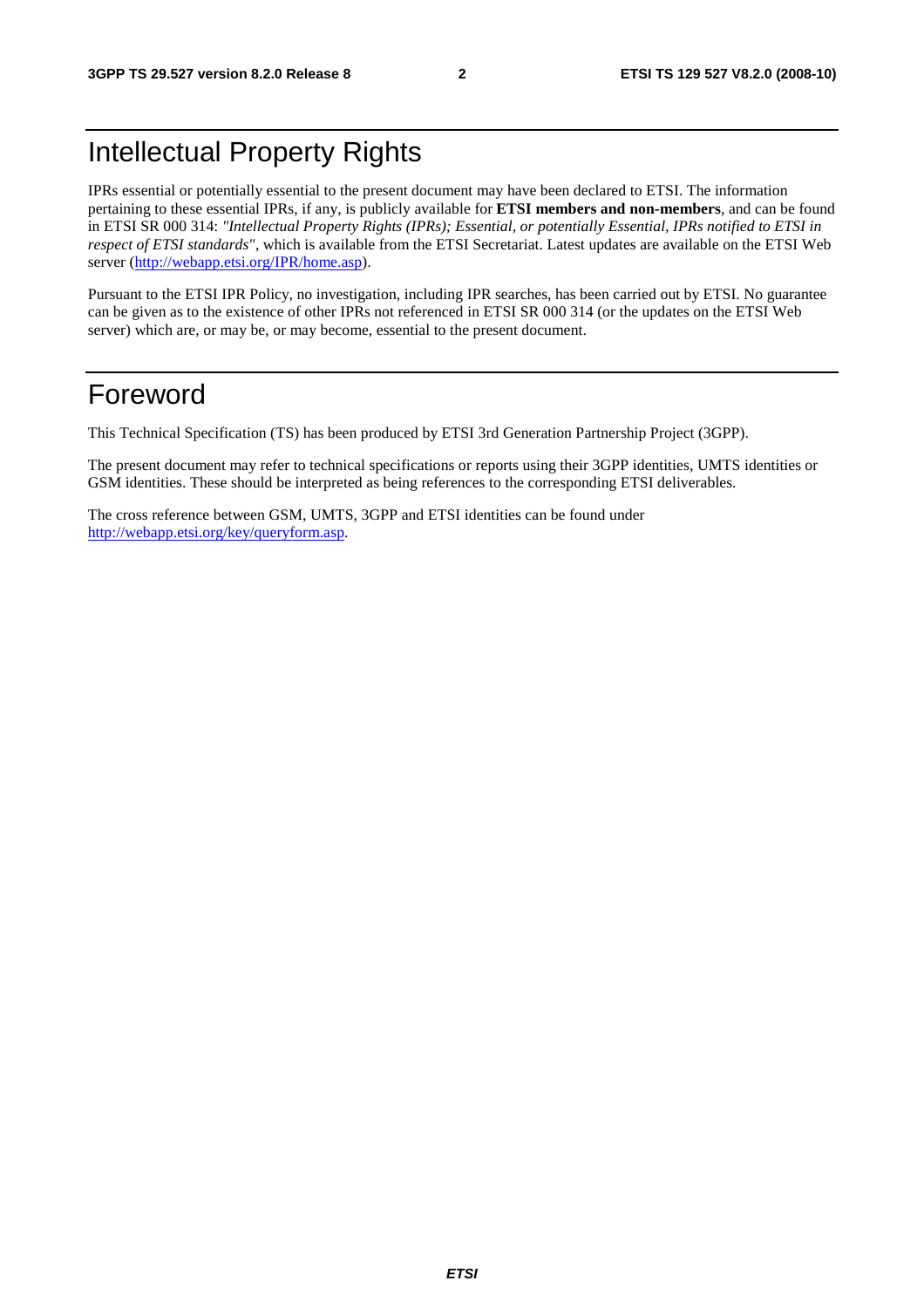$\mathbf{3}$ 

### Contents

| $\mathbf{1}$ |                               |  |
|--------------|-------------------------------|--|
| 2            |                               |  |
| 2.1<br>2.2   |                               |  |
| 3            |                               |  |
|              |                               |  |
|              |                               |  |
|              | Clause 7.2.3.1.2.3            |  |
| 7.2.3.1.2.3  |                               |  |
|              |                               |  |
|              | 7.2.3.2.5                     |  |
| 7.2.3.2.5.1  |                               |  |
| 7.2.3.2.5.2  |                               |  |
|              | <b>Annex A (informative):</b> |  |
|              |                               |  |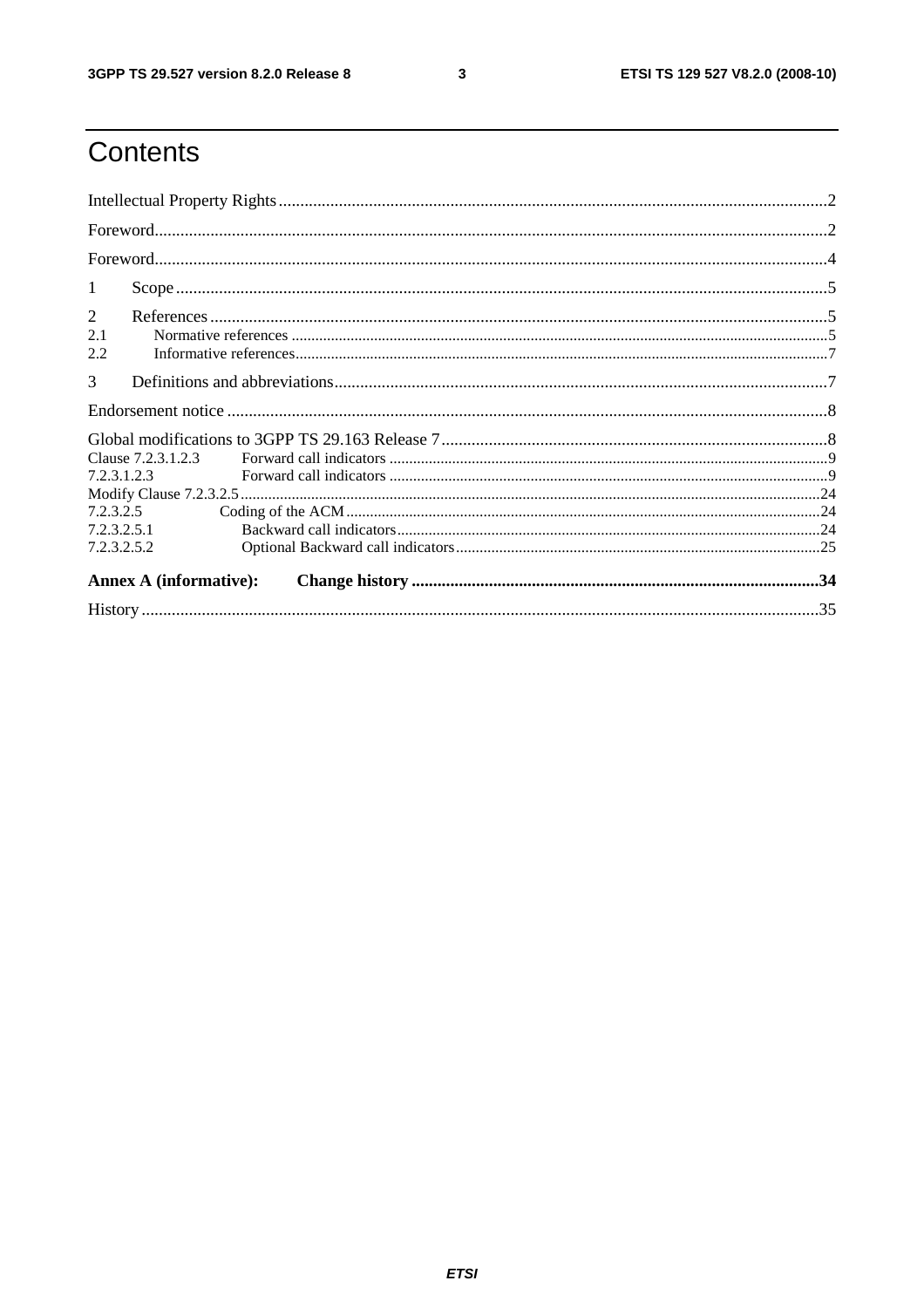### Foreword

This Technical Specification (TS) was been produced by ETSI Technical Committee Telecommunications and Internet converged Services and Protocols for Advanced Networking (TISPAN) and originally published as ETSI ES 283 027 [26]. It was transferred to the 3rd Generation Partnership Project (3GPP) in in January 2008.

The contents of the present document are subject to continuing work within the TSG and may change following formal TSG approval. Should the TSG modify the contents of the present document, it will be re-released by the TSG with an identifying change of release date and an increase in version number as follows:

Version x.y.z

where:

- x the first digit:
	- 1 presented to TSG for information;
	- 2 presented to TSG for approval;
	- 3 or greater indicates TSG approved document under change control.
- y the second digit is incremented for all changes of substance, i.e. technical enhancements, corrections, updates, etc.
- z the third digit is incremented when editorial only changes have been incorporated in the document.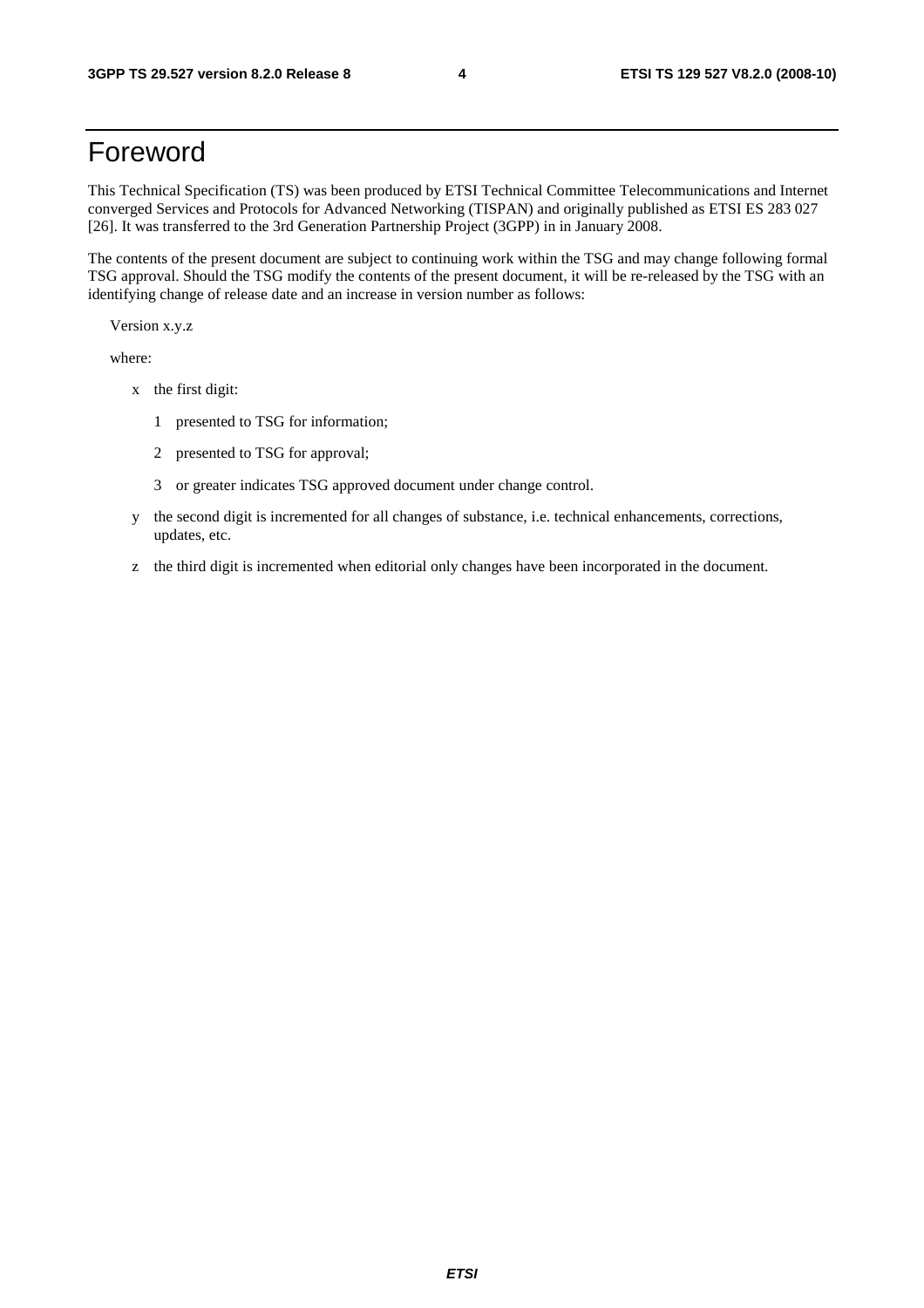### 1 Scope

The present document provides the ETSI endorsement of the 3GPP TS 29.163 [1].

Clauses 7.2.3 and 7.4 of 3GPP TS 29.163 [1] specify the signalling interworking between ISDN User Part (ISUP) protocols and SIP in order to support services that can be commonly supported by ISUP and SIP-based network domains.

Clause 9.2.3.3.5 specifies how ringing tone is applied at the gateway when interworking ISUP and SIP.

The present document specifies the principles of interworking between the ETSI TISPAN IMS and ISUP based legacy CS networks, in order to support IM basic voice calls, therefore all the references to interworking between IMS and BICC are out of scope of the present document.

The present document is a protocol interworking specification; therefore all references to the user plane interworking are out of scope of the present document.

The present document specifies the interworking between ETSI SIP profile (as specified within ES 283 003 [3]) and ISUP, as specified in EN 300 356-1 [2] respectively.

### 2 References

The following documents contain provisions which, through reference in this text, constitute provisions of the present document.

- References are either specific (identified by date of publication, edition number, version number, etc.) or non-specific.
- For a specific reference, subsequent revisions do not apply.
- For a non-specific reference, the latest version applies. In the case of a reference to a 3GPP document (including a GSM document), a non-specific reference implicitly refers to the latest version of that document *in the same Release as the present document*.

Referenced documents which are not found to be publicly available in the expected location might be found at <http://docbox.etsi.org/Reference>.

For online referenced documents, information sufficient to identify and locate the source shall be provided. Preferably, the primary source of the referenced document should be cited, in order to ensure traceability. Furthermore, the reference should, as far as possible, remain valid for the expected life of the document. The reference shall include the method of access to the referenced document and the full network address, with the same punctuation and use of upper case and lower case letters.

NOTE: While any hyperlinks included in this clause were valid at the time of publication ETSI cannot guarantee their long term validity.

### 2.1 Normative references

The following referenced documents are indispensable for the application of the present document. For dated references, only the edition cited applies. For non-specific references, the latest edition of the referenced document (including any amendments) applies.

- [1] 3GPP TS 29.163: "3rd Generation Partnership Project; Technical Specification Group Core Network and Terminals; Interworking between the IP Multimedia (IM) Core Network (CN) subsystem and Circuit Switched (CS) networks (Release 7)".
- [2] ETSI EN 300 356-1 (V4.2.1): "Integrated Services Digital Network (ISDN); Signalling System No.7 (SS7); ISDN User Part (ISUP) version 4 for the international interface; Part 1: Basic services [ITU-T Recommendations Q.761 to Q.764 (1999) modified]".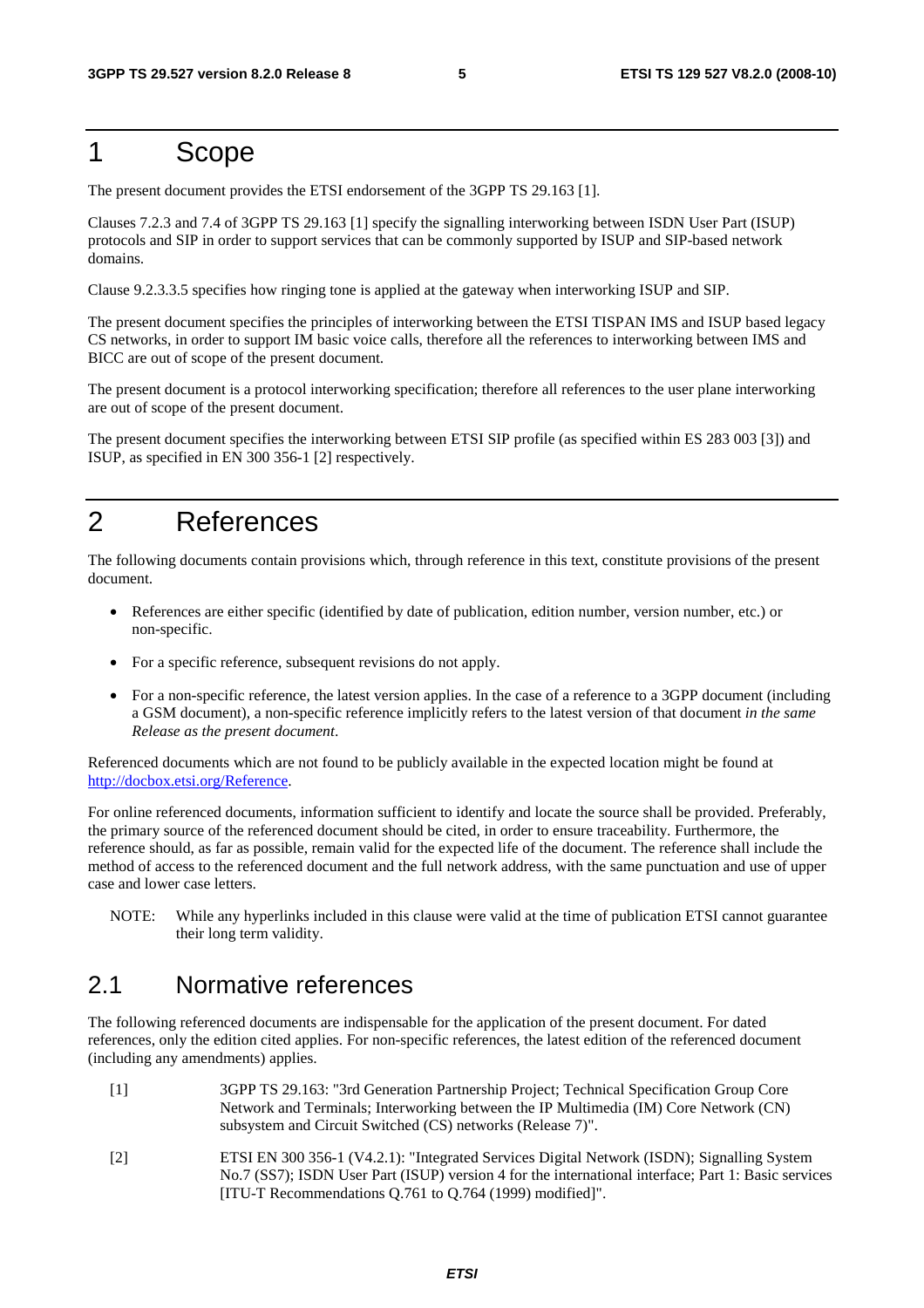[3] ETSI ES 283 003: "Telecommunications and Internet converged Services and Protocols for Advanced Networking (TISPAN); IP Multimedia Call Control Protocol based on Session Initiation Protocol (SIP) and Session Description Protocol (SDP) Stage 3 [3GPP TS 24.229 (Release 7), modified]". [4] ETSI ES 282 007: "Telecommunications and Internet converged Services and Protocols for Advanced Networking (TISPAN); IP Multimedia Subsystem (IMS); Functional architecture". [5] ETSI EN 300 356-3 (V4.2.1): "Integrated Services Digital Network (ISDN); Signalling System No.7 (SS7); ISDN User Part (ISUP) version 4 for the international interface; Part 3: Calling Line Identification Presentation (CLIP) supplementary service [ITU-T Recommendation Q.731, clause 3 (1993) modified]". [6] ETSI EN 300 356-4 (V4.2.1): "Integrated Services Digital Network (ISDN); Signalling System No.7 (SS7); ISDN User Part (ISUP) version 4 for the international interface; Part 4: Calling Line Identification Restriction (CLIR) supplementary service [ITU-T Recommendation Q.731, clause 4 (1993) modified]". [7] ETSI EN 300 356-5 (V4.1.2): "Integrated Services Digital Network (ISDN); Signalling System No.7 (SS7); ISDN User Part (ISUP) version 4 for the international interface; Part 5: Connected Line Identification Presentation (COLP) supplementary service [ITU-T Recommendation Q.731, clause 5 (1993) modified]". [8] ETSI EN 300 356-6 (V4.1.2): "Integrated Services Digital Network (ISDN); Signalling System No.7 (SS7); ISDN User Part (ISUP) version 4 for the international interface; Part 6: Connected Line Identification Restriction (COLR) supplementary service [ITU-T Recommendation Q.731, clause 6 (1993) modified]". [9] ETSI EN 300 356-7 (V4.1.2): "Integrated Services Digital Network (ISDN); Signalling System No.7 (SS7); ISDN User Part (ISUP) version 4 for the international interface; Part 7: Terminal Portability (TP) supplementary service [ITU-T Recommendation Q.733, clause 4 (1993) modified]". [10] ETSI EN 300 356-8 (V4.1.2): "Integrated Services Digital Network (ISDN); Signalling System No.7 (SS7); ISDN User Part (ISUP) version 4 for the international interface; Part 8: User-to-User Signalling (UUS) supplementary service [ITU-T Recommendation Q.737, clause 1 (1997) modified]". [11] ETSI EN 300 356-9 (V4.1.2): "Integrated Services Digital Network (ISDN); Signalling System No.7 (SS7); ISDN User Part (ISUP) version 4 for the international interface; Part 9: Closed User Group (CUG) supplementary service [ITU-T Recommendation Q.735, clause 1 (1993) modified]". [12] ETSI EN 300 356-10 (V4.1.2): "Integrated Services Digital Network (ISDN); Signalling System No.7 (SS7); ISDN User Part (ISUP) version 4 for the international interface; Part 10: Subaddressing (SUB) supplementary service [ITU-T Recommendation Q.731, clause 8 (1992) modified]". [13] ETSI EN 300 356-11 (V4.1.2): "Integrated Services Digital Network (ISDN); Signalling System No.7 (SS7); ISDN User Part (ISUP) version 4 for the international interface; Part 11: Malicious Call Identification (MCID) supplementary service [ITU-T Recommendation Q.731, clause 7 (1997) modified]". [14] ETSI EN 300 356-12 (V4.2.1): "Integrated Services Digital Network (ISDN); Signalling System No.7 (SS7); ISDN User Part (ISUP) version 4 for the international interface; Part 12: Conference call, add-on (CONF) supplementary service [ITU-T Recommendation Q.734, clause 1 (1993) and implementors guide (1998) modified]". [15] ETSI EN 300 356-14 (V4.2.1): "Integrated Services Digital Network (ISDN); Signalling System No.7 (SS7); ISDN User Part (ISUP) version 4 for the international interface; Part 14: Explicit Call Transfer (ECT) supplementary service [ITU-T Recommendation Q.732, clause 7 (1996) and implementors guide (1998) modified]".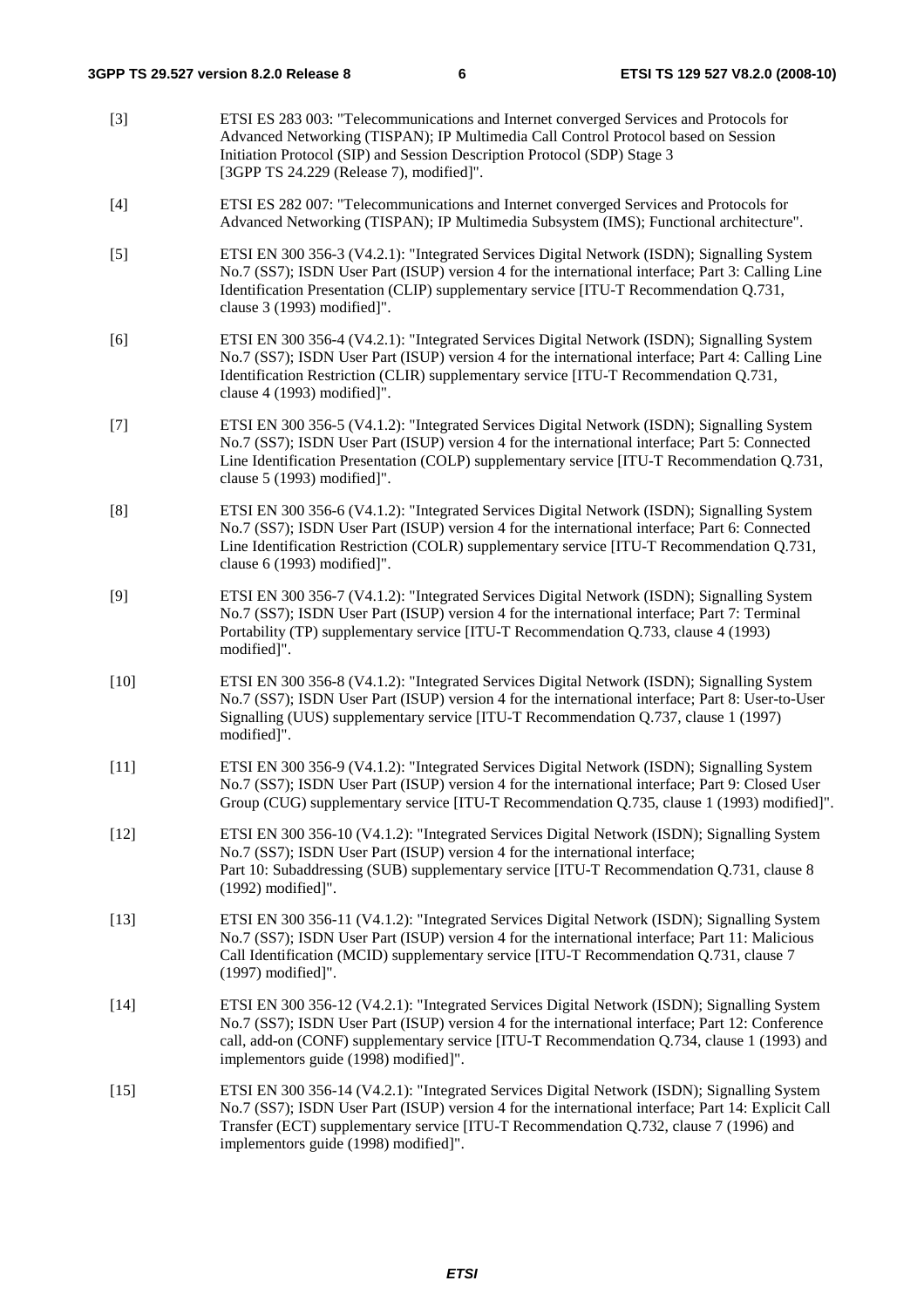| $\sim$ | $\mathbf{L} = \mathbf{L} \times \mathbf{L}$ and $\mathbf{L} = \mathbf{L} \times \mathbf{L}$                                                                                                                                                                                                                                |
|--------|----------------------------------------------------------------------------------------------------------------------------------------------------------------------------------------------------------------------------------------------------------------------------------------------------------------------------|
| $[25]$ | IETF RFC 3966 (December 2004): "The tel URI for Telephone Numbers".                                                                                                                                                                                                                                                        |
| $[24]$ | ETSI EN 300 403-1: "Integrated Services Digital Network (ISDN); Digital Subscriber Signalling<br>System No. one (DSS1) protocol; Signalling network layer for circuit-mode basic call control;<br>Part 1: Protocol specification [ITU-T Recommendation Q.931 (1993), modified]".                                           |
| $[23]$ | ETSI EN 300 485 (V1.2.3): "Integrated Services Digital Network (ISDN); Definition and usage of<br>cause and location in Digital Subscriber Signalling System No. one (DSS1) and Signalling System<br>No. 7 (SS7) ISDN User Part (ISUP) [ITU-T Recommendation Q.850 (1998) with addendum<br>modified]".                     |
| $[22]$ | ETSI EN 300 356-21: "Integrated Services Digital Network (ISDN); Signalling System No.7<br>(SS7); ISDN User Part (ISUP) version 4 for the international interface; Part 21: Anonymous Call<br>Rejection (ACR) supplementary service [ITU-T Recommendation Q.731, clause 4 (1993)]".                                        |
| $[21]$ | ETSI EN 300 356-20 (V4.3.1): "Integrated Services Digital Network (ISDN); Signalling System<br>No.7 (SS7); ISDN User Part (ISUP) version 4 for the international interface; Part 20: Completion<br>of Calls on No Reply (CCNR) supplementary service [ITU-T Recommendation Q.733, clause 5<br>(1999) modified]".           |
| $[20]$ | ETSI EN 300 356-19 (V4.2.1): "Integrated Services Digital Network (ISDN); Signalling System<br>No.7 (SS7); ISDN User Part (ISUP) version 4 for the international interface;<br>Part 19: Three-Party (3PTY) supplementary service [ITU-T Recommendation Q.734,<br>clause 2 (1996) and implementors guide (1998) modified]". |
| $[19]$ | ETSI EN 300 356-18 (V4.1.2): "Integrated Services Digital Network (ISDN); Signalling System<br>No.7 (SS7); ISDN User Part (ISUP) version 4 for the international interface; Part 18: Completion<br>of Calls to Busy Subscriber (CCBS) supplementary service [ITU-T Recommendation Q.733,<br>clause 3 (1997) modified]".    |
| $[18]$ | ETSI EN 300 356-17 (V4.1.2): "Integrated Services Digital Network (ISDN); Signalling System<br>No.7 (SS7); ISDN User Part (ISUP) version 4 for the international interface;<br>Part 17: Call Waiting (CW) supplementary service [ITU-T Recommendation Q.733,<br>clause 1 (1992) modified]".                                |
| $[17]$ | ETSI EN 300 356-16 (V4.1.2): "Integrated Services Digital Network (ISDN); Signalling System<br>No.7 (SS7); ISDN User Part (ISUP) version 4 for the international interface;<br>Part 16: Call Hold (HOLD) supplementary service [ITU-T Recommendation Q.733,<br>clause 2 (1993) modified]".                                 |
| $[16]$ | ETSI EN 300 356-15 (V4.2.1): "Integrated Services Digital Network (ISDN); Signalling System<br>No.7 (SS7); ISDN User Part (ISUP) version 4 for the international interface; Part 15: Diversion<br>supplementary service [ITU-T Recommendation Q.732, clauses 2 to 5 (1999) modified]".                                     |

### 2.2 Informative references

- [26] Final draft ETSI ES 283 027 V2.4.0: "Telecommunications and Internet converged Services and Protocols for Advanced Networking (TISPAN); Endorsement of the SIP-ISUP Interworking between the IP Multimedia (IM) Core Network (CN) subsystem and Circuit Switched (CS) networks [3GPP TS 29.163 (Release 7), modified]".
- Note: The version of ETSI ES 283 027 on which the present document is based only available during the ETSI membershiip approval period. It is anticipated that it will be published without technical change.

### 3 Definitions and abbreviations

For the purposes of the present document, the terms, definitions and abbreviations given in 3GPP TS 29.163 [1], clauses 7.2.3 and 7.4 apply.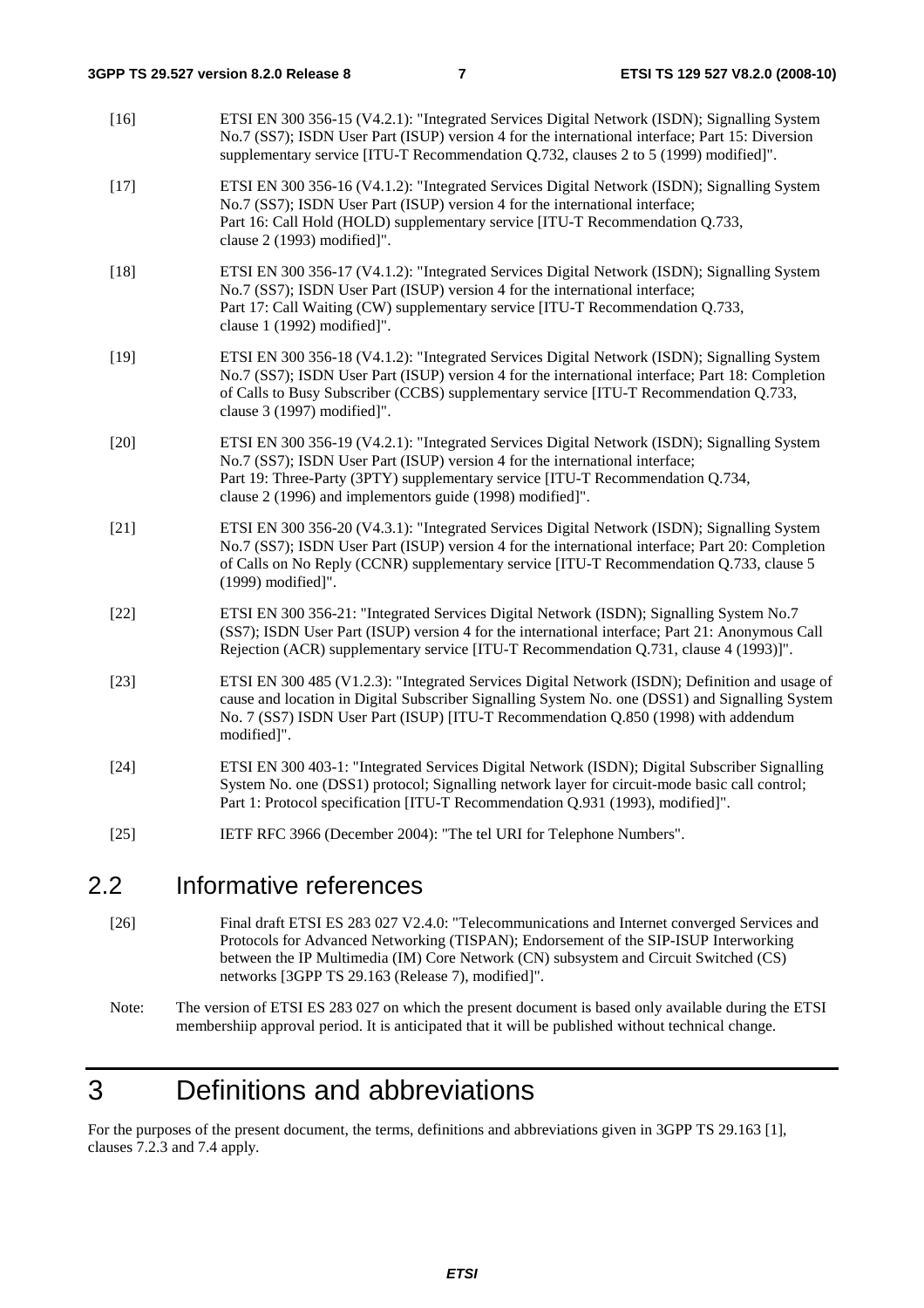### Endorsement notice

The present document endorses 3GPP TS 29.163: "3rd Generation Partnership Project; Technical Specification Group Core Network and Terminals; Interworking between the IP Multimedia (IM) Core Network (CN) subsystem and Circuit Switched (CS) networks (Release 7)" [1], the contents of which apply together with the following modifications:

Clauses 6.3, 7.3, 8, 9.2.2.1, 9.2.2.2, 9.2.3.1, 9.2.3.2, 9.2.4.1, 9.2.5.1, 9.2.6.1, 9.2.7.1, 9.2.8.1, 9.2.8.3 and annex B do not apply to this recommendation.

NOTE: Underlining and/or strike-out are used to highlight detailed modifications where necessary.

### Global modifications to 3GPP TS 29.163 Release 7

Throughout the text of the 3GPP TS 29.163 Release 7

Replace references as shown in table 1.

Table 1

| References in 3GPP TS 29.163 [1]    | Replaced references |
|-------------------------------------|---------------------|
| ITU-T Recommendation Q.761          | EN 300 356-1 [2]    |
| ITU-T Recommendation Q.762          | EN 300 356-1 [2]    |
| ITU-T Recommendation Q.763          | EN 300 356-1 [2]    |
| ITU-T Recommendation Q.764          | EN 300 356-1 [2]    |
| 3GPP TS 24.229                      | ES 283 003 [3]      |
| 3GPP TS 23.228                      | ES 282 007 [4]      |
| ITU-T Recommendation Q.850 (1998)   | EN 300 485 [23]     |
| ITU-T Recommendation Q.731.3        | EN 300 356-3 [5]    |
| ITU-T Recommendation Q.731.4        | EN 300 356-4 [6]    |
| ITU-T Recommendation Q.731.5        | EN 300 356-5 [7]    |
| ITU-T Recommendation Q.731.6        | EN 300 356-6 [8]    |
| <b>ITU-T Recommendation Q.731.7</b> | EN 300 356-11 [13]  |
| ITU-T Recommendation Q.731.8        | EN 300 356-10 [12]  |
| ITU-T Recommendation Q.732.2        | EN 300 356-15 [16]  |
| ITU-T Recommendation Q.732.3        | EN 300 356-15 [16]  |
| ITU-T Recommendation Q.732.4        | EN 300 356-15 [16]  |
| ITU-T Recommendation Q.732.5        | EN 300 356-15 [16]  |
| ITU-T Recommendation Q.732.7        | EN 300 356-14 [15]  |
| ITU-T Recommendation Q.733.1        | EN 300 356-17 [18]  |
| ITU-T Recommendation Q.733.2        | EN 300 356-16 [17]  |
| ITU-T Recommendation Q.733.3        | EN 300 356-18 [19]  |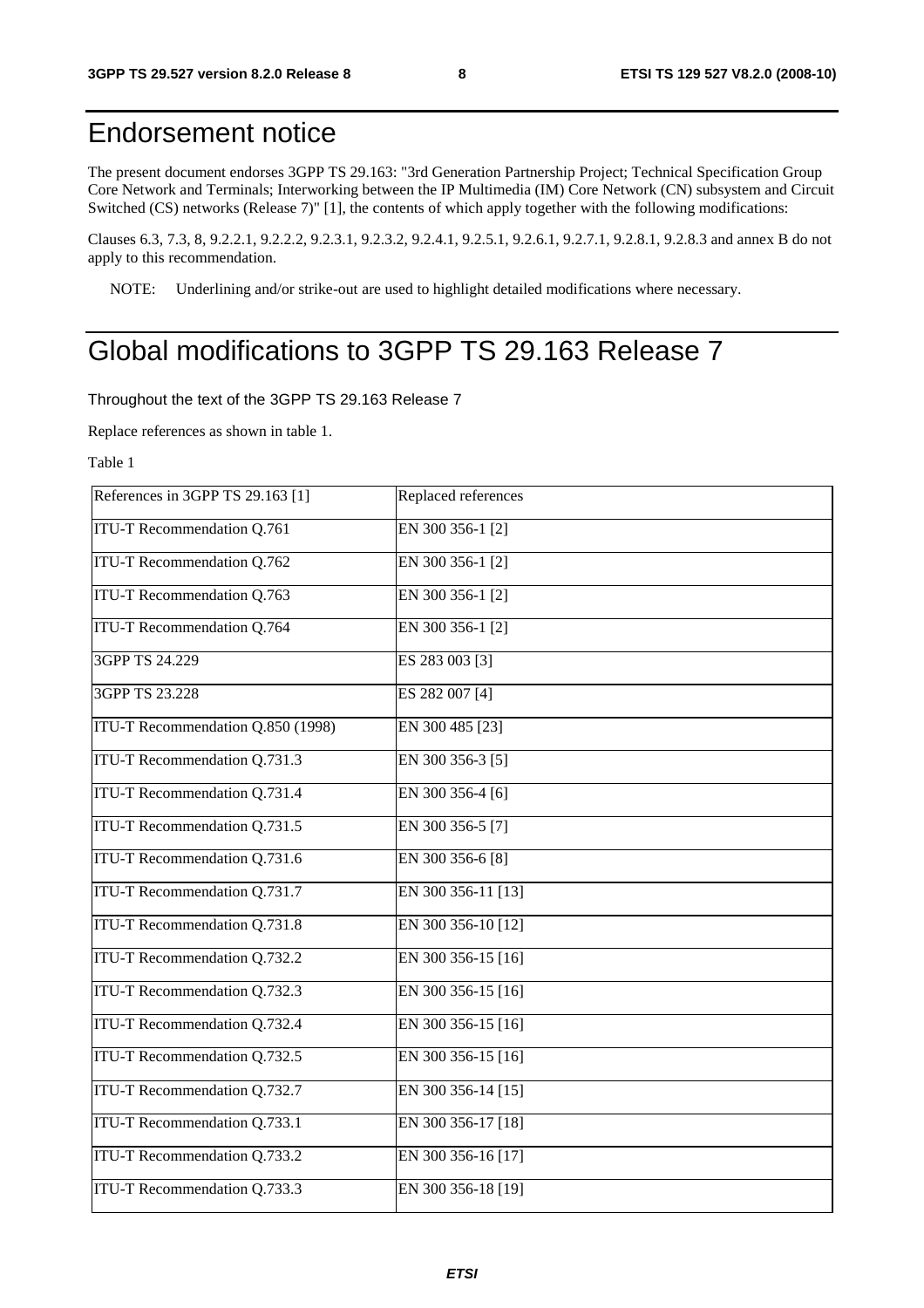| <b>ITU-T Recommendation Q.733.4</b> | EN 300 356-7 [9]   |
|-------------------------------------|--------------------|
| <b>ITU-T Recommendation Q.733.5</b> | EN 300 356-20 [21] |
| <b>ITU-T Recommendation 0.734.1</b> | EN 300 356-12 [14] |
| <b>ITU-T Recommendation Q.734.2</b> | EN 300 356-19 [20] |
| <b>ITU-T Recommendation Q.735.1</b> | EN 300 356-9 [11]  |
| <b>ITU-T Recommendation Q.737.1</b> | EN 300 356-8 [10]  |

#### Clause 2

Modify as follows:

| $+77+$          | IETF draft ietf sip acr code 03 "Rejecting Anonymous Requests in the Session Initiation Protocol<br>$(SIP)$ "                                                                                                                                                                    |
|-----------------|----------------------------------------------------------------------------------------------------------------------------------------------------------------------------------------------------------------------------------------------------------------------------------|
| [77]            | <b>IETF RFC 5079: "Rejecting Anonymous Requests in the Session Initiation Protocol (SIP)".</b>                                                                                                                                                                                   |
| <del>[89]</del> | draft ejzak sipping p em auth 03.txt (January 2007): "Private Header (P Header) Extension to the<br>Session Initiation Protocol (SIP) for Authorization of Early Media".                                                                                                         |
| [89]            | IETF RFC 5009: "Private Header (P-Header) Extension to the Session Initiation Protocol (SIP) for<br>Authorization of Early Media".                                                                                                                                               |
| [91]            | ETSI EN 300 403-1: "Integrated Services Digital Network (ISDN); Digital Subscriber Signalling<br>System No. one (DSS1) protocol; Signalling network layer for circuit-mode basic call control; Part<br>1: Protocol specification [ITU-T Recommendation Q.931 (1993), modified]". |
| [92]            | IETF RFC 3966: "The tel URI for Telephone Numbers".                                                                                                                                                                                                                              |
| [93]            | ISO/IEC 8348: "Information technology Open Systems Interconnection Network service<br>definition".                                                                                                                                                                               |

Clause 7.2.3.1.2.3 Forward call indicators

Modify as follows:

7.2.3.1.2.3 Forward call indicators

- bits CB End-to-end method indicator
	- 0 0 no end-to-end method available (only link-by-link method available)
- bit **D** Interworking indicator
	- 1 interworking encountered

As a network operator option, the value  $D = 0$  "No interworking encountered" is used if the TMR = 64 kBit/s unrestricted is used.

- NOTE: This avoids sending of a progress indicator with progress information 0 0 0 0 0 0 1 "Call is not end-to-end ISDN; further call progress information may be available in-band ", so the call will not be released for that reason by an ISDN terminal.
- bit  $E$  End-to-end information indicator (national use)
	- 0 no end-to-end information available
- bit  $\overline{F}$  ISDN user part/BICC indicator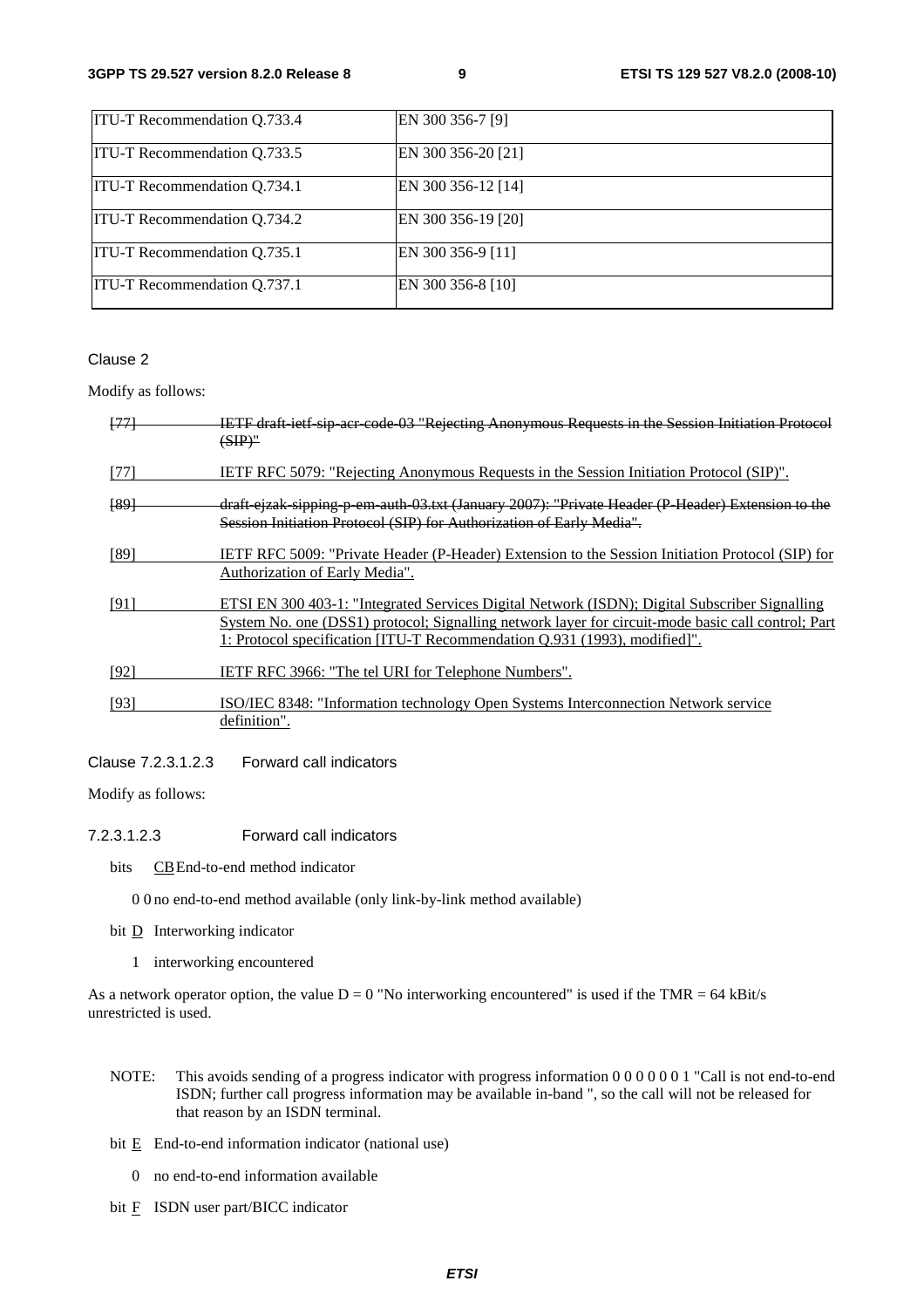#### **3GPP TS 29.527 version 8.2.0 Release 8 10 ETSI TS 129 527 V8.2.0 (2008-10)**

0 ISDN user part/BICC not used all the way

As a network operator option, the value  $F = 1$  "ISDN user part/BICC used all the way" is used if the TMR = 64 kBit/s unrestricted is used.

- NOTE: This avoids sending of a progress indicator with progress information 0 0 0 0 0 0 1 "Call is not end-to-end ISDN; further call progress information may be available in-band ", so the call will not be released for that reason by an ISDN terminal.
- bits HG ISDN user part/BICC preference indicator
	- 0 1 ISDN user part/BICC not required all the way
- bit **I** ISDN access indicator
	- 0 originating access non-ISDN

As a network operator option, the value  $I = 1$  "originating access ISDN" is used if the TMR = 64 kBit/s unrestricted is used.

- NOTE: This avoids sending of a progress indicator with progress information 0 0 0 0 1 1 "Originating access is non-ISDN", so the call will not be released for that reason by an ISDN terminal..
- bits KJ SCCP method indicator
	- 0 0 no indication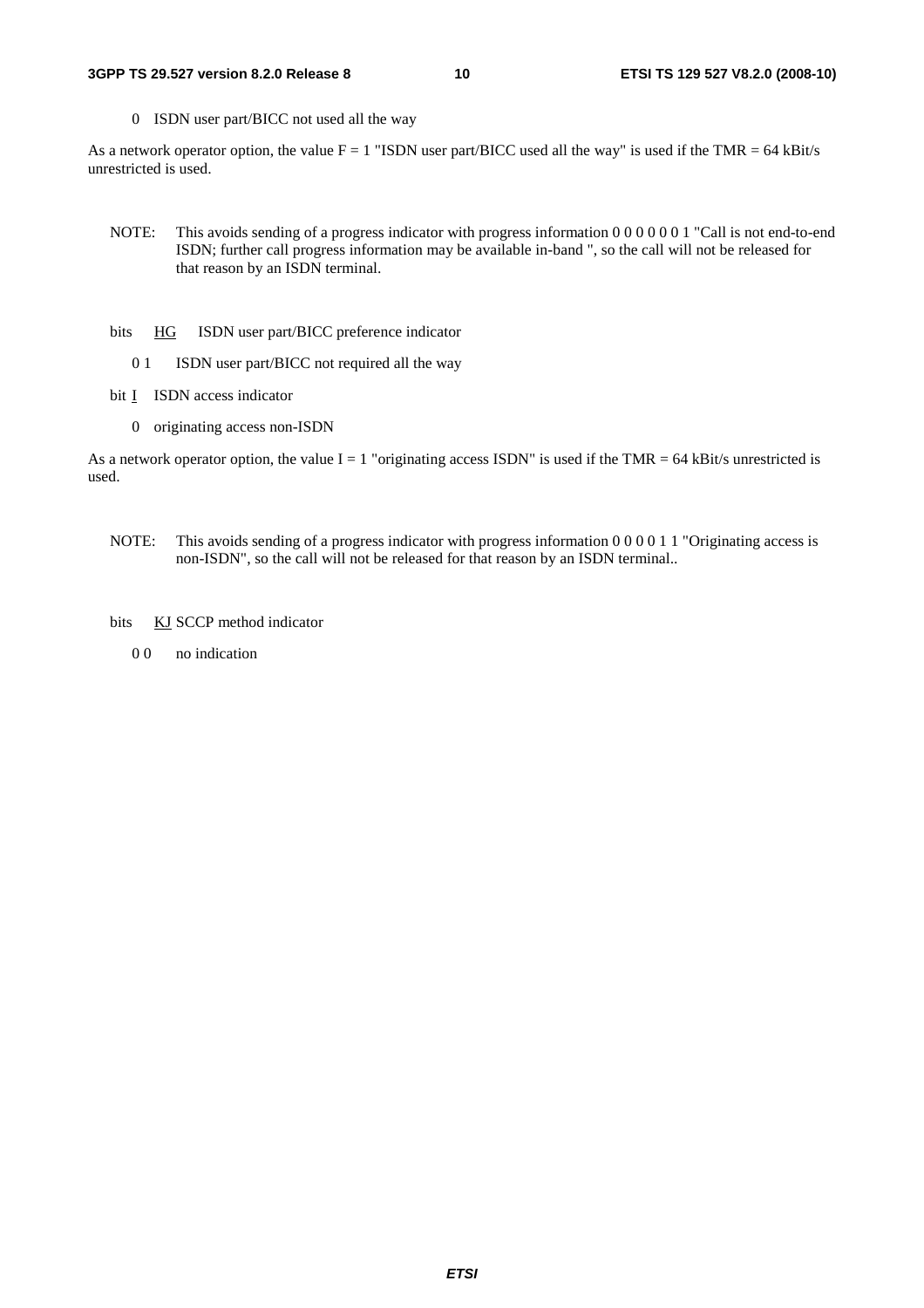If the PSTN XML is supported as a network option, the Forward Call indicators derived as shown in Table 02a shall take precedence.

Table 02a: Mapping of PSTN XML elements to Forward call indicators parameter

| INVITE $\rightarrow$                                                        | $IAM\rightarrow$                  |
|-----------------------------------------------------------------------------|-----------------------------------|
| <b>PSTN XML</b>                                                             | Content                           |
|                                                                             | Forward call indicators parameter |
| PSTN XML with Progress indicator No 6<br>(Meaning: originating access ISDN) | Forward call indicators parameter |
|                                                                             | <b>ISDN</b> User Part indicator   |
|                                                                             | "ISDN User Part used all the way" |
|                                                                             | <b>ISDN</b> access indicator      |
|                                                                             | "originating access ISDN"         |

#### Clause 7.2.3.1.2.5 Transmission medium requirement

Modify first paragraph as follows:

The I-MGCF may either transcode the selected codec(s) to the codec on the PSTN side or it may attempt to interwork the media without transcoding. If the I-MGCF transcodes, it shall select the TMR parameter to "3,1 kHz audio". If the I-MGCF does not transcode, it should map the TMR, USI and Access Transport parameters from the selected codec according to table 2a. However, if the I-MGCF supports this PSTN XML body as a network option, and if a PSTN XML body is received in the INVITE request and the I-MGCF selects media encoded in any of the formats in Table 2a (G.711, Clearmode or t38) among the offered media, the I-MGCF shall derive these parameters from the XML body instead, as detailed in Table 2b. The support of any of the media listed in table 2a is optional. The SDP for the data transfer with 64 kbit/s clearmode shall be mapped to the TMR "64 kbit/s unrestricted".

Add table 2b as follows:

Table 2b: Mapping of PSTN XML elements with ISUP Parameters

| INVITE $\rightarrow$                                              |                                                                 | $IAM \rightarrow$                    |                                    |
|-------------------------------------------------------------------|-----------------------------------------------------------------|--------------------------------------|------------------------------------|
| <b>PSTN XML</b>                                                   | Value                                                           | <b>ISUP Parameter</b>                | Content                            |
| <b>ProgressIndicator</b>                                          |                                                                 | <b>Access Transport</b><br>Parameter | <b>Progress indicator</b>          |
| <b>HighLayerCompatibility</b>                                     |                                                                 |                                      | High layer compatibility<br>(NOTE) |
| LowLayerCompatibility                                             |                                                                 |                                      | Low layer compatibility            |
| BearerCapability                                                  |                                                                 | <b>User Service Information</b>      |                                    |
| <b>HighLayerCompatibility</b>                                     |                                                                 | <b>User Tele Service</b>             | High layer compatibility           |
| <b>BearerInfomationElement</b><br>(InformationTransferCabability) | Speech                                                          | <b>TMR</b>                           | Speech                             |
|                                                                   | 3.1 kHz audio                                                   |                                      | 3.1 kHz audio                      |
|                                                                   | Unrestricted digital<br>information                             |                                      | 64 kbit/s unrestricted             |
|                                                                   | Unrestricted digital<br>information with<br>tones/announcements |                                      | 64 kbit/s unrestricted             |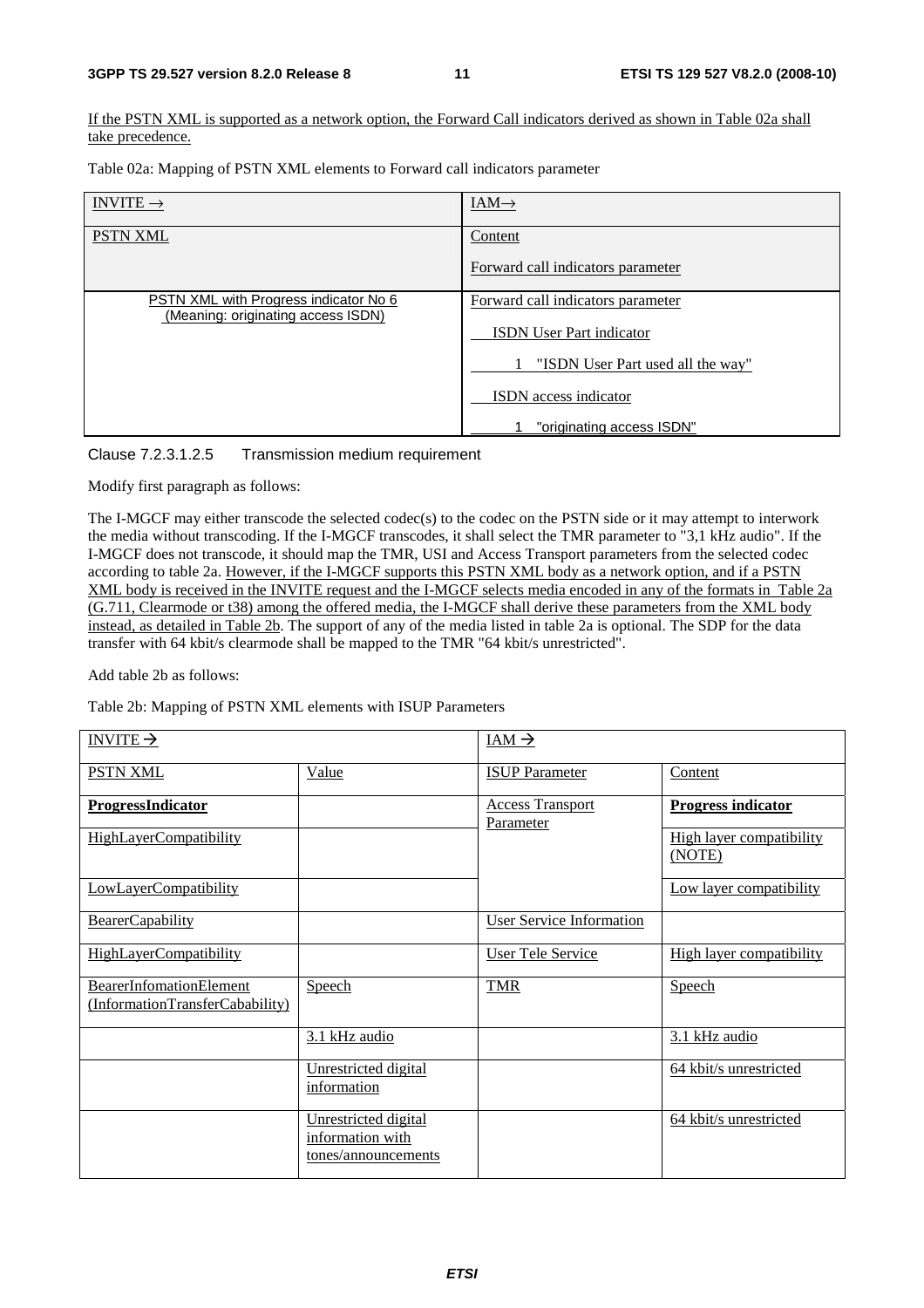NOTE: If two high layer compatibility information elements are received, they shall be transferred in the same order as received in the PSTN XML body in the INVITE message.

Add clause 7.2.3.1.2.1.5a

7.2.3.1.2.5a Transmission medium requirement prime and USI prime (optional)

The Fallback mechanism described in the present Clause shall only apply if a two PSTN XML Bearer Capability element appears within the INVITE Request and the MGCF supports the PSTN XML body as a network option.

When the INVITE request includes multiple audio codecs with codec appearing in Table 2a then the I-MGCF shall:

- If the first stated codec in the INVITE is a codec appearing in Table 2a and is the equivalent as stated within the second Bearer Capability in the XML Bearer Capability element then the I-MGCF shall map the XML Bearer Capability element into the TMR and USI prime and shall set the TMR to "64 kBit/s unrestricted preferred".
- If the second stated codec in the INVITE is a codec appearing in Table 2a and is the equivalent as stated within the first Bearer Capability in the XML Bearer Capability element then the I-MGCF shall map the XML Bearer Capability element into the TMR prime and USI and shall map the TMR prime from the PSTN XML BearerInfomationElement (InformationTransferCabability).
- If the compared codec stated within the INVITE is not equivalent as stated within XML Bearer Capability element then the XML Bearer Capability element shall be discarded

If the Fallback mechanism is not supported by the succeeding network the procedures as described within clause 7.2.3.1.2.5 shall apply

In cases where the fallback appears within the terminating entity and sends back a codec to which is fallen back then the I-MGCF shall only apply the cut-though to the chosen codec.

In cases where the fallback appears within the terminating entity and sends back a SDP Answer that is equivalent with the TMR prime codec (fallback codec) then the I-MGCF shall only apply the cut-though to the fallback codec.

In cases where preconditions are used the I-MGCF has to wait for the SDP answer where the preconditions are met and fallback codec is sent back.

Add clause 7.2.3.1.2.10

#### 7.2.3.1.2.10 Access Transport Parameter and User Tele Service

When an INVITE was received containing a PSTN XML body as defined in ES 283 003 [3], an available "ProgressIndicator" element can be as a network option mapped into a Progress Indicator in the Access Transport Parameter of the sent IAM

Table 7a0.1: Mapping of PSTN XML elements with ISUP Parameters

| INVITE $\rightarrow$                                                                                                                                                                                                      | $IAM \rightarrow$                 |                                 |
|---------------------------------------------------------------------------------------------------------------------------------------------------------------------------------------------------------------------------|-----------------------------------|---------------------------------|
| <b>PSTN XML</b>                                                                                                                                                                                                           | <b>ISUP</b> Parameter             | Content                         |
| ProgressIndicator                                                                                                                                                                                                         | <b>Access Transport Parameter</b> | Progress indicator              |
| HighLayerCompatibility                                                                                                                                                                                                    |                                   | High layer compatibility (Note) |
| LowLayerCompatibility                                                                                                                                                                                                     |                                   | Low layer compatibility         |
| <b>BearerCapability</b>                                                                                                                                                                                                   | User Service Information          |                                 |
| HighLayerCompatibility                                                                                                                                                                                                    | User Tele Service                 | High layer compatibility (Note) |
| NOTE:<br>If two high layer compatibility information elements are received, they are transferred in the same order as<br>received in the INVITE message in the access transport parameter of the initial address message. |                                   |                                 |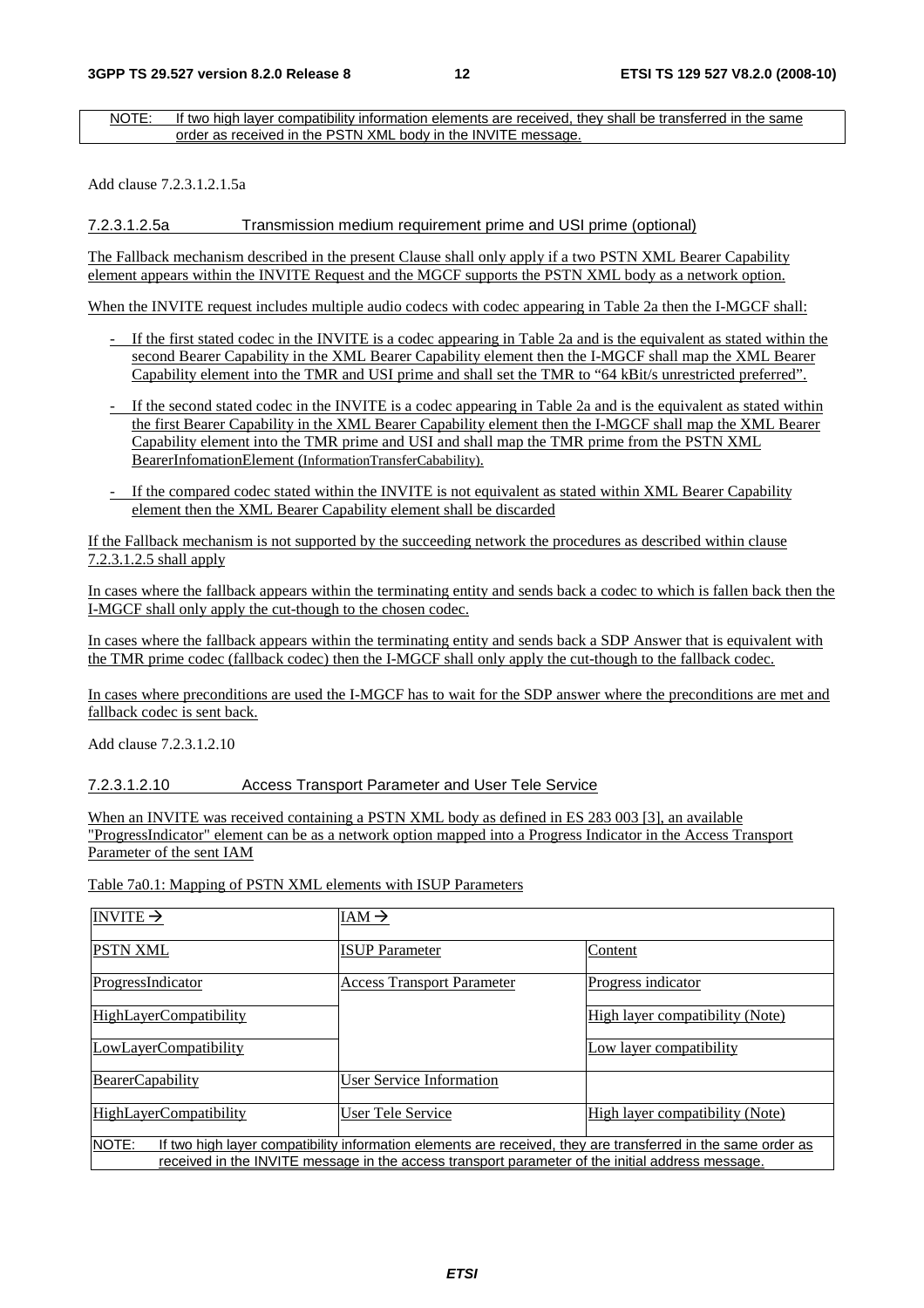#### Clause 7.2.3.1.4 Sending of 180 ringing

Modify as follows:

The I-MGCF shall send the SIP 180 Ringing when receiving any of the following messages:

- ACM with Called party's status indicator set to subscriber free.

#### I-MGCF



NOTE: Including the P-Early-Media Header is a network option for a speech call.

#### **Figure 6: The receipt of ACM**

- CPG with Event indicator set to alerting

#### I-MGCF



NOTE: Including the P-Early-Media Header is a network option for a speech call.

#### **Figure 7: Receipt of CPG (Alerting)**

For a speech call, if the I-MGCF supports the P-Early-Media header as a network option, and if the INVITE request includes the P-Early-Media header, the I-MGCF shall include in the SIP 180 ringing response a P-Early-Media header authorizing early media, except when:

- the I-MGCF has already sent a reliable provisional response including a P-Early-Media header, as defined in RFC5009 [89]; and
- the most recently sent P-Early-Media header authorized early media.
- NOTE: If the I-MGCF signals the P-Early-Media header authorizing early media, then the IMS can expect tones or announcements to the calling party to flow from the CS network via an MGW controlled by the I-MGCF. In particular, once the I-MGCF sends the 180 Ringing response, ringback is expected in media from the CS network.

If the I-MGCF supports the PSTN XML body as a network option and the I-MGCF interworks media encoded in any of the formats in Table 2a (G.711, Clearmode or t38) without transcoding, the I-MGCF shall map the Access Transport Format received in the CPG or ACM into PSTN XML elements as shown in Table 7a.0.2 and include this XML body in the 180 Ringing.

Table 7a0.2: ISUP Parameters with Mapping of PSTN XML elements

| $\xi$ 18x       | $\leftarrow$ CPG or ACM |         |
|-----------------|-------------------------|---------|
| <b>PSTN XML</b> | <b>ISUP</b> Parameter   | Content |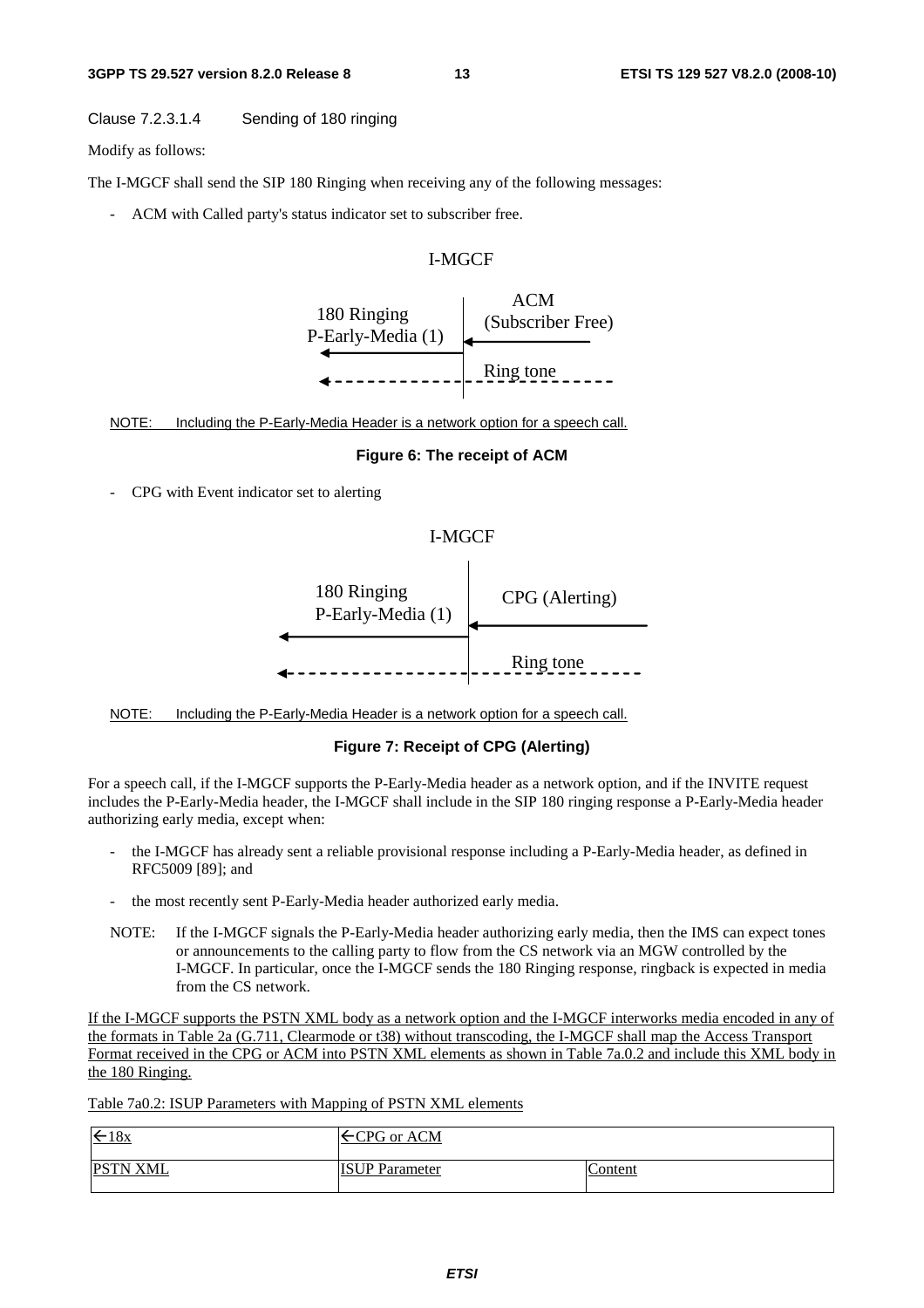| $\leftarrow$ 18x                                                                                                        | $\leftarrow$ CPG or ACM           |                                   |
|-------------------------------------------------------------------------------------------------------------------------|-----------------------------------|-----------------------------------|
| <b>PSTN XML</b>                                                                                                         | <b>ISUP</b> Parameter             | Content                           |
| ProgressIndicator                                                                                                       | <b>Access Transport Parameter</b> | Progress indicator                |
| <b>HighLayerCompatibility</b>                                                                                           |                                   | High layer compatibility (NOTE 1) |
| LowLayerCompatibility                                                                                                   |                                   | Low layer compatibility           |
| <b>BearerCapability</b>                                                                                                 |                                   | <b>Bearer Capability</b>          |
| If two high layer compatibility information elements are received, they are transferred in the same order as<br>NOTE 1: |                                   |                                   |
| received in the INVITE message in the access transport parameter of the initial address message.                        |                                   |                                   |
| see Clause 7.2.3.1.4.1 Transmission Medium Used parameter (TMU)<br>NOTE 2:                                              |                                   |                                   |

If the I-MGCF supports the PSTN XML body as a network option, an available Progress Indicator element in the ACM or CPG contained in the ATP parameter shall be mapped into the PSTN XML ProgressIndicator in the 180 Ringing as shown in table 7a0g.

Table 7a0.3: Sending criteria of the XML with Progress indicator X

| $\leftarrow$ 180 Ringing                                      | $\leftarrow$ ACM                                                  |
|---------------------------------------------------------------|-------------------------------------------------------------------|
| PSTN XML body with Progress indicator X                       | Content                                                           |
|                                                               | Backward call indicators parameter                                |
|                                                               | Optional backward call indicators parameter                       |
| No. 1                                                         | Backward call indicators parameter                                |
| (Call is not end-to-end ISDN: further progress information    | ISDN User Part indicator                                          |
| may be available in-band)                                     | <b>ISDN</b> User Part not used all the way<br>$\Omega$            |
| No. 2                                                         | Backward call indicators parameter                                |
| (Destination address is non-ISDN)                             | <b>ISDN</b> User Part indicator                                   |
|                                                               | <b>ISDN</b> User Part used all the way<br>1                       |
|                                                               | ISDN access indicator                                             |
|                                                               | $\Omega$<br>Terminating access non-ISDN                           |
| No. 7                                                         | Backward call indicators parameter                                |
| meaning: Terminating access ISDN                              | ISDN User Part indicator                                          |
|                                                               | ISDN User Part used all the way                                   |
|                                                               | ISDN access indicator                                             |
|                                                               | <b>Terminating access ISDN</b>                                    |
| No.8                                                          | Optional backward call indicators parameter                       |
| "In-band information or appropriate pattern is now available" | In-band information indicator                                     |
|                                                               | in-band information or an appropriate pattern is<br>now available |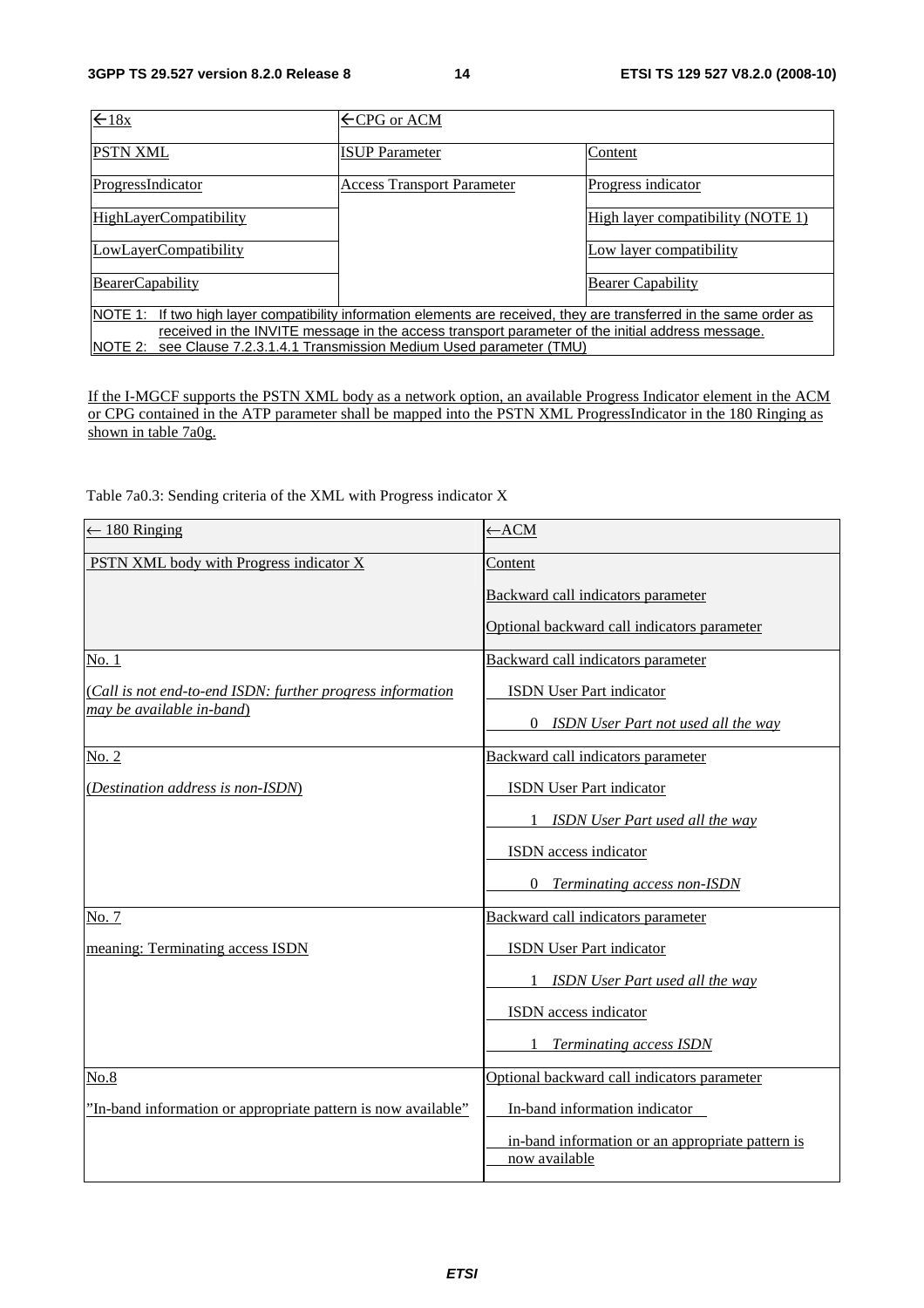#### **Progress indicator**

Progress indicator information elements possibly present in the access transport parameter of the Address Complete Message (ACM) are transferred into the PSTN XML body (as defined in ES 283 003 [3]) of the 180 Ringing sent to the calling user.

Add Clause 7.2.3.1.4.1

7.2.3.1.4.1 Transmission Medium Used parameter (TMU)

If the Transmission Medium Used parameter (TMU) is present and the BC is not available in the ATP in the Address Complete Message (ACM) or Call Progress Message (CPG), and if no BC is available in the ATP, and if no progress indicator No. 1 (call is not end-to-end ISDN) or No. 2 (destination address is non-ISDN) has been received in the CPG or ACM, the TMU value (Speech or 3.1 kHz audio) shall be included in the PSTN XML BearerCapability. If the Transmission Medium Used parameter (TMU) and the BC is available in the ATP in the Address Complete Message (ACM) or Call Progress Message (CPG), and if no progress indicator No. 1 (call is not end-to-end ISDN) or No. 2 (destination address is non-ISDN) has been received in the CPG or ACM, the BC value shall be included to the PSTN XML BearerCapability

Table 7a0.f – Sending of BC fallback indication

| $\leftarrow$ 180 Ringing or 183 Session Progress                           | $\leftarrow$ ACM/CPG                                                         |
|----------------------------------------------------------------------------|------------------------------------------------------------------------------|
| <b>PSTN XML BearerCapability</b> = Speech                                  | TMU<br>Speech<br>No BC<br>ATP                                                |
| PSTN XML BearerCapability = 3.1 kHz audio                                  | TMU<br>3.1 kHz audio<br>ATP<br>No BC                                         |
| PSTN XML BearerCapability received in the ATP<br>(speech or 3.1 kHz audio) | TMU<br>Speech or 3.1 kHz audio<br>BC (speech or 3.1 kHz audio)<br><b>ATP</b> |

Clause 7.2.3.1.4A Sending of 183 Session Progress for early media scenarios

Modify as follows:

If SIP preconditions are used, the first 183 Session Progress will be sent after the reception of the INVITE request, before any ISUP message has been received from the CS network. The I-MGCF shall not include the P-Early-Media header in any SIP message before it receives an ISUP ACM.

On receipt of an ACM with the options described in table 7a2 the I-MGCF can be sent, as a network option, a 183 Session Progress response with following options:

Table 7a2: Sending criteria of the XML with Progress indicator X

| $\leftarrow$ 183 Session Progress                                                       | $\leftarrow$ ACM                                             |
|-----------------------------------------------------------------------------------------|--------------------------------------------------------------|
| PSTN XML body with Progress indicator X                                                 | Content                                                      |
| No. 1                                                                                   | Backward call indicators parameter                           |
| (Call is not end-to-end ISDN: further progress information<br>may be available in-band) | <b>ISDN</b> User Part indicator                              |
|                                                                                         | <b>ISDN</b> User Part not used all the way<br>$\overline{0}$ |
| No. 2                                                                                   | Backward call indicators parameter                           |
| ( <i>Destination address is non-ISDN</i> )                                              | <b>ISDN</b> User Part indicator                              |
|                                                                                         | <b>ISDN</b> User Part used all the way                       |
|                                                                                         | <b>ISDN</b> access indicator                                 |
|                                                                                         | Terminating access non-ISDN<br>$\theta$                      |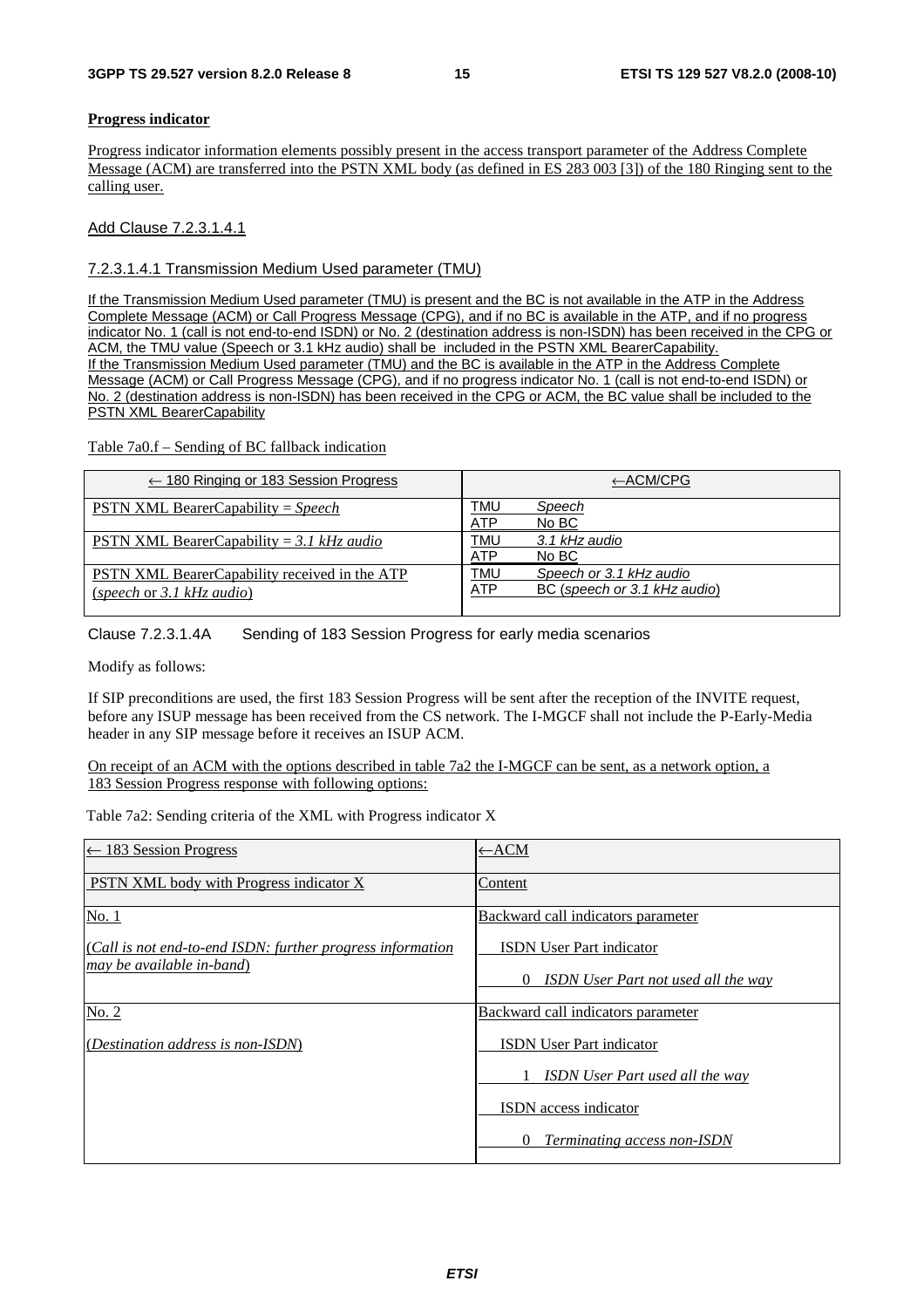| No. 4                      | Backward call indicators parameter     |
|----------------------------|----------------------------------------|
| (Call is returned to ISDN) | <b>ISDN</b> User Part indicator        |
|                            | <b>ISDN</b> User Part used all the way |
|                            | ISDN access indicator                  |
|                            | <b>Terminating access ISDN</b>         |

#### **Progress indicator**

Progress indicator information elements possibly present in the access transport parameter of the Address Complete Message (ACM) are transferred into the PSTN XML body (as defined in ES 283 003 [3]) of the 183 Session Progress sent to the calling user.

For a speech call upon receipt of one of the following messages, if the I-MGCF supports the P-Early-Media header as a network option, and if the I-MGCF has received the P-Early-Media header in the INVITE request, and has not already sent a provisional response including a P-Early-Media header with parameters indicating authorization of early media, then the I-MGCF shall send the 183 Session Progress response with a P-Early-Media header authorizing early media:

- ACM with the value of the called party's status indicator "no indication" and one of the options described in table 7a1. Based on local configuration, the I-MGCF may also send a 183 Session Progress response with a P-Early-Media header authorizing early media if it receives an ACM with other parameters than described in table 7a1.

#### I-MGCF



**Figure 7c: Receipt of ACM "No indication"** 

#### **Table 7a.1: ACM Parameters that trigger the 183 Session Progress response**

| $\leftarrow$ 183 Session Progress                                                                              | $\leftarrow$ ACM                                                                                                                                   |
|----------------------------------------------------------------------------------------------------------------|----------------------------------------------------------------------------------------------------------------------------------------------------|
| 183 Session Progress response including a P-Early-Media<br>header authorizing early media, if not already sent | 1) Optional backward call indicators parameter<br>In-band information indicator<br>1 In-band info or an appropriate pattern is<br>available<br>now |
| <b>PSTN XML</b> with ProgressIndicator value No.8                                                              |                                                                                                                                                    |
| "In-band information or appropriate pattern is now<br>available"                                               | 2) Backward call indicators parameter<br><b>ISDN User Part indicator</b><br>ISDN User Part not used all the way<br>$\theta$                        |

NOTE: As a network option the I-MGCF can also map ACM into 183 in other cases than those described in table 7a1.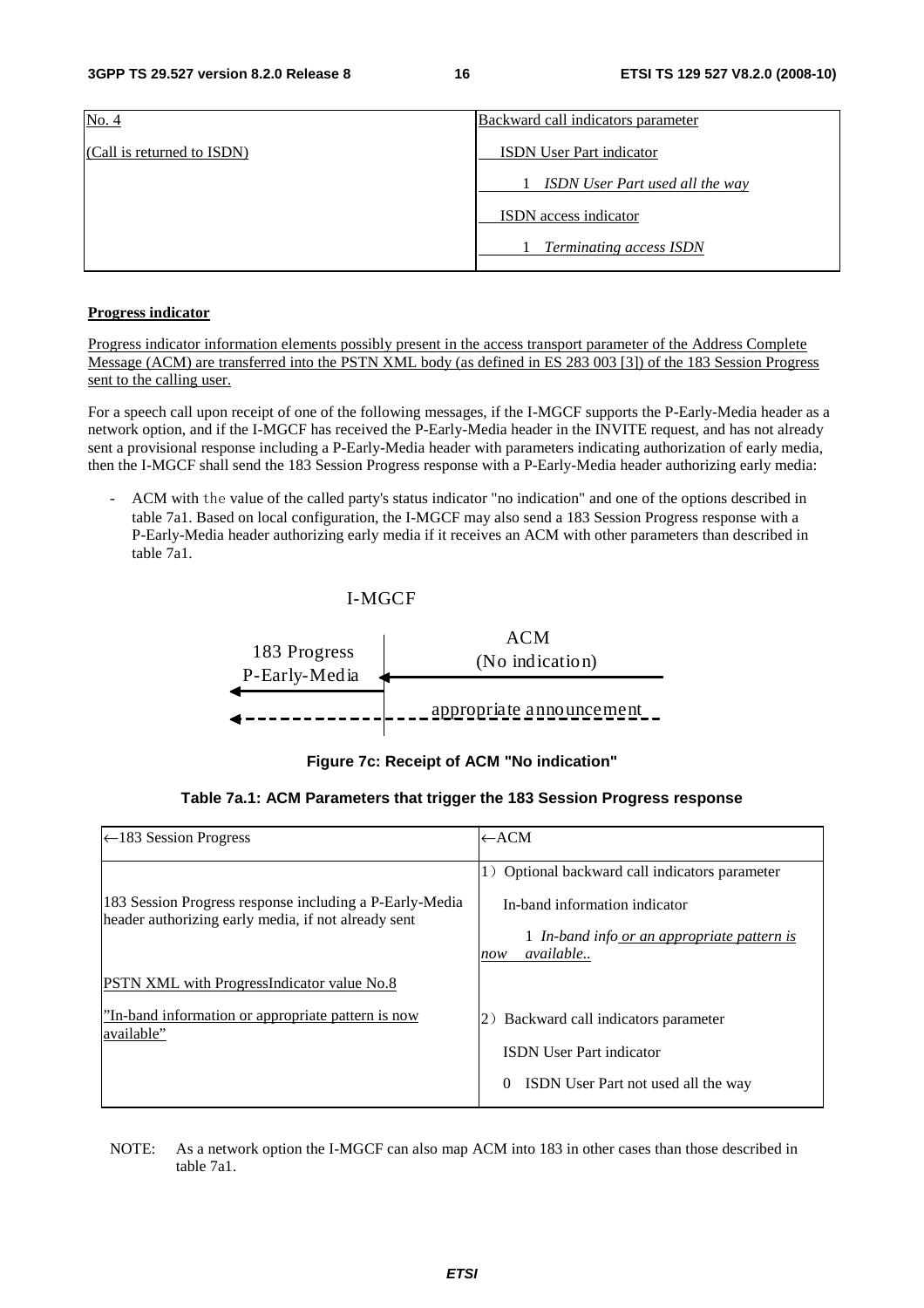- CPG message, when:
	- 1. Event indicator is set to "in-band information or an appropriate pattern is now available"; or
	- 2. Event indicator is set to "Progress" and one of the options described in table 7b1.



#### **Figure 7d: Receipt of CPG (in-band information available)**

#### **Table 7b.1: CPG Parameters that trigger the 183 Session Progress response**

| $\leftarrow$ 183 Session Progress                                                                                                    | $\leftarrow$ CPG                                                                                                                                                                                              |
|--------------------------------------------------------------------------------------------------------------------------------------|---------------------------------------------------------------------------------------------------------------------------------------------------------------------------------------------------------------|
|                                                                                                                                      | Event indicator                                                                                                                                                                                               |
| 183<br>Session Progress response 000 0010 ( <i>progress</i> )                                                                        |                                                                                                                                                                                                               |
| including a P-Early-Media header<br>authorizing early media, if not already<br>sent                                                  | Optional backward call<br><b>indicators</b><br>T<br>parameter                                                                                                                                                 |
|                                                                                                                                      | In-band information indicator                                                                                                                                                                                 |
| <b>PSTN XML with Progress Indicator No.8</b>                                                                                         | 0 In-band info <u>or an appropriate pattern</u><br><u>is now available</u>                                                                                                                                    |
| "In-band information or appropriate<br>pattern is now available"                                                                     | 2) Backward call indicators parameter                                                                                                                                                                         |
|                                                                                                                                      | <b>ISDN User Part indicator</b>                                                                                                                                                                               |
|                                                                                                                                      | 0 ISDN User Part not used all the way                                                                                                                                                                         |
| message received prior to this message.                                                                                              | NOTE 1: The mapping of the contents in the CPG message is only relevant if the information received in the<br>message is different compared to earlier received information, e.g. in the ACM message or a CPG |
| NOTE 2: 183 Session Progress message including a P-Early-Media header authorizing early media may only be<br>sent for a speech call. |                                                                                                                                                                                                               |

NOTE: As a network option the I-MGCF can also map CPG into 183 in other cases than those described in table 7a1.

If the I-MGCF supports the PSTN XML body as a network option and the I-MGCF interworks media encoded in any of the formats in Table 2a (G.711, Clearmode or t38) without transcoding, the I-MGCF shall map the Access Transport Format received in the CPG or ACM into PSTN XML elements as shown in Table 7a0.2 and include this XML body in the 183 Session Progress.

If the I-MGCF supports the PSTN XML body as a network option , an available BCI element in the ACM or CPG shall be mapped into a Progress Indicator in the PSTN XML body of the 183 session progress as shown in table 7a0g.

Received PSTN XML elements shall be mapped as shown in table 7a0.2

On receipt of an CPG with the options described in table 7a3 the I-MGCF can be sent, as a network option, 183 Session Progress response with following options: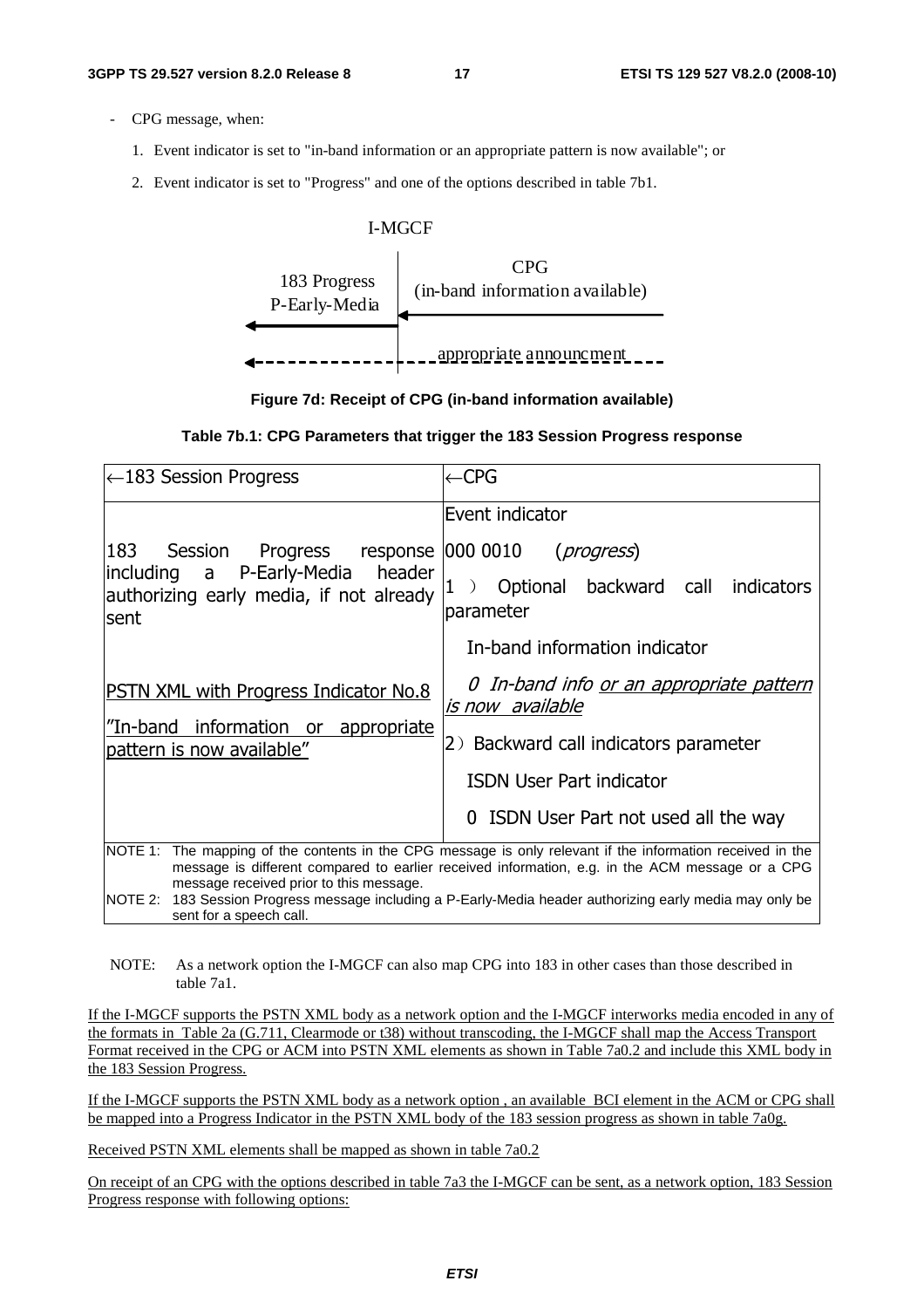Table 7a3: Sending criteria of the XML with Progress indicator X

| $\leftarrow$ 183 Session Progress                          | $\leftarrow$ CPG                                       |
|------------------------------------------------------------|--------------------------------------------------------|
|                                                            |                                                        |
|                                                            |                                                        |
| PSTN XML body with Progress indicator X                    | Content                                                |
| No. 1                                                      | Backward call indicators parameter                     |
| (Call is not end-to-end ISDN: further progress information | <b>ISDN</b> User Part indicator                        |
| may be available in-band)                                  | <b>ISDN</b> User Part not used all the way<br>$\Omega$ |
| No. 2                                                      | Backward call indicators parameter                     |
| (Destination address is non-ISDN)                          | <b>ISDN</b> User Part indicator                        |
|                                                            | <b>ISDN</b> User Part used all the way<br>1            |
|                                                            | <b>ISDN</b> access indicator                           |
|                                                            | $\theta$<br><b>Terminating access non-ISDN</b>         |
| No. 4                                                      | Backward call indicators parameter                     |
| (Call is returned to ISDN)                                 | <b>ISDN</b> User Part indicator                        |
|                                                            | <b>ISDN</b> User Part used all the way                 |
|                                                            | ISDN access indicator                                  |
|                                                            | <b>Terminating access ISDN</b>                         |

#### **Progress indicator**

Progress indicator information elements possibly present in the access transport parameter of the Call Progress Message (CPG) are transferred into the PSTN XML (as defined in ES 283 003 [3]) body of the 183 Session Progress to the calling user.

Clause 7.2.3.1.5 Sending of the 200 OK (INVITE)

Modify as follows:

The following cases are possible trigger conditions for sending the 200 OK (INVITE):

- The reception of the ANM.



**Figure 8: Receipt of ANM** 

- The reception of the CON message.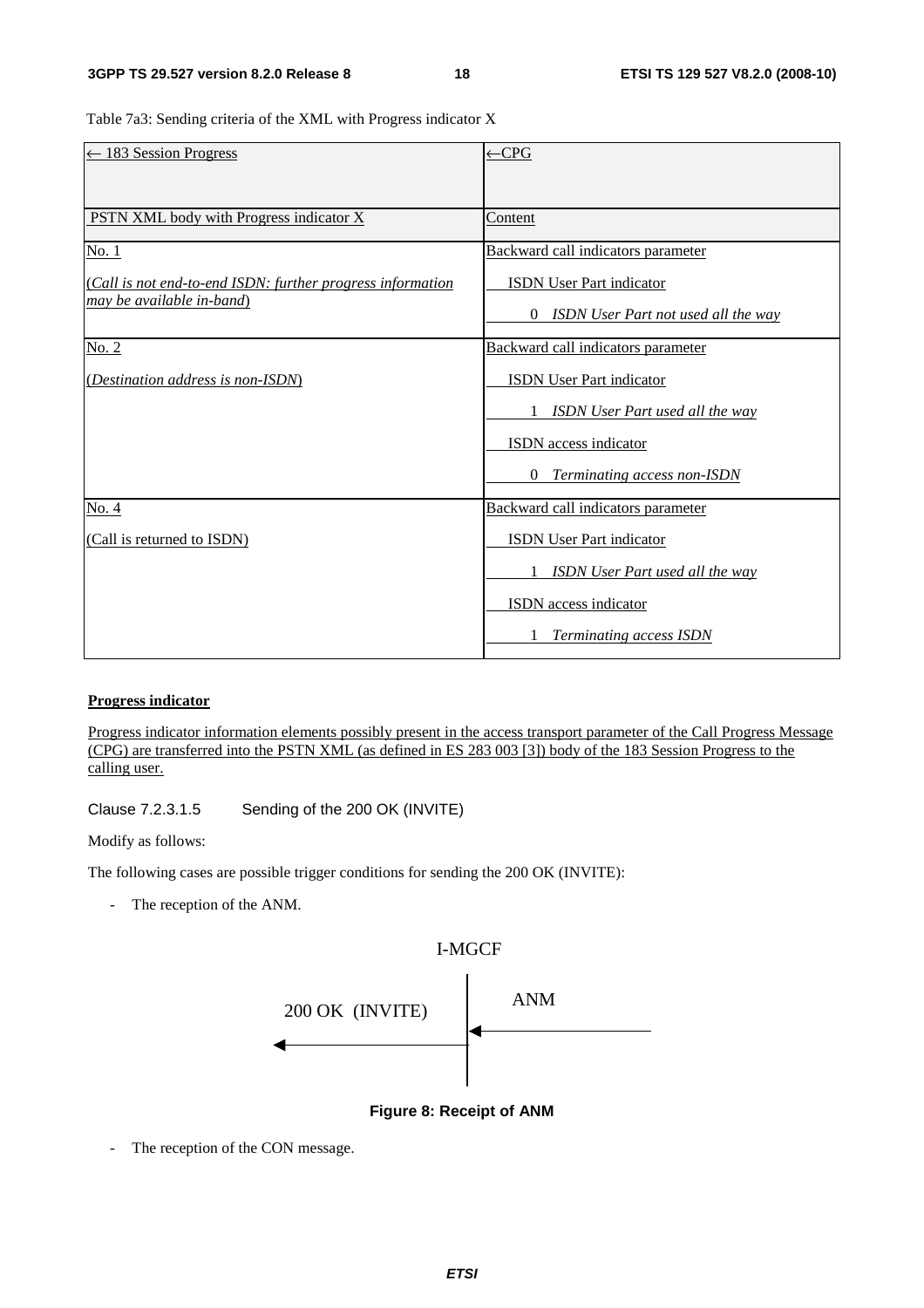

**Figure 9: Receipt of CON** 

Received PSTN XML elements shall be mapped as shown in table 7a0.2

On receipt of an ANM/CON message containing the ATP including the Bearer Capability set to "unrestricted digital information with tones/announcement" without TMU parameter the 200 OK message shall contain the PSTN XML Bearer Capability "unrestricted digital information with tones/announcement".

Clause 7.2.3.1.6 Sending of the Release message (REL)

Modify as follows:

The following are possible triggers for sending the Release message:

- Receipt of the BYE method.



**Figure 10: Receipt of the Bye method** 

Receipt of the CANCEL method.





**Figure 11: Receipt of Cancel method** 

Additional triggers are contained in table 10.

Received PSTN XML elements shall be mapped as shown in table 8b.

Clause 7.2.3.1.7 Coding of the REL

Modify as follows:

If the Reason header field with Q.850 Cause Value is included in the BYE or CANCEL request, then the Cause Value shall be mapped to the ISUP Cause Value field in the ISUP REL . The mapping of the Cause Indicators parameter to the Reason header is shown in table 8a. Table 8 shows the coding of the Cause Value in the REL if it is not available from the Reason header field. In both cases, the Location Field shall be set to "*network beyond interworking point*".

Table 8: Coding of REL

| <b>SIP</b> Message | REL<br>_ |
|--------------------|----------|
|                    |          |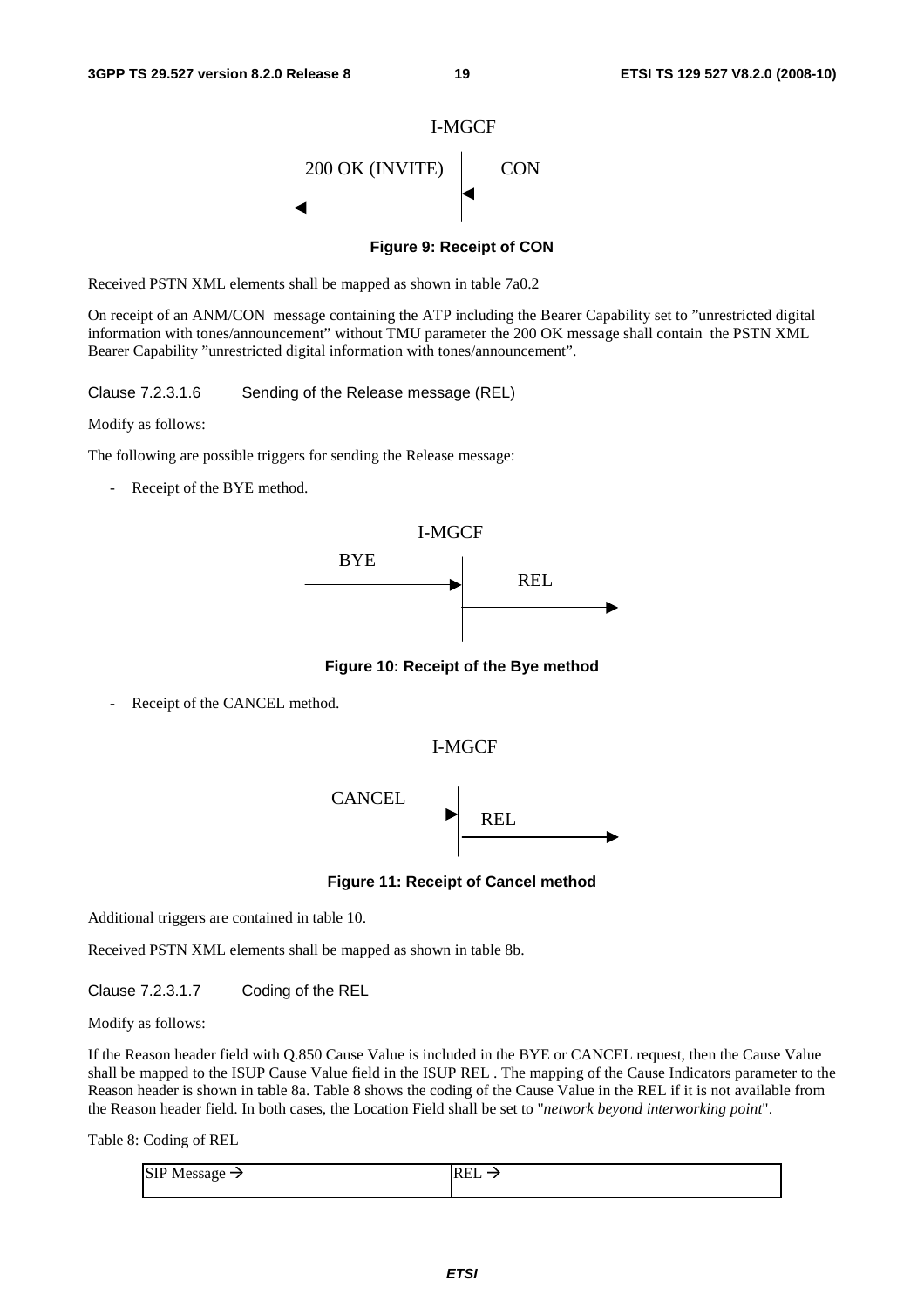| Request       | cause parameter                         |
|---------------|-----------------------------------------|
| <b>BYF</b>    | Cause value No. 16 (normal clearing)    |
| <b>CANCEL</b> | Cause value No. 31 (normal unspecified) |

Table 8a: Mapping of SIP Reason header fields into Cause Indicators parameter

| Component of SIP<br>Reason header field                                    | Component value          | <b>BICC/ISUP Parameter field</b> | Value                                         |
|----------------------------------------------------------------------------|--------------------------|----------------------------------|-----------------------------------------------|
| Protocol                                                                   | "O.850"                  | Cause Indicators parameter       |                                               |
| protocol-cause                                                             | $"cause = XX"$<br>(note) | Cause Value                      | " $XX$ " (note)                               |
|                                                                            |                          | Location                         | "network beyond<br><i>interworking point"</i> |
| NOTE:<br>"XX" is the Cause Value as defined in ITU-T Recommendation Q.850. |                          |                                  |                                               |

Editor's Note: The mapping of reason headers towards the ISDN may be misused due to possible user creation of the reason header since there is no screening in IMS.

|  |  |  | Table 8b: Mapping of PSTN XML elements with ISUP Parameters |  |
|--|--|--|-------------------------------------------------------------|--|
|--|--|--|-------------------------------------------------------------|--|

| BYE or CANCLE $\rightarrow$                                                                                                                                                                                                      | $REL \rightarrow$                 |                                 |
|----------------------------------------------------------------------------------------------------------------------------------------------------------------------------------------------------------------------------------|-----------------------------------|---------------------------------|
| <b>PSTN XML</b>                                                                                                                                                                                                                  | <b>ISUP</b> Parameter             | Content                         |
| ProgressIndicator                                                                                                                                                                                                                | <b>Access Transport Parameter</b> | Progress indicator              |
| <b>HighLayerCompatibility</b>                                                                                                                                                                                                    |                                   | High layer compatibility (Note) |
| LowLayerCompatibility                                                                                                                                                                                                            |                                   | Low layer compatibility         |
| HighLayerCompatibility                                                                                                                                                                                                           | User Tele Service                 | High layer compatibility (Note) |
| <b>NOTE:</b><br>If two high layer compatibility information elements are received, they are transferred in the same order as<br>received in the INVITE message in the access transport parameter of the initial address message. |                                   |                                 |

Clause 7.2.3.1.8 Receipt of the Release Message

Modify as follows:

If the REL message is received and a final response (i.e. 200 OK (INVITE)) has already been sent, the I-MGCF shall send a BYE message.

NOTE: According to SIP procedures, in the case that the REL message is received and a final response (e.g. 200 OK (INVITE)) has already been sent (but no ACK request has been received) on the incoming side of the I- MGCF then the I- MGCF does not send a 487 Request terminated response and instead waits until the ACK request is received before sending a BYE message.

If the REL message is received and the final response (i.e. 200 OK (INVITE)) has not already been sent, the I- MGCF shall send a Status-Code 4xx (Client Error) or 5xx (Server Error) response. The Status code to be sent is determined by examining the Cause code value received in the REL message. Table 9 specifies the mapping of the cause code values, as defined in ITU-T Recommendation Q.850 [38], to SIP response status codes. Cause code values not appearing in the table shall have the same mapping as the appropriate class defaults according to ITU-T Recommendation Q.850 [38].

Table 9: Receipt of the Release message (REL)

| . .<br>``<br>-SIF Message<br>. .<br>- | <br>w |
|---------------------------------------|-------|
|                                       |       |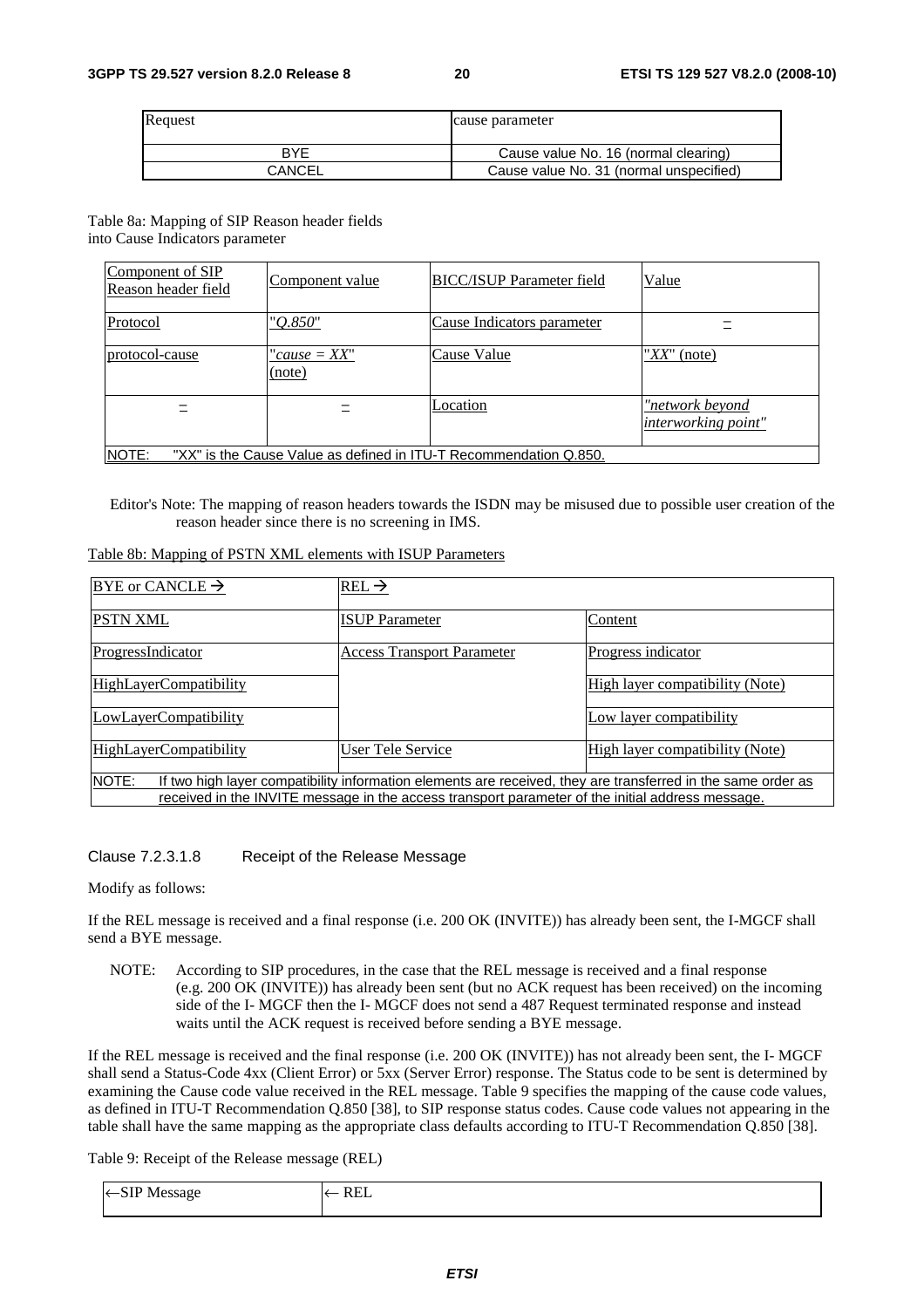| Status code                                                                                                   | Cause parameter                                                                                                        |  |
|---------------------------------------------------------------------------------------------------------------|------------------------------------------------------------------------------------------------------------------------|--|
| 404 Not Found                                                                                                 | Cause value No. 1 (unallocated (unassigned) number)                                                                    |  |
| 500 Server Internal error                                                                                     | Cause value No 2 (no route to network)                                                                                 |  |
| 500 Server Internal error                                                                                     | Cause value No 3 (no route to destination)                                                                             |  |
| 500 Server Internal error                                                                                     | Cause value No. 4 (Send special information tone)                                                                      |  |
| 404 Not Found                                                                                                 | Cause value No. 5 (Misdialled trunk prefix)                                                                            |  |
| 486 Busy Here                                                                                                 | Cause value No. 17 (user busy)                                                                                         |  |
| 480 Temporarily unavailable                                                                                   | Cause value No 18 (no user responding)                                                                                 |  |
| 480 Temporarily unavailable                                                                                   | Cause value No 19 (no answer from the user)                                                                            |  |
| 480 Temporarily unavailable                                                                                   | Cause value No. 20 (subscriber absent)                                                                                 |  |
| 480Temporarily unavailable                                                                                    | Cause value No 21 (call rejected)                                                                                      |  |
| $\overline{41}0$ Gone                                                                                         | Cause value No 22 (number changed)                                                                                     |  |
| 433 Anonymity<br>Disallowed.(NOTE 1)                                                                          | Cause value No. 24 (call rejected due to ACR supplementary service)                                                    |  |
| 480 Temporarily unavailable                                                                                   | Cause value No 25 (Exchange routing error)                                                                             |  |
| 502 Bad Gateway                                                                                               | Cause value No 27 (destination out of order)                                                                           |  |
| 484 Address Incomplete                                                                                        | Cause value No. 28 invalid number format (address incomplete)                                                          |  |
| 500 Server Internal error                                                                                     | Cause value No 29 (facility rejected)                                                                                  |  |
| 480 Temporarily unavailable                                                                                   | Cause value No 31 (normal unspecified) (class default) (NOTE 2)                                                        |  |
| 486 Busy here if Diagnostics                                                                                  | Cause value in the Class 010 (resource unavailable, Cause value No 34)                                                 |  |
| indicator includes the (CCBS                                                                                  |                                                                                                                        |  |
| indicator = CCBS possible)<br>else 480 Temporarily unavailable                                                |                                                                                                                        |  |
| 500 Server Internal error                                                                                     | Cause value in the Class 010                                                                                           |  |
|                                                                                                               | (resource unavailable, Cause value No's. 38, 41, 42, 43, 44, & 47) (47 is class<br>default)                            |  |
| 500 Server Internal error                                                                                     | Cause value No 50 (requested facility no subscribed)                                                                   |  |
| 500 Server Internal error                                                                                     | Cause value No 57 (bearer capability not authorized)                                                                   |  |
| 500 Server Internal error                                                                                     | Cause value No 58 (bearer capability not presently)                                                                    |  |
| 500 Server Internal error                                                                                     | Cause value No 63 (service option not available, unspecified)<br>(class default)                                       |  |
| 500 Server Internal error                                                                                     | Cause value in the Class 100 (service or option not implemented, Cause value<br>No's. 65, 70 & 79) 79 is class default |  |
| 500 Server Internal error                                                                                     | Cause value No 88 (incompatible destination)                                                                           |  |
| 404 Not Found                                                                                                 | Cause value No 91 (invalid transit network selection)                                                                  |  |
| 500 Server Internal error                                                                                     | Cause value No 95 (invalid message)<br>(class default)                                                                 |  |
| 500 Server Internal error                                                                                     | Cause value No 97 (Message type non-existent or not implemented)                                                       |  |
| 500 Server Internal error                                                                                     | Cause value No 99 (information element/parameter non-existent or not<br>implemented))                                  |  |
| 480 Temporarily unavailable                                                                                   | Cause value No. 102 (recovery on timer expiry)                                                                         |  |
| 500 Server Internal error                                                                                     | Cause value No 110 (Message with unrecognized Parameter, discarded)                                                    |  |
| 500 Server Internal error                                                                                     | Cause value No. 111 (protocol error, unspecified)<br>(class default)                                                   |  |
| 480 Temporarily unavailable                                                                                   | Cause value No. 127 (interworking unspecified)                                                                         |  |
|                                                                                                               | (class default)                                                                                                        |  |
| NOTE 1: Anonymity Disallowed, RFC5079 [77] refers<br>NOTE 2: Class 1 and class 2 have the same default value. |                                                                                                                        |  |

A Reason header field containing the received (Q.850) Cause Value of the REL shall be added to the SIP final response or BYE request sent as a result of this clause. The mapping of the Cause Indicators parameter to the Reason header is shown in table 9a.

Editor's Note: The usage of the Reason header in responses is FFS.

 $\mathsf{l}$ 

Table 9a: Mapping of Cause Indicators parameter into SIP Reason header fields

| $\mathsf{C}$<br>Cause indicators<br>field<br><b>parameter</b> | $\sim$<br>. .<br>value $\epsilon$<br>parameter field<br>ОI | $\iota$ of SIP $^{\circ}$<br>Reason<br>component<br>$\sim$<br>header field | component value |
|---------------------------------------------------------------|------------------------------------------------------------|----------------------------------------------------------------------------|-----------------|
|---------------------------------------------------------------|------------------------------------------------------------|----------------------------------------------------------------------------|-----------------|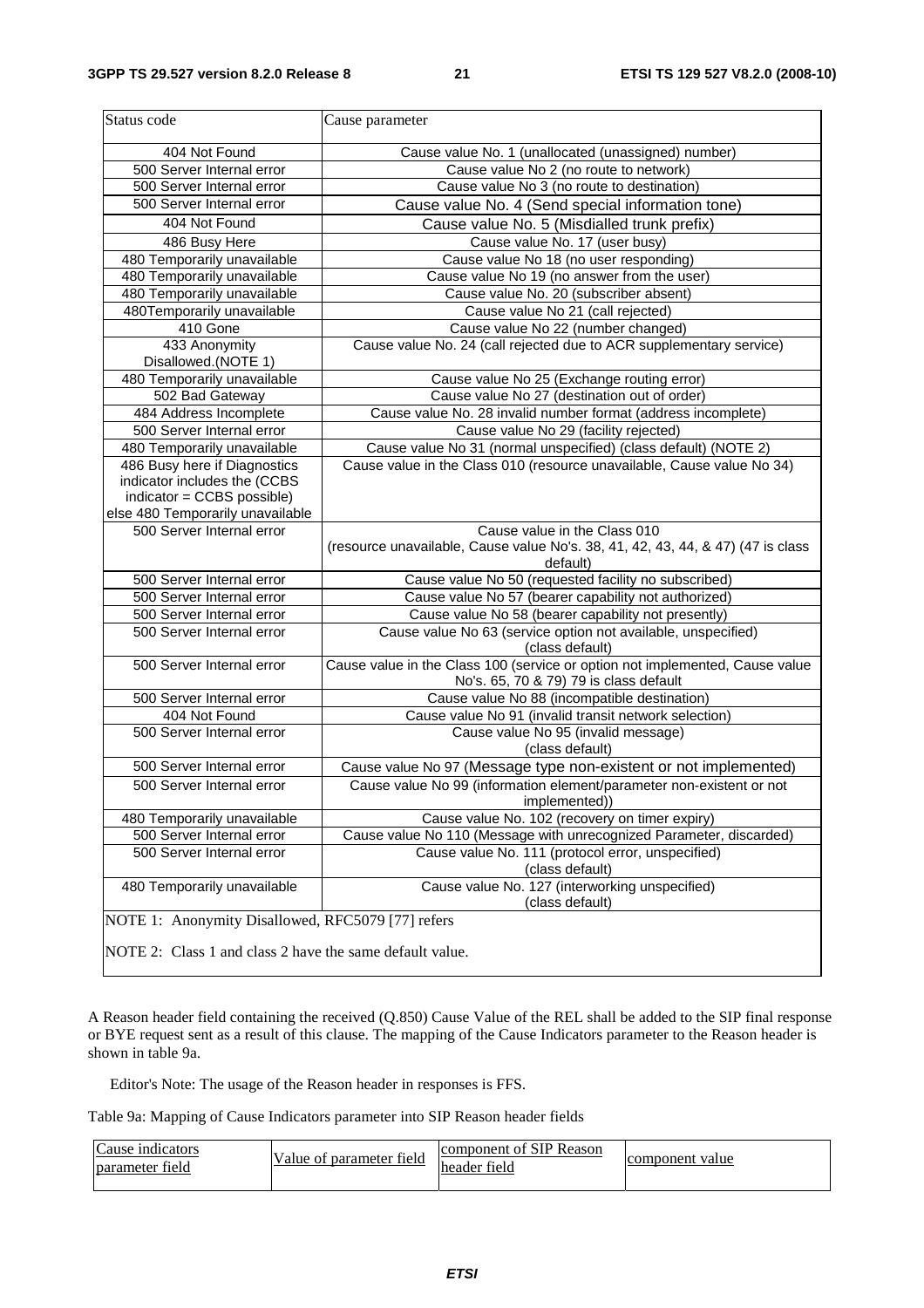|                                                                             |                 | protocol       | "O.850"                   |
|-----------------------------------------------------------------------------|-----------------|----------------|---------------------------|
| Cause Value                                                                 | " $XX$ " (note) | protocol-cause | "cause $= XX$ "<br>(note) |
|                                                                             |                 | reason-text    | <b>FFS</b>                |
| NOTE:<br>"XX" is the Cause Value as defined in ITU-T Recommendation. Q.850. |                 |                |                           |

Editor's Note: Should be filled with the definition text as stated in ITU-T Rec. Q.850. Due to the fact that the Cause Indicators parameter does not include the definition text as defined in table 1/Q.850, this is based on provisioning in the I-MGCF.

Table 9aa: ISUP Parameters with Mapping of PSTN XML elements

| $\leftarrow$ 4xx, 5xx, 6xx                                                                                                   | $\leftarrow$ REL                  |                                 |
|------------------------------------------------------------------------------------------------------------------------------|-----------------------------------|---------------------------------|
| <b>PSTN XML</b>                                                                                                              | <b>ISUP Parameter</b>             | Content                         |
| ProgressIndicator                                                                                                            | <b>Access Transport Parameter</b> | Progress indicator              |
| HighLayerCompatibility                                                                                                       |                                   | High layer compatibility (Note) |
| LowLayerCompatibility                                                                                                        |                                   | Low layer compatibility         |
| <b>NOTE:</b><br>If two high layer compatibility information elements are received, they are transferred in the same order as |                                   |                                 |
| received in the INVITE message in the access transport parameter of the initial address message.                             |                                   |                                 |

Add clause 7.2.3.2.1.5

#### 7.2.3.2.1.5 Fallback (optional)

When the IAM includes a TMR and a TMR prime parameter and a USI and USI Prime parameter then the O-MGCF shall:

- Map the USI Prime into the second Bearer Capability stated in the XML Bearer Capability element and
- For the TMR and USI Prime the mapping shall apply according to the procedures described within clause 7.2.3.2.2.2 for the first offered codec.
- Map the USI into the first Bearer Capability stated in the XML Bearer Capability element and
- For the TMR prime and USI the mapping shall apply according to the procedures described within clause 7.2.3.2.2.2 for the second offered codec.

NOTE: If the Fallback mechanism is not supported the ISUP Fallback procedures apply.

In cases where the fallback appears within the terminating entity and sends back a SDP Answer that is equivalent with the TMR prime codec (fallback codec) then the O-MGCF shall only apply the cut-though to the fallback codec.

In cases where preconditions are used the O-MGCF has to wait for the SDP answer where the preconditions are met and fallback codec is sent back.

#### Clause 7.2.3.2.2.2 SDP Media Description

Modify as follows:

The SDP media description will contain precondition information as per RFC 3312 [37]. Depending on the coding of the continuity indicators different precondition information (RFC 3312 [37]) is included. If the continuity indicator indicates "continuity performed on a previous circuit" or "continuity required on this circuit", and the INVITE is sent before receiving a COT, then the O-MGCF shall indicate that the preconditions are not met. Otherwise the MGCF shall indicate whether the preconditions are met, dependent on the possibly applied resource reservation within the IMS.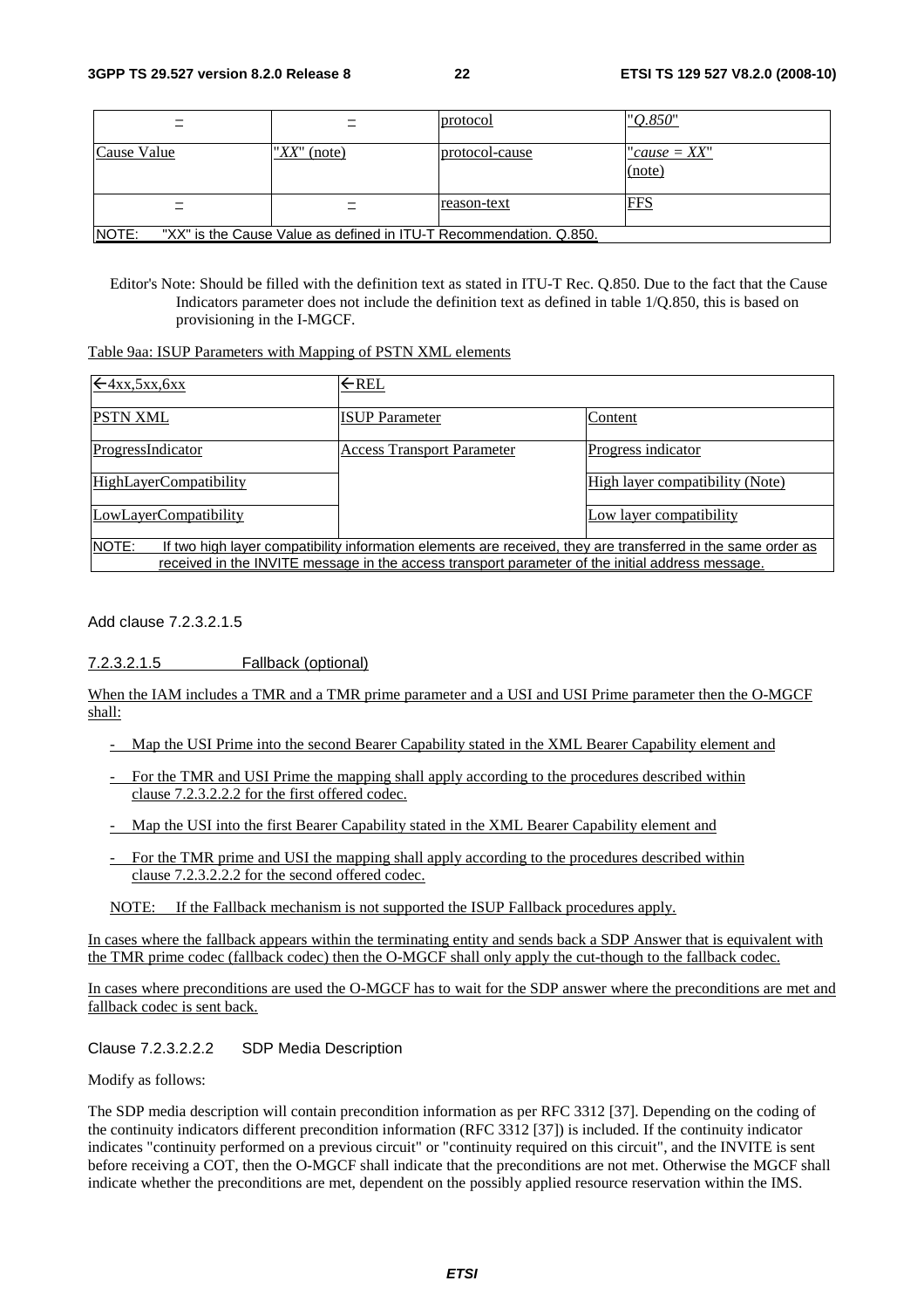If the O-MGCF determines that a speech call is incoming, the O-MGCF shall include the AMR codec transported according to RFC 3267 [23] with the options listed in clause 5.1.1 of 3GPP TS 26.236 [32] in the SDP offer, unless the Note below applies. Within the SDP offer, the O-MGCF should also provide SDP RR and RS bandwidth modifiers specified in RFC 3556 [59] to disable RTCP, as detailed in clause 7.4 of 3GPP TS 26.236 [32]. The O-MGCF may include other codecs according to operator policy.

NOTE: If the O-MGCF is deployed in an IMS network that by local configuration serves no user equipment that implements the AMR codec, then the AMR codec may be excluded from the SDP offer.

To avoid transcoding or to support non-speech services, the O-MGCF may add media derived from the incoming ISUP information according to table 10b. The support of the media listed in table 10b is optional.

If the XML BearerCapability element is supported the mapping of the ISUP USI Parameter shall be mapped to the XML BeareCapability element as shown in table 17b.

Add clause 7.2.3.2.2.7

#### 7.2.3.2.2.7 PSTN XML elements

#### Table 17b: Mapping of ISUP Parameters with PSTN XML elements

| IAM $\rightarrow$                                                                                             |                                                                                                              | INVITE $\rightarrow$          |
|---------------------------------------------------------------------------------------------------------------|--------------------------------------------------------------------------------------------------------------|-------------------------------|
| <b>ISUP</b> Parameter                                                                                         | Content                                                                                                      | <b>PSTN XML</b>               |
| <b>Access Transport Parameter</b>                                                                             | Progress indicator                                                                                           | ProgressIndicator             |
|                                                                                                               | High layer compatibility (Note 1)                                                                            | <b>HighLayerCompatibility</b> |
|                                                                                                               | Low layer compatibility                                                                                      | LowLayerCompatibility         |
| User Service Information                                                                                      |                                                                                                              | <b>Bearer Capability</b>      |
| User Tele Service                                                                                             | High layer compatibility (Note)                                                                              | <b>HighLayerCompatibility</b> |
| NOTE 1:                                                                                                       | If two high layer compatibility information elements are received, they are transferred in the same order as |                               |
|                                                                                                               | received in the INVITE message in the access transport parameter of the initial address message.             |                               |
| NOTE 2:<br>In the normal case, the High layer compatibility information in the ATP is equal to the High layer |                                                                                                              |                               |
| compatibility in the User Tele Service parameter. It is network dependent which information is mapped into    |                                                                                                              |                               |
| the XML instance in the INVITE. In the XML instance, no two identical High layer compatibility information    |                                                                                                              |                               |
| are present.                                                                                                  |                                                                                                              |                               |

Add clause 7.2.3.2.2.8

#### 7.2.3.2.2.8 Progress indicator

#### Table 17aA: Coding of the progress indicator

| $IAM\rightarrow$                         |                                    |                            | INVITE $\rightarrow$                       |
|------------------------------------------|------------------------------------|----------------------------|--------------------------------------------|
| Forward call indicators parameter        |                                    | Access transport parameter | PSTN XML body with<br>Progress indicator X |
| <b>ISDN User Part indicator</b>          | <b>ISDN</b> access indicator       |                            |                                            |
| (ISDN User Part)<br>not used all the way | Value non-significant              | Value non-significant      | No.1                                       |
| (ISDN User Part<br>used all the way)     | originating access)<br>non-ISDN    | Value non-significant      | No. 3                                      |
| (ISDN User Part<br>used all the way)     | (originating access<br><b>ISDM</b> | p.i. No. x                 | No. x and no.6                             |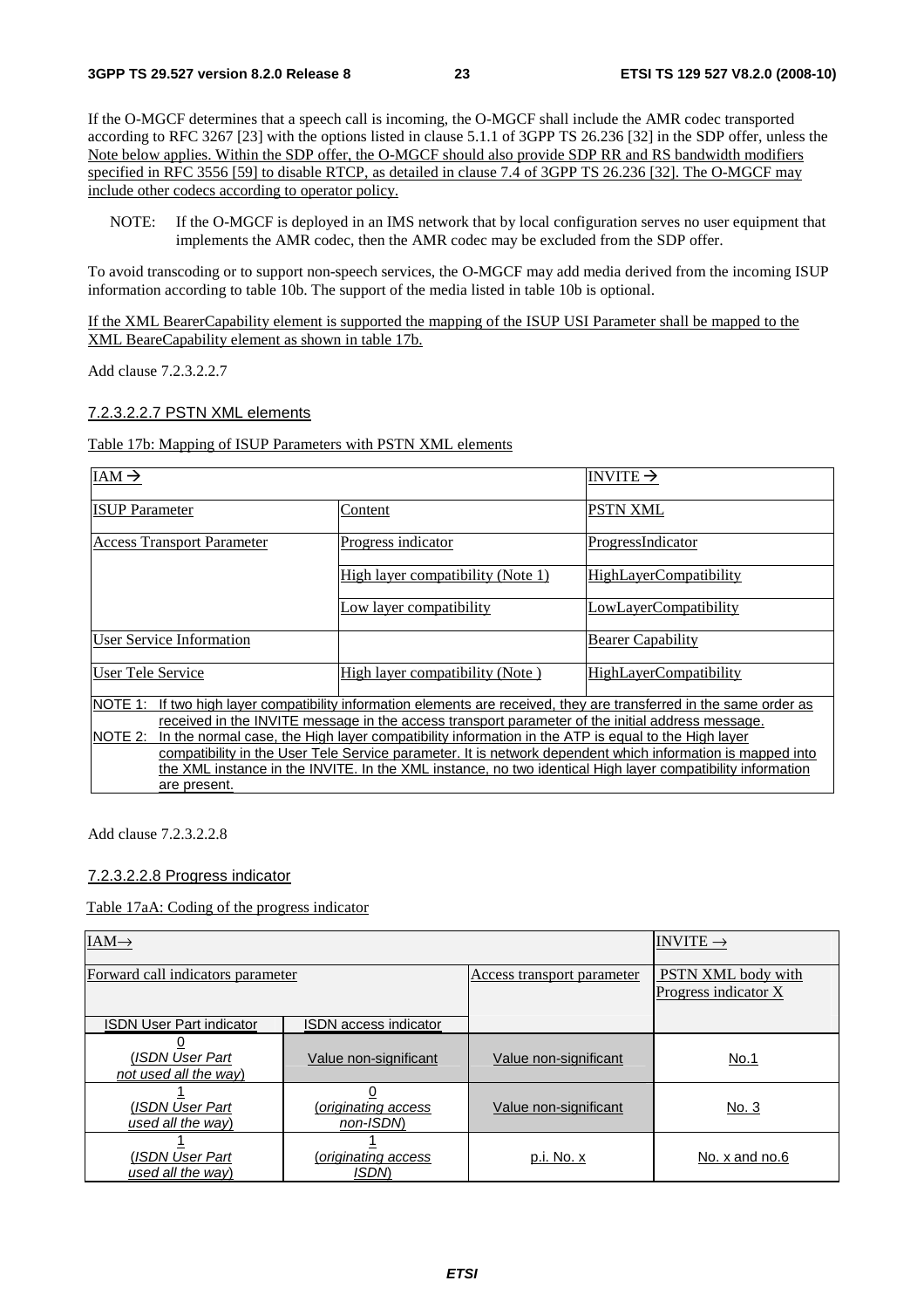Modify Clause 7.2.3.2.5

#### 7.2.3.2.5 Coding of the ACM

The description of the following ISDN user part parameters can be found in ITU-T Recommendation Q.763 [4].

- 7.2.3.2.5.1 Backward call indicators
	- bits AB Charge indicator Contributors
		- 1 0 *charge*
	- bits DC Called party's status indicator
		- 01 *subscriber free* if the 180 Ringing has been received.
		- 00 *no indication* otherwise
	- bits FE Called party's category indicator
		- 0.0 no indication
	- bits HG End-to-end method indicator
		- 00 no end-to-end method available
	- bit I Interworking indicator
		- 1 interworking encountered

As a network operator option, the value  $I = 0$  "no interworking encountered" is used for TMR = 64 kBit/s unrestricted

- NOTE: This avoids sending of a progress indicator with Progress information 0 0 0 0 0 0 1 "Call is not end-toend ISDN; further call progress information may be available in-band ", so the call will not be released for that reason by an ISDN terminal.
- bit J End-to-end information indicator
	- 0 no end-to-end information available
- bit K ISDN user part/BICC indicator
	- 0 ISDN user part not used all the way

As a network operator option, the value  $K = 1$  "ISDN user part/BICC used all the way" is used for TMR = 64 kBit/s unrestricted

- NOTE: This avoids sending of a progress indicator with progress information 0 0 0 0 0 0 1 "Call is not end-to-end ISDN; further call progress information may be available in-band ", so the call will not be released for that reason by an ISDN terminal.
- bit L Holding indicator (national use)
	- 0 holding not requested
- bit M ISDN access indicator
	- 0 terminating access non-ISDN

As a network operator option, the value  $M = 1$  "terminating access ISDN" is used for TMR = 64 kBit/s unrestricted.

- NOTE: This avoids sending of a progress indicator with progress information 0 0 0 0 0 0 1 0 " Destination access is non-ISDN", so the call will not be released for that reason by an ISDN terminal.
- bit N Echo control device indicator
	- 1 *outgoing echo control device included*, for speech calls, e.g., TMR is "3.1KHz audio".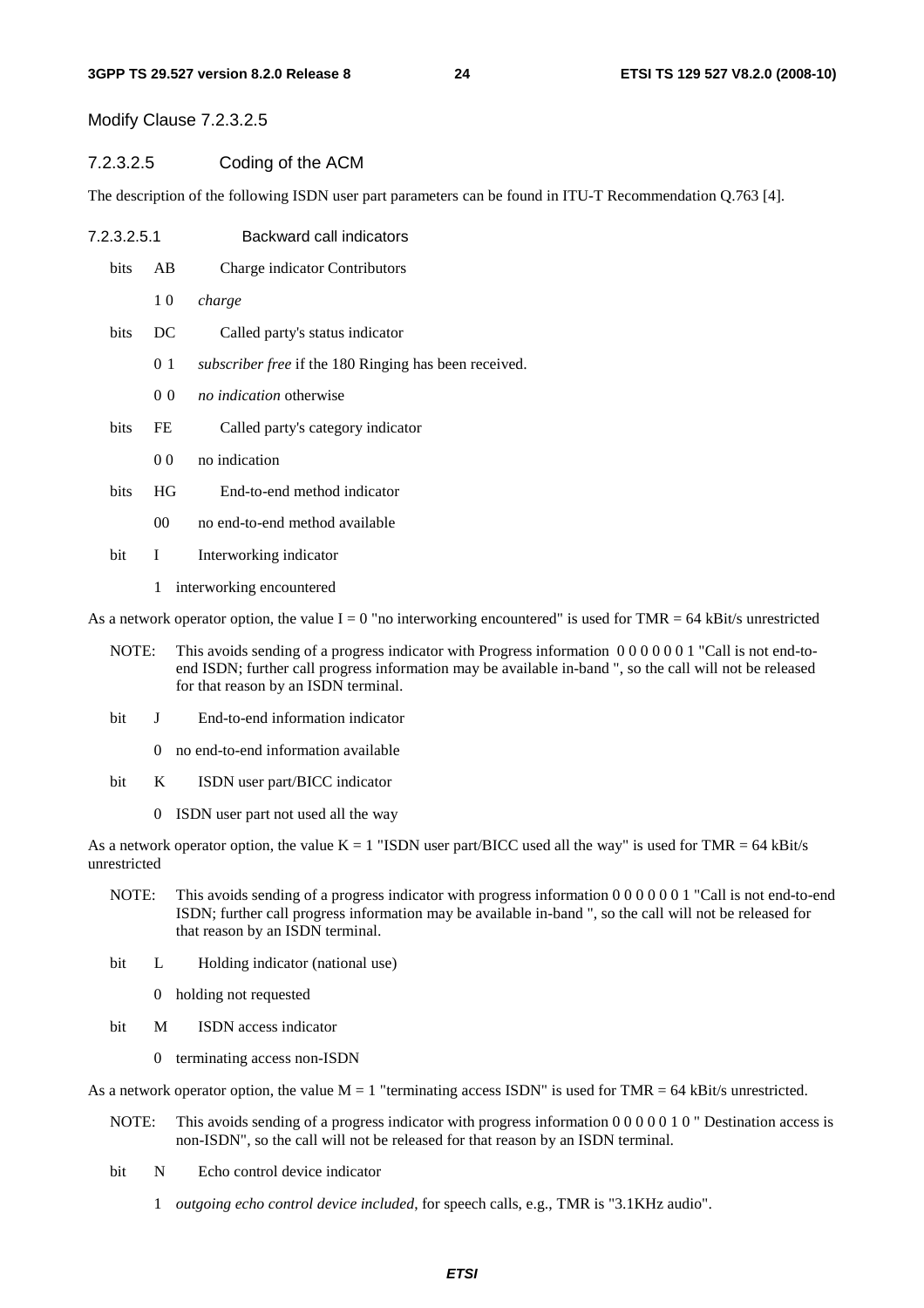0 *outgoing echo control device not included*, for known data calls, e.g., TMR "64 kBit/s unrestricted" or HLC "Facsimile Group 2/3".

If the PSTN XML is supported as a network option the Backward Call indicators derived as shown in Table 7a0.3 shall take precedence.

#### **Table 7a0.3: Sending criteria of the XML with Progress indicator No (Value of PI)**

| $\leftarrow$ ACM                                                  | $\leftarrow$ 180 Ringing or 183 Session Progress           |
|-------------------------------------------------------------------|------------------------------------------------------------|
| Content                                                           | PSTN XML body with Progress indicator No (Value of PI)     |
| Backward call indicators parameter                                |                                                            |
| Optional backward call indicators parameter                       |                                                            |
| Backward call indicators parameter                                | No. 7                                                      |
| Interworking indicator                                            | <b>Meaning: Terminating user ISDN</b>                      |
| 0 "no interworking encountered"                                   |                                                            |
| <b>ISDN</b> User Part indicator                                   |                                                            |
| "ISDN User Part used all the way"                                 |                                                            |
| <b>ISDN</b> access indicator                                      |                                                            |
| "Terminating access ISDN"                                         |                                                            |
| Optional backward call indicators parameter                       |                                                            |
| In-band information indicator                                     | PI No.8 "In-band information or appropriate pattern is now |
| in-band information or an appropriate pattern is now<br>available | available"                                                 |

#### 7.2.3.2.5.2 Optional Backward call indicators

Bit A 1 "in-band information or an appropriate pattern is now available" if 183 Session Progress response is received and a P-Early-Media header has been received authorizing early media

#### **Table 7a0.4: Sending criteria of Optional backward call indicators parameter**

| $\leftarrow$ ACM                                                  | $\leftarrow$ 180 Ringing or 183 Session Progress |
|-------------------------------------------------------------------|--------------------------------------------------|
| Optional backward call indicators parameter                       | P-Early-Media header authorizing early media     |
| In-band information indicator                                     |                                                  |
| in-band information or an appropriate pattern is now<br>available |                                                  |

Add clause 7.2.3.2.5.3

7.2.3.2.5.3 Access Transport Parameter

Table 17c: Mapping of PSTN XML elements with ISUP Parameters

 $\leftarrow$  ACM  $ACM$ 

 $180, \leq 183$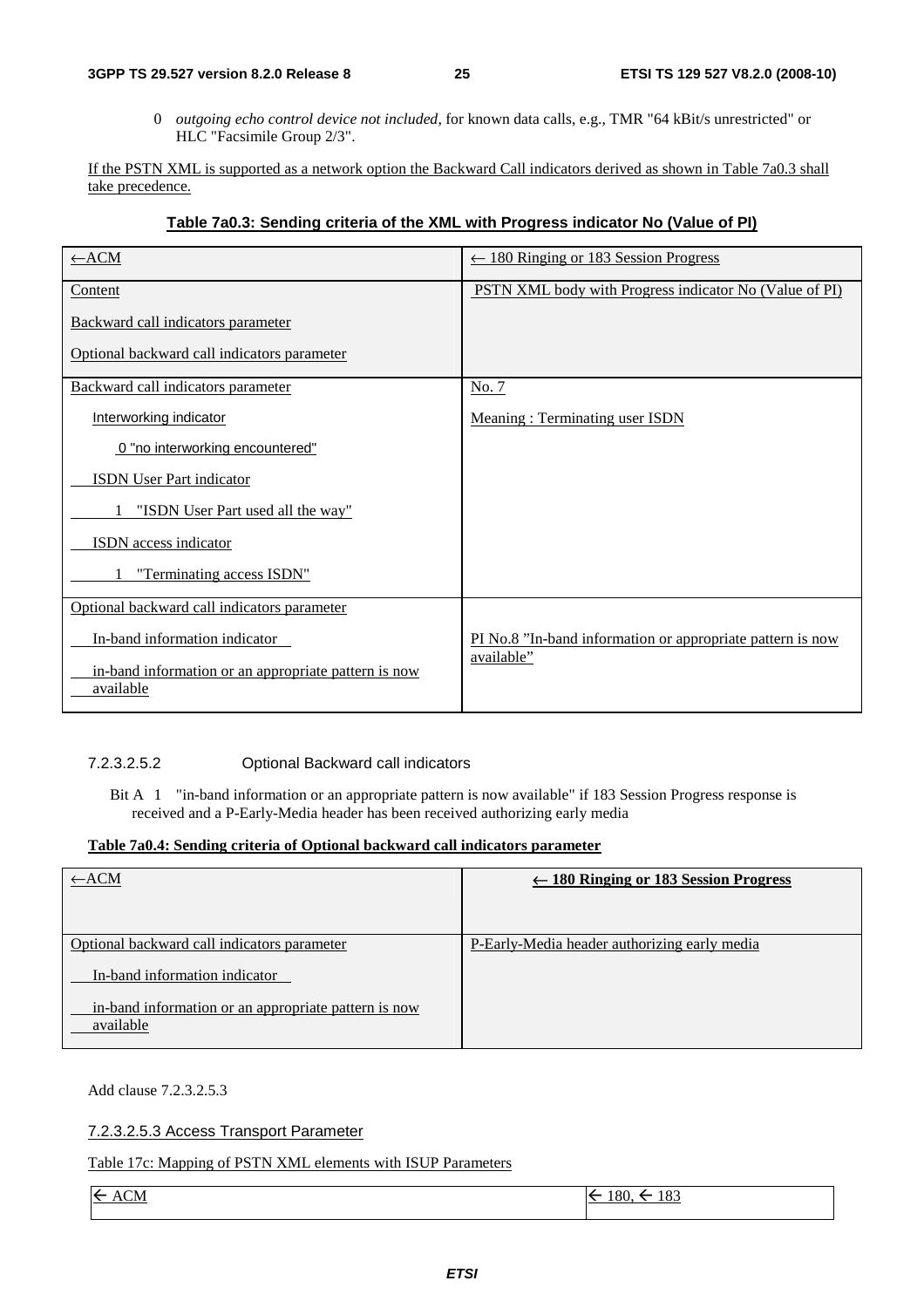| <b>ISUP</b> Parameter                                                                                                   | Content                              | <b>PSTN XML</b>               |
|-------------------------------------------------------------------------------------------------------------------------|--------------------------------------|-------------------------------|
|                                                                                                                         |                                      |                               |
| <b>Access Transport Parameter</b>                                                                                       | Progress indicator                   | ProgressIndicator             |
|                                                                                                                         |                                      |                               |
|                                                                                                                         | High layer compatibility (Note)      | <b>HighLayerCompatibility</b> |
|                                                                                                                         | Low layer compatibility              | LowLayerCompatibility         |
|                                                                                                                         |                                      |                               |
|                                                                                                                         | Bearer Capability (speech or 3.1 kHz | BearerCapability (NOTE 2)     |
|                                                                                                                         | <i>audio</i> )                       |                               |
| User Tele Service                                                                                                       | High layer compatibility (Note)      | <b>HighLayerCompatibility</b> |
|                                                                                                                         |                                      |                               |
| Transmission medium used parameter                                                                                      | <b>Bearer Capability</b>             | <b>BearerCapability</b>       |
| (speech or 3.1 kHz audio) (NOTE 3)                                                                                      |                                      | (speech or 3.1 kHz audio)     |
|                                                                                                                         |                                      | NOTE: 2                       |
|                                                                                                                         |                                      |                               |
| NOTE 1:<br>If two high layer compatibility information elements are received, they are transferred in the same order as |                                      |                               |
| received in the INVITE message in the access transport parameter of the initial address message.                        |                                      |                               |
| NOTE 2:<br>Applicable if PSTN XML body with Progress indicator No.5 and No. 7 and no PSTN No. 1 or No. 2 has            |                                      |                               |
| been received                                                                                                           |                                      |                               |
| NOTE 3:<br>The sending of the Transmission medium used is only applicable if two PSTN XML Bearer Capability             |                                      |                               |
| elements for the fallback connection type in the INVITE was received                                                    |                                      |                               |

Add clause 7.2.3.2.5.4

#### 7.2.3.2.5.4 Progress indicator

Table7.2.3.2.5.4-1: Handling of the progress indicator

| $\leftarrow$ ACM           | $-183$                                            |
|----------------------------|---------------------------------------------------|
| Access transport parameter | <b>PSTN XML</b> body with Progress<br>indicator X |
| $p.i. No. x$               | p.i. No. x                                        |

#### Table 7.2.3.2.5.4-2: Handling of the progress indicator

| $\leftarrow$ ACM           | $-180$                                             |
|----------------------------|----------------------------------------------------|
| Access transport parameter | <b>PSTN XML</b> body with Progress<br>lindicator X |
| p.i. No. x                 | p.i. No. x                                         |

Add clause 7.2.3.2.6.1

### 7.2.3.2.6.1 Handling of the progress indicator

Table 7.2.3.2.5.6-1: Handling of the progress indicator

| $\leftarrow$ CPG                       | $-183$                                            |
|----------------------------------------|---------------------------------------------------|
| Access transport parameter             | <b>PSTN XML</b> body with Progress<br>indicator X |
| p.i. No. x<br>Except: No.8, No.3, No.4 | p.i. No. x                                        |

Table 7.2.3.2.5.6-1: Handling of the progress indicator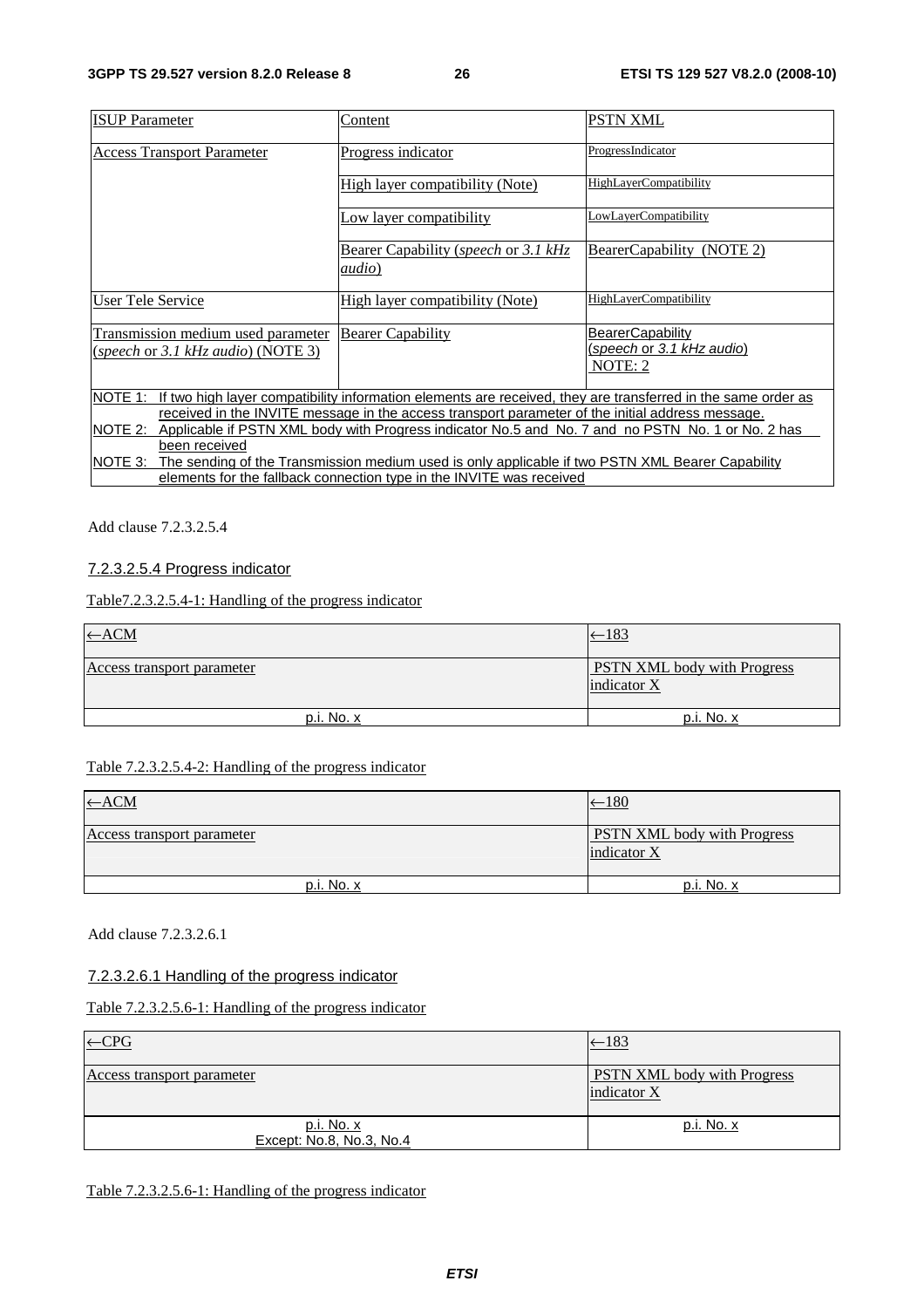| $\leftarrow$ CPG           | $-180$                                            |
|----------------------------|---------------------------------------------------|
| Access transport parameter | <b>PSTN XML</b> body with Progress<br>indicator X |
| p.i. No. x                 | p.i. No. x<br>Except: No.3, No.4                  |

#### **Table 7.2.3.2.5.6-3: Handling of the progress indicator**

| ←CPG                                                          | $\xleftarrow{183}$                  |
|---------------------------------------------------------------|-------------------------------------|
| Event indicator                                               | <b>PSTN XML body with Progress</b>  |
|                                                               | indicator X                         |
| "In-band information or appropriate pattern is now available" | No.8                                |
|                                                               | "In-band information or appropriate |
|                                                               | pattern is now available"           |
| Progress                                                      | p.i. No. x                          |
| Except: No.8, No.3, No.4                                      |                                     |

Add clause 7.2.3.2.7.2

7.2.3.2.7.2 Access Transport Parameter

Received PSTN XML elements shall be mapped as shown in table 17c.

Add clause 7.2.3.2.9.2

7.2.3.2.9.2 Access Transport Parameter

Received PSTN XML elements shall be mapped as shown in table 17c.

Add clause 7.2.3.2.9.3

7.2.3.2.9.3 Transmission Medium Used parameter (TMU)

The TMU mapping procedures are described in 7.2.3.1.4.1

In the case when the "BearerCapability" in the 200 OK is set to "unrestricted digital information with tones and announcements, the value is not mapped to the TMU"

Add clause 7.2.3.2.11.2

7.2.3.2.11.2 Access Transport Parameter, User Tele Service, Transmission medium used parameter

If the O-MGCF supports the PSTN XML body as a network option and if a PSTN XML body is received within the 200 OK(INVITE), the O-MGCF shall map the contained information into the CON as shown in Table 17c.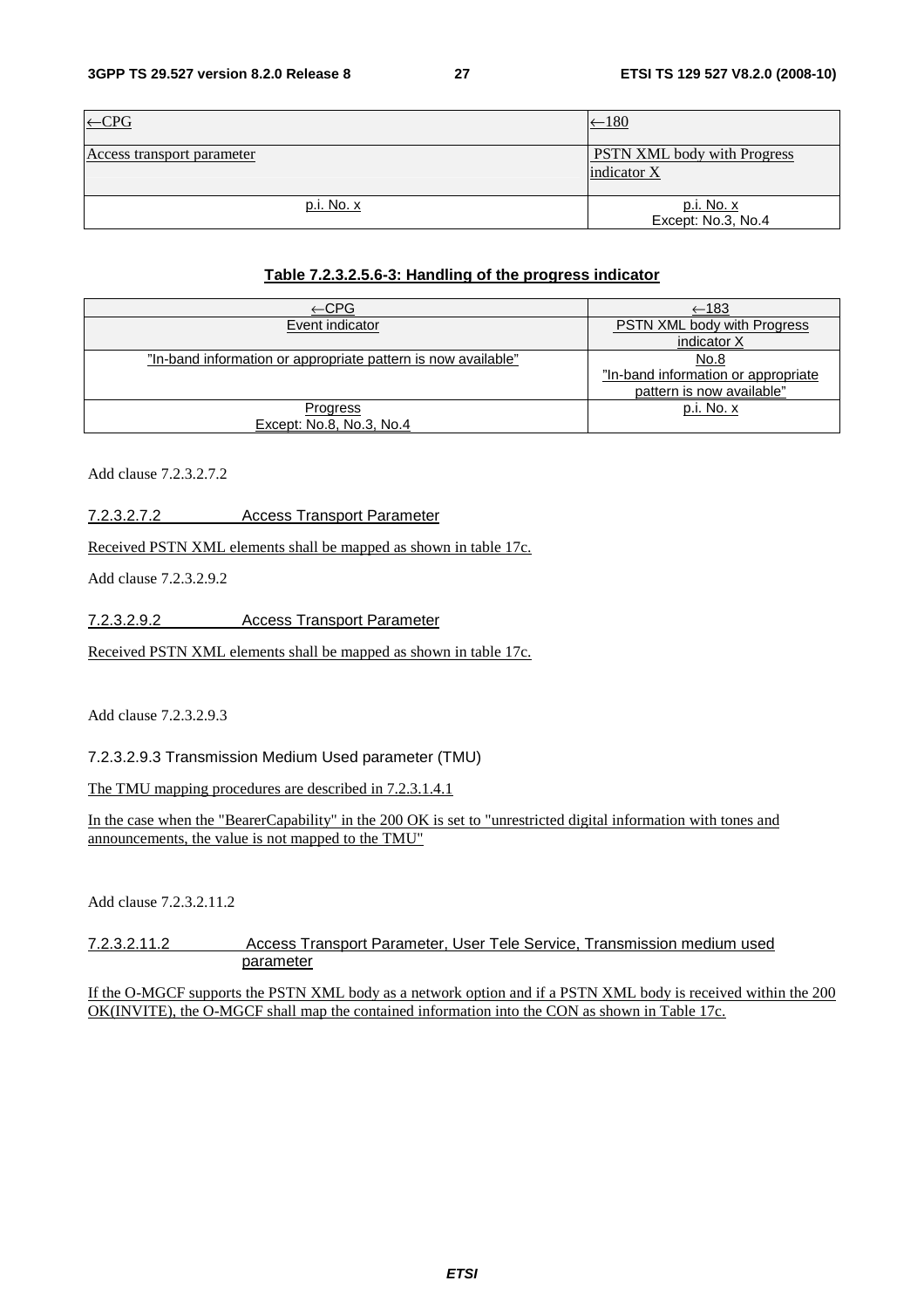Clause 7.2.3.2.12 Receipt of Status Codes 4xx, 5xx or 6xx

Modify as follows



**Figure 21: Receipt of Status codes 4xx, 5xx or 6xx** 

If a Reason header is included in a 4XX, 5XX, 6XX response, then the Cause Value of the Reason header shall be mapped to the ISUP Cause Value field in the ISUP REL message. The mapping of the Reason header to the Cause Indicators parameter is shown in table 8a (see clause 7.2.3.1.7). Otherwise coding of the Cause parameter value in the REL message is derived from the SIP Status code received according to table 18. The Cause Parameter Values are defined in ITU-T Recommendation Q.850 [38].

Editor's Note: The usage of the Reason header in responses is FFS.

In all cases where SIP itself specify additional SIP side behaviour related to the receipt of a particular INVITE response these procedures should be followed in preference to the immediate sending of a REL message to BICC/ISUP.

If there are no SIP side procedures associated with this response, the REL shall be sent immediately.

- NOTE 1: If an optional Reason header is included in a 4XX, 5XX, 6XX, then the Cause Value of the Reason header can be mapped to the ISUP Cause Value field in the ISUP REL message. The mapping of the optional Reason header to the Cause Indicators parameter is out of the scope of the present specification.
- NOTE 2: Depending upon the SIP side procedures applied at the O-MGCF it is possible that receipt of certain 4xx/5xx/6xx responses to an INVITE may in some cases not result in any REL message being sent to the BICC/ISUP network. For example, if a 401 Unauthorized response is received and the O-MGCF successfully initiates a new INVITE containing the correct credentials, the call will proceed.

Table 18: 4xx/5xx/6xx Received on SIP side of O-MGCF

| ←REL (cause code)                 | ← 4xx/5xx/6xx SIP Message           |
|-----------------------------------|-------------------------------------|
| 127 (interworking unspecified)    | 400 Bad Request                     |
| (interworking unspecified)<br>127 | 401 Unauthorized                    |
| 127 (interworking unspecified)    | 402 Payment Required                |
| 127 (interworking unspecified)    | 403 Forbidden                       |
| 1 (Unallocated number)            | 404 Not Found                       |
| 127 (interworking unspecified)    | 405 Method Not Allowed              |
| 127 (interworking unspecified)    | 406 Not Acceptable                  |
| 127 (interworking unspecified)    | 407 Proxy authentication required   |
| 127 (interworking unspecified)    | 408 Request Timeout                 |
| 22 (Number changed)               | 410 Gone                            |
| 127 (interworking unspecified)    | 413 Request Entity too long         |
| 127 (interworking unspecified)    | 414 Request-URI too long            |
| (interworking unspecified)<br>127 | 415 Unsupported Media type          |
| 127 (interworking unspecified)    | 416 Unsupported URI scheme          |
| 127 (interworking unspecified)    | 420 Bad Extension                   |
| 127 (interworking unspecified)    | 421 Extension required              |
| 127 (interworking unspecified)    | 423 Interval too brief              |
| 24 (call rejected due to ACR      | 433 Anonymity Disallowed (note 1)   |
| supplementary service)            |                                     |
| 20 Subscriber absent              | <b>480 Temporarily Unavailable</b>  |
| 127 (interworking unspecified)    | 481 Call/Transaction does not exist |
| 127 (interworking unspecified)    | 482 Loop detected                   |
| 127 (interworking unspecified)    | 483 Too many hops                   |
| 28 (Invalid Number format)        | 484 Address Incomplete              |
| 127 (interworking unspecified)    | 485 Ambiguous                       |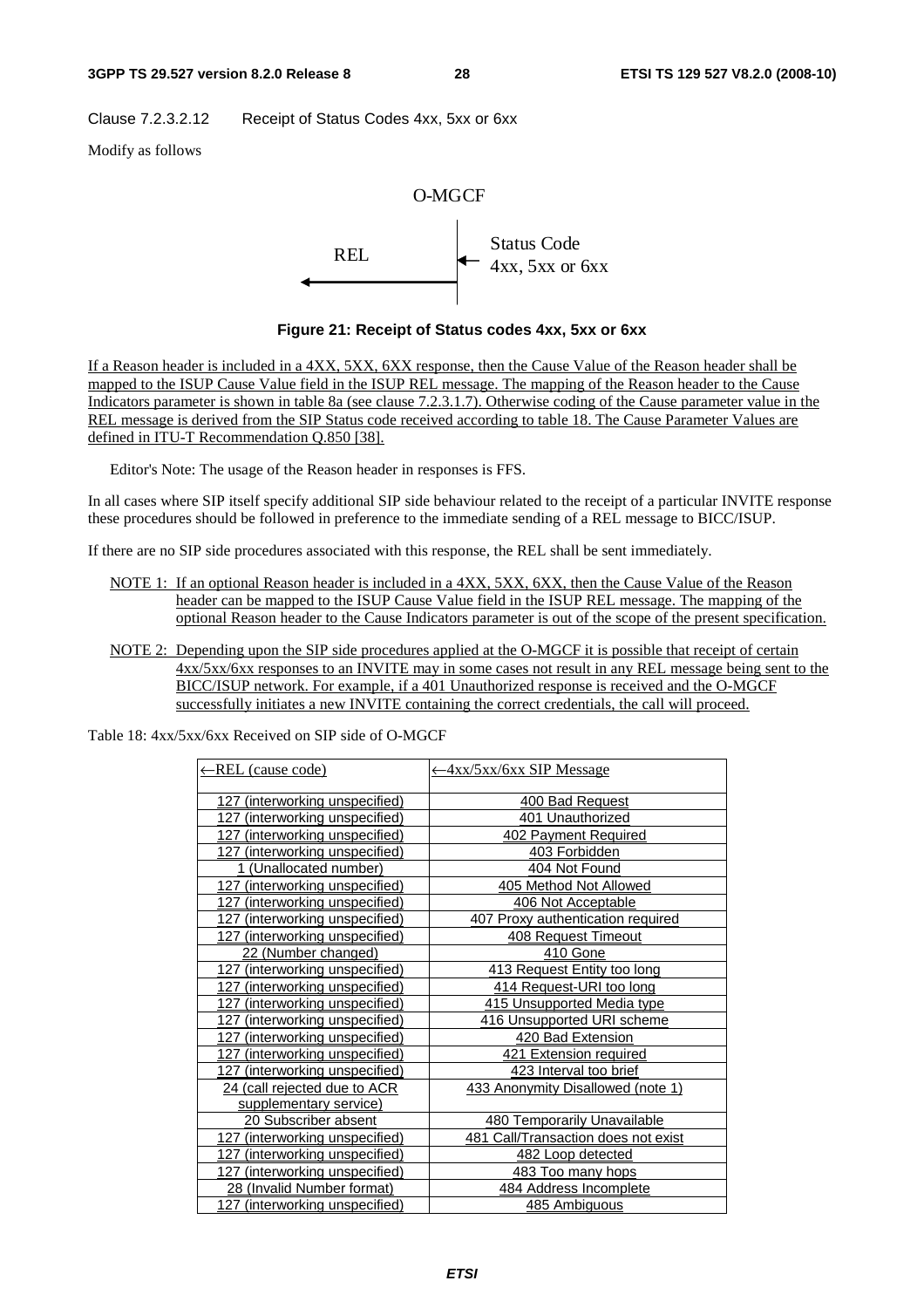| ←REL (cause code)                                  | -4xx/5xx/6xx SIP Message                                                     |
|----------------------------------------------------|------------------------------------------------------------------------------|
|                                                    |                                                                              |
| 17 (User busy)                                     | 486 Busy Here                                                                |
| 127 (Interworking unspecified) or                  | 487 Request terminated                                                       |
| not interworked. (NOTE 2)                          |                                                                              |
| 127 (interworking unspecified)                     | 488 Not acceptable here                                                      |
| 127 (interworking unspecified)                     | 493 Undecipherable                                                           |
| 127 (interworking unspecified)                     | 500 Server Internal error                                                    |
| (interworking unspecified)<br>127                  | 501 Not implemented                                                          |
| (interworking unspecified)<br>127                  | 502 Bad Gateway                                                              |
| (interworking unspecified)<br>127                  | <b>503 Service Unavailable</b>                                               |
| (interworking unspecified)<br>127                  | 504 Server timeout                                                           |
| 127 (interworking unspecified)                     | 505 Version not supported                                                    |
| (interworking unspecified)<br>127                  | 513 Message too large                                                        |
| 127 (interworking unspecified)                     | 580 Precondition failure                                                     |
| 17 (User busy)                                     | 600 Busy Everywhere                                                          |
| 21 (Call rejected)                                 | 603 Decline                                                                  |
| 1 (unallocated number)                             | 604 Does not exist anywhere                                                  |
| 127 (interworking unspecified)                     | 606 Not acceptable                                                           |
| NOTE 1: Anonymity Disallowed, RFC5079 [77] refers. |                                                                              |
|                                                    | NOTE 2: No interworking if the O-MGCF previously issued a CANCEL request for |
| the INVITE.                                        |                                                                              |
| NOTE 3:                                            | The 4xx/5xx/6xx SIP responses that are not covered in this table are not     |
| interworked.                                       |                                                                              |

Received PSTN XML elements shall be mapped as shown in table 17c.

Clause 7.2.3 2.13 Receipt of a BYE

Modify as follows

#### O-MGCF



#### **Figure 22: Receipt of BYE method**

If a Reason header field with Q.850 Cause Value is included in the BYE request, then the Cause Value shall be mapped to the ISUP Cause Value field in the ISUP REL. The mapping of the Reason header to the Cause Indicators parameter is shown in table 8a (see clause 7.2.3.1.7).On receipt of a BYE request, the O-MGCF sends a REL message with Cause Code value 16 (Normal Call Clearing).

Received PSTN XML elements shall be mapped as shown in table 17c.

Clause 7.2.3.2.14 Receipt of the Release Message

Modify as follows

In the case that the REL message is received and a final response (i.e. 200 OK (INVITE)) has already been received the O-MGCF shall send a BYE request. If the final response (i.e. 200 OK (INVITE)) has not already been received the O-MGCF shall send a CANCEL method.

A Reason header field containing the received (Q.850) Cause Value of the REL message shall be added to the CANCEL or BYE request. The mapping of the Cause Indicators parameter to the Reason header is shown in table 9a (see clause 7.2.3.1.8).

Received PSTN XML elements shall be mapped as shown in table 17c.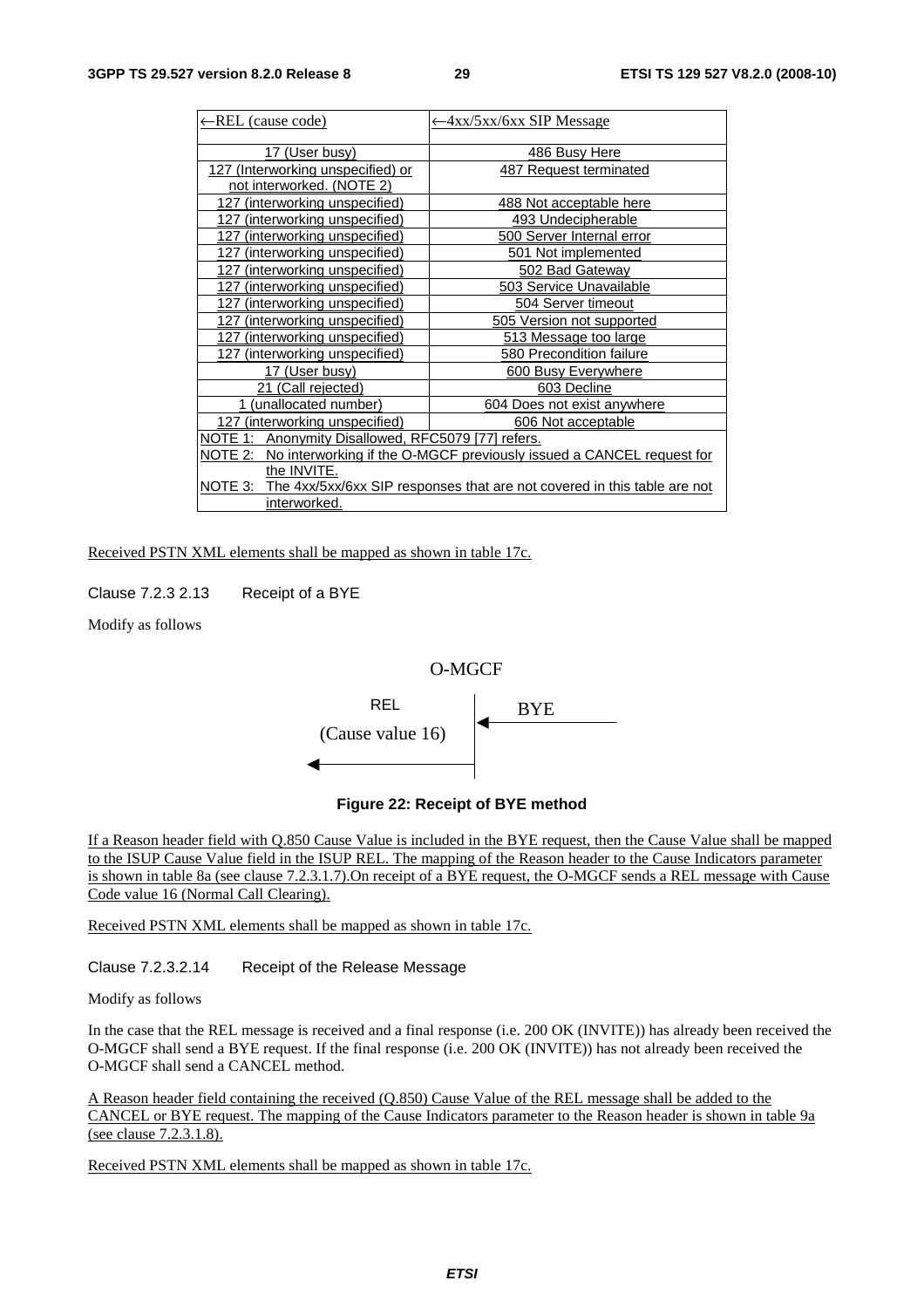Clause 7.4.5 Sub-addressing (SUB)

Modify as follows:

The actions of the MGCF at the ISUP/BICC side are described in ITU-T Recommendation Q.731.8 [42] under the clause "Interactions with other networks".

7.4.5.1 General

The ISDN Subaddress in ISUP is transported within the Access Transport Parameter. The Coding of the Subaddress parameter within the Access Transport Parameter is described within EN 300 403-1 [91]. The isdn-Subaddress parameter carried within a tel or sip URI is defined within RFC3966 [92].

#### 7.4.5.2 Incoming Call Interworking from SIP to ISUP at I-MGCF

The mapping in table 24ba of the isdn-Subaddress parameter received within a tel or sip URI to the ISUP Access Transport Parameter encapsulating the Subaddress shall be applied.

The mapping in table 24bb of the Subaddress received within an ANM Message containing the ISUP Access Transport Parameter to the isdn-Subaddress of a tel or sip URI to be sent within a 200 OK (INVITE) shall be applied.

Table 24ba: Mapping of the Subaddress received in an initial INVITE to the Subaddress sent in the IAM

| SIP Message INVITE                                                                    |                                                                                                                                                                          | <b>ISUP Message IAM</b>                 |                                              |
|---------------------------------------------------------------------------------------|--------------------------------------------------------------------------------------------------------------------------------------------------------------------------|-----------------------------------------|----------------------------------------------|
| Source<br><b>SIP</b><br>header<br>field and component                                 | Source<br>component<br>value                                                                                                                                             | <b>ISUP Parameter field</b>             | value<br>οf<br>Derived<br>parameter field    |
| <b>Request-URI</b><br>isdn-<br>including<br>the<br><b>Subaddress</b>                  | ";isub=" $1*$ uric<br>"uric" containing the<br>Subaddress digits                                                                                                         | Transport<br><b>Access</b><br>Parameter | called<br>party<br>Subaddress<br>(see note)  |
| P-Asserted-Identity<br>header Field<br>including<br>the<br>isdn-<br><b>Subaddress</b> | ";isub=" $1*$ uric<br>"uric" containing the<br>Subaddress digits                                                                                                         | Transport<br>Access<br>Parameter        | calling<br>party<br>Subaddress<br>(see note) |
| NOTE:                                                                                 | The Type of Subaddress as described within EN 300 403-1 [91] Bits 5,6,7 and shall be set to 0 0 0 "NSAP<br>(ITU-T Recommendation X.213 [23] and ISO/IEC 8348 Add.2 [93)" |                                         |                                              |

Table 24bb: Mapping of the Subaddress received in an ANM to the Subaddress sent in the 200 OK (INVITE)

| <b>ISUP Message ANM</b>          |                                                                                                               | SIP 200 (OK)                                                    |                                                                                                                                                                      |
|----------------------------------|---------------------------------------------------------------------------------------------------------------|-----------------------------------------------------------------|----------------------------------------------------------------------------------------------------------------------------------------------------------------------|
| ISUP Parameter field             | Source<br>component<br>value                                                                                  | <b>SIP</b><br>Source<br>header<br>field and component           | οf<br>Derived<br>value<br>parameter field                                                                                                                            |
| connected<br>party<br>Subaddress | Subaddress<br>encapsulated<br>the<br>in.<br><b>ISUP</b><br>Access<br>Transport parameter<br>NOTE <sub>1</sub> | P-Asserted-Identity<br>the<br>lincluding<br>isdn-<br>Subaddress | ";isub=" $1*$ uric<br>The<br><b>Subaddress</b><br>into<br>digits<br>included<br>"uric"<br>shall<br>the<br>be<br>the<br>from<br>derived<br>Transport<br><b>Access</b> |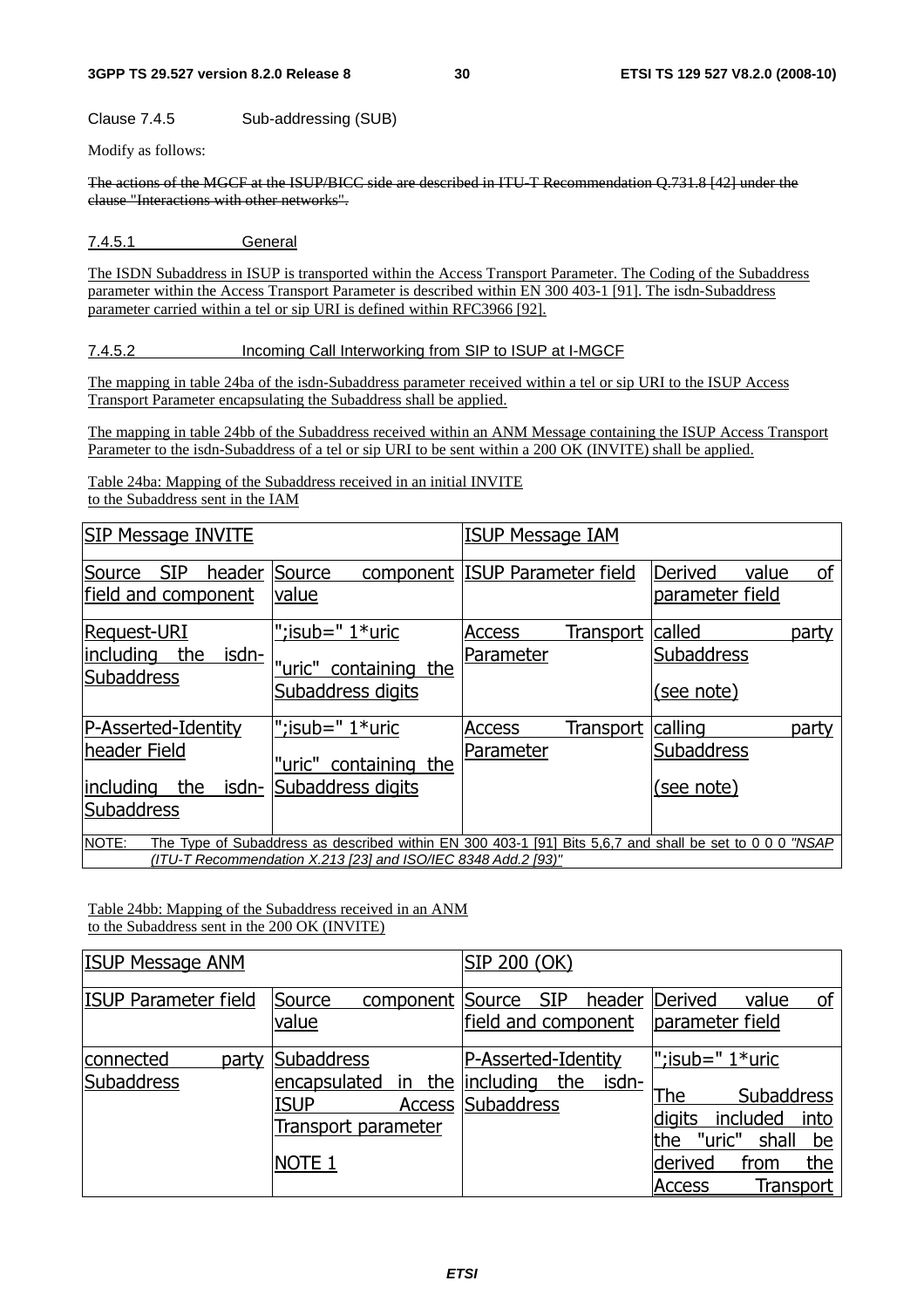|       |  |                                                                                   | <b>Iparameter</b> |
|-------|--|-----------------------------------------------------------------------------------|-------------------|
|       |  |                                                                                   | $ $ (see note)    |
| NOTE: |  | The Type of Subaddress as described within EN 300 403-1 [91] shall not be mapped. |                   |

7.4.5.3 Outgoing Call Interworking from ISUP to SIP at O-MGCF

The mapping in table 24bc of the isdn-Subaddress parameter received within a tel or sip URI to the ISUP Access Transport Parameter encapsulating the Subaddress shall be applied.

The mapping in table 24bd of the Subaddress received within an ANM Message containing the ISUP Access Transport Parameter to the isdn-Subaddress of a tel or sip URI to be sent within a 200 OK (INVITE) shall be applied.

Table 24bc: Mapping of the Subaddress received in an IAM to the Subaddress sent in the INVITE

| <b>ISUP IAM Message</b>                        |                                             |                  | <b>SIP INVITE Message</b>                                                                                                                                                              |                                                                                                                                                                                   |
|------------------------------------------------|---------------------------------------------|------------------|----------------------------------------------------------------------------------------------------------------------------------------------------------------------------------------|-----------------------------------------------------------------------------------------------------------------------------------------------------------------------------------|
| <b>ISUP Parameter field</b>                    | Source<br>value                             | component        | Source SIP header field<br>and component                                                                                                                                               | of<br><b>Derived</b><br>value<br>parameter field                                                                                                                                  |
| called<br>party<br><b>Subaddress</b>           | <b>Access</b><br><u>parameter</u><br>Note 1 | <u>Transport</u> | То<br>Request-URI<br>and<br>header field<br>including<br>the isdn-Subaddress                                                                                                           | ";isub=" 1*uric<br>The Subaddress digits<br>included into the "uric"<br>be derived<br>from<br>shall<br>the<br><b>Access</b><br><b>Transport</b><br>parameter<br><u>(see note)</u> |
| calling<br>party<br><b>Subaddress</b><br>NOTE: | <b>Access</b><br>parameter<br>Note 1        | Transport        | P-Asserted-Identity<br>header field and From<br>field including<br>header<br>the isdn-Subaddress<br>The "Type of Subaddress" as described within EN 300 403-1 [91] shall not be mapped | ";isub=" 1*uric<br>The Subaddress digits<br>included into the "uric"<br>be derived from<br>shall<br>the<br><b>Access</b><br><b>Transport</b><br>parameter<br><u>(see note)</u>    |

### Table 24bd: Mapping of the Subaddress received in a 200OK to the Subaddress sent in the ANM

| 2000K                                    |                                                                 | <b>ANM</b>                  |       |                                      |                  |
|------------------------------------------|-----------------------------------------------------------------|-----------------------------|-------|--------------------------------------|------------------|
| Source SIP header field and<br>component | Source component value                                          | <b>ISUP Parameter field</b> |       | Derived<br>value<br>field            | parameter<br>.ot |
| P-Asserted-Identity                      | ";isub=" $1$ *uric                                              | connected                   | party | <b>Access</b>                        | Transport        |
| including the                            |                                                                 | Subaddress                  |       | parameter                            |                  |
|                                          |                                                                 |                             |       | (see note)                           |                  |
| <b>NOTE:</b>                             | The "Type of Subaddress as described" within EN 300 403-1 [91]  |                             |       | Bits 5,6,7 and shall be set to 0 0 0 | "NSAP            |
|                                          | (ITU-T Recommendation. X.213 [23] and ISO/IEC 8348 Add.2 [93])" |                             |       |                                      |                  |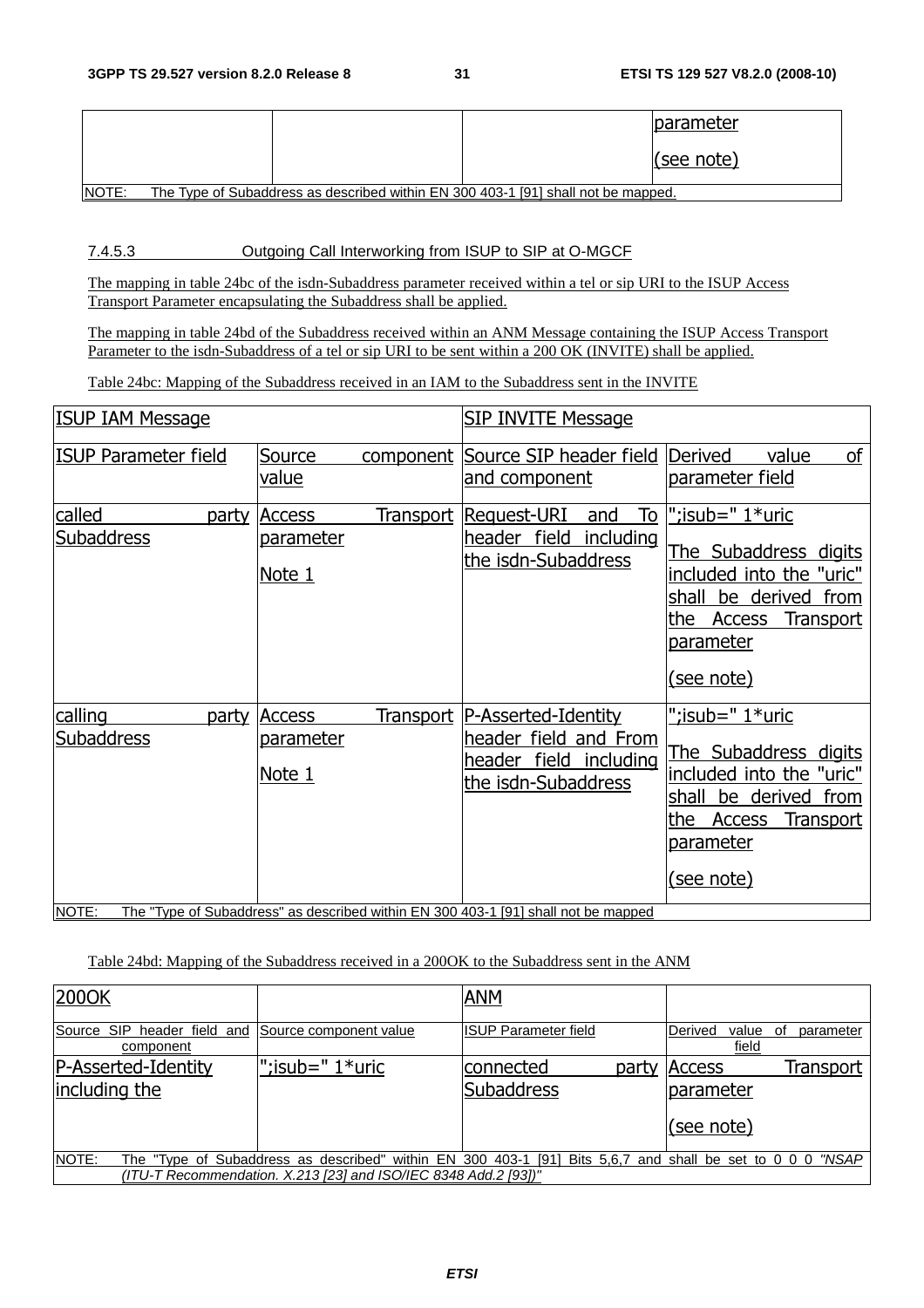Clause 7.4.21 User-to-User Signalling (UUS)

Modify as follows:

#### 7.4.21.1 User-to-User Signalling (UUS) service 1 (implicit)

The coding of the User-user information element is described within EN 300 356-8 [10]. The User-to-User header is defined within ES 283 003 [3].

- NOTE 1: If the draft-johnston- sipping-cc-uui is agreed then the Reference to ES 283 003 [3] will be replaced by the agreed RFC.
- NOTE 2: The IETF RFC needs more detail on encoding of the UUI as defined within ITU-T Recommendation Q.763 i.e. the protocol discriminator and the encoding syntax.

The content of the uuidata field of the User-to-User header shall start with the first octet being the protocol discriminator and followed by the user information octets.

The format of the uuidata field shall be the hexadecimal representation of binary data coded in ascii alphanumeric characters. For example, the 8- bit binary value 0011- 1111 is 3F in hexadecimal. To code this in ascii, one 8- bit byte containing the ascii code for the character '3' (0011- 0011 or 033H) and one 8- bit byte containing the ascii code for the character 'F' (0100- 0110 or 046H) are required. For each byte value, the high-order hexadecimal digit is always the first digit of the pair of hexadecimal digits. The ascii letters used for the hex digits shall always be capital form.

For example:

User-to-User: 00C81031313232333334343535363637373838FA08303900064630E9E0;encoding=hex

Interworking procedures between the user-user information element and User-to-User header for the User-to-user signalling service 1 are defined in the following clauses.

NOTE 1: For 3GPP Release 8 the encoding of data should be described in more detail.

NOTE 2: For 3GPP Release 8 the interworking of the encoded data should be described in more detail.

7.4.21.1.1 Incoming Call Interworking from SIP to ISUP at I-MGCF

On the receipt of the User-to-User Header if the encoding header field parameter of the User-to-User header set to hex the I-MGCF shall map the content of the *uuidata* header field to the *protocol discriminator* and *user information* parameters of the *user-user* information element. Mapping procedures for other encoding header field values are or further study.

The *length of user-user contents* parameter shall be set by the I-MGCF according to the normal procedures.

The I-MGCF maps the messages transporting the user-user information according to the normal interworking procedures.

Table 7.4.21.1.1: Mapping of the User-to-User header to the ISUP user-to-user information parameter

| SIP parameter $\rightarrow$                          |                                  | $\rightarrow$ ISUP parameter |  |                         |                                              |     |      |
|------------------------------------------------------|----------------------------------|------------------------------|--|-------------------------|----------------------------------------------|-----|------|
| Source<br><u>field</u><br>header<br>and<br>component | SIP Source<br>component<br>value | <b>ISUP</b><br>field         |  |                         | Parameter   Derived value of parameter field |     |      |
| User-to-User                                         | uuidata                          | User-to-User                 |  | Protocol<br>Information | discriminator                                | and | User |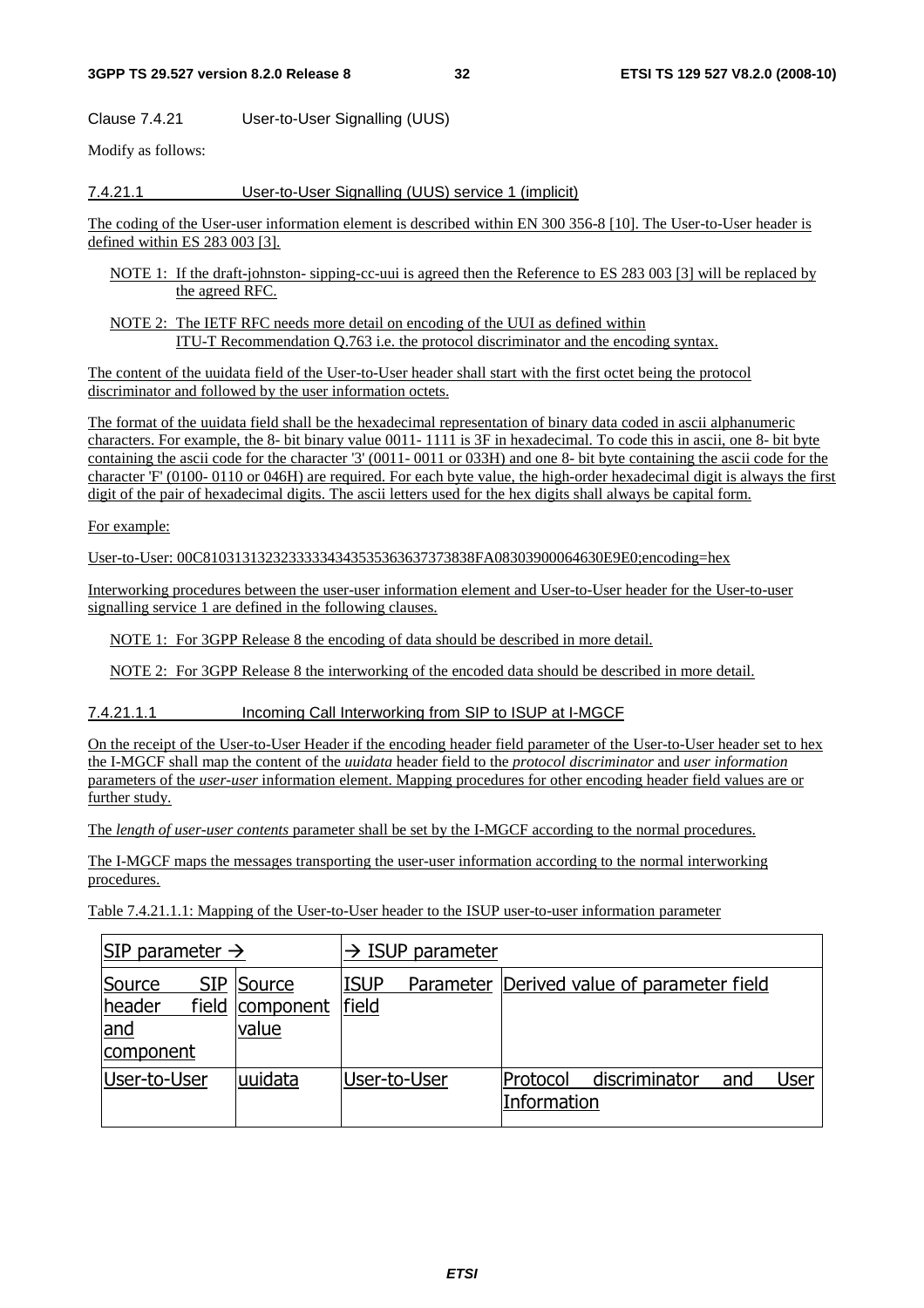#### 7.4.21.1.2 Outgoing Call Interworking from ISUP to SIP at O-MGCF

On the receipt of the user-user information element the O-MGCF shall map the protocol discriminator and user information parameters to the uuidata header field of the User-to-User header.

The O-MGCF shall set the encoding header field parameter of the User-to-User header to the "hex" value

The O-MGCF maps the messages transporting the user-user information according to the normal interworking procedures.

Table 7.4.21.1.1: Mapping of the ISUP user-to-user information parameter to the User-to-User header

| $\rightarrow$ ISUP parameter      |                         | $\rightarrow$ SIP parameter |                         |                                                                |                        |         |
|-----------------------------------|-------------------------|-----------------------------|-------------------------|----------------------------------------------------------------|------------------------|---------|
| <b>ISUP</b><br>Parameter<br>field |                         | Source parameter field      | <u>and</u><br>component | Source SIP Derived value<br>header field of parameter<br>field |                        |         |
| User-to-User                      | Protocol<br>Information | discriminator               | and                     |                                                                | User  User-to-<br>User | uuidata |

#### 7.4.21.2 User-to-User Signalling (UUS) service 1 (explicit)

The actions of the MGCF at the ISUP/BICC side are described in ITU-T Recommendation Q.737.1[42] under the clause "Interactions with other networks".

#### 7.4.21.3 User-to-User Signalling (UUS) service 2 (implicit & explicit)

The actions of the MGCF at the ISUP/BICC side are described in ITU-T Recommendation Q.737.1[42] under the clause "Interactions with other networks".

7.4.21.4 User-to-User Signalling (UUS) service 3 (implicit & explicit)

The actions of the MGCF at the ISUP/BICC side are described in ITU-T Recommendation Q.737.1[42] under the clause "Interactions with other networks".

Annex D (informative): Bibliography

draft-johnston-sipping-cc-uui-02 "Transporting User to User Information for Call Centres using SIP" 2007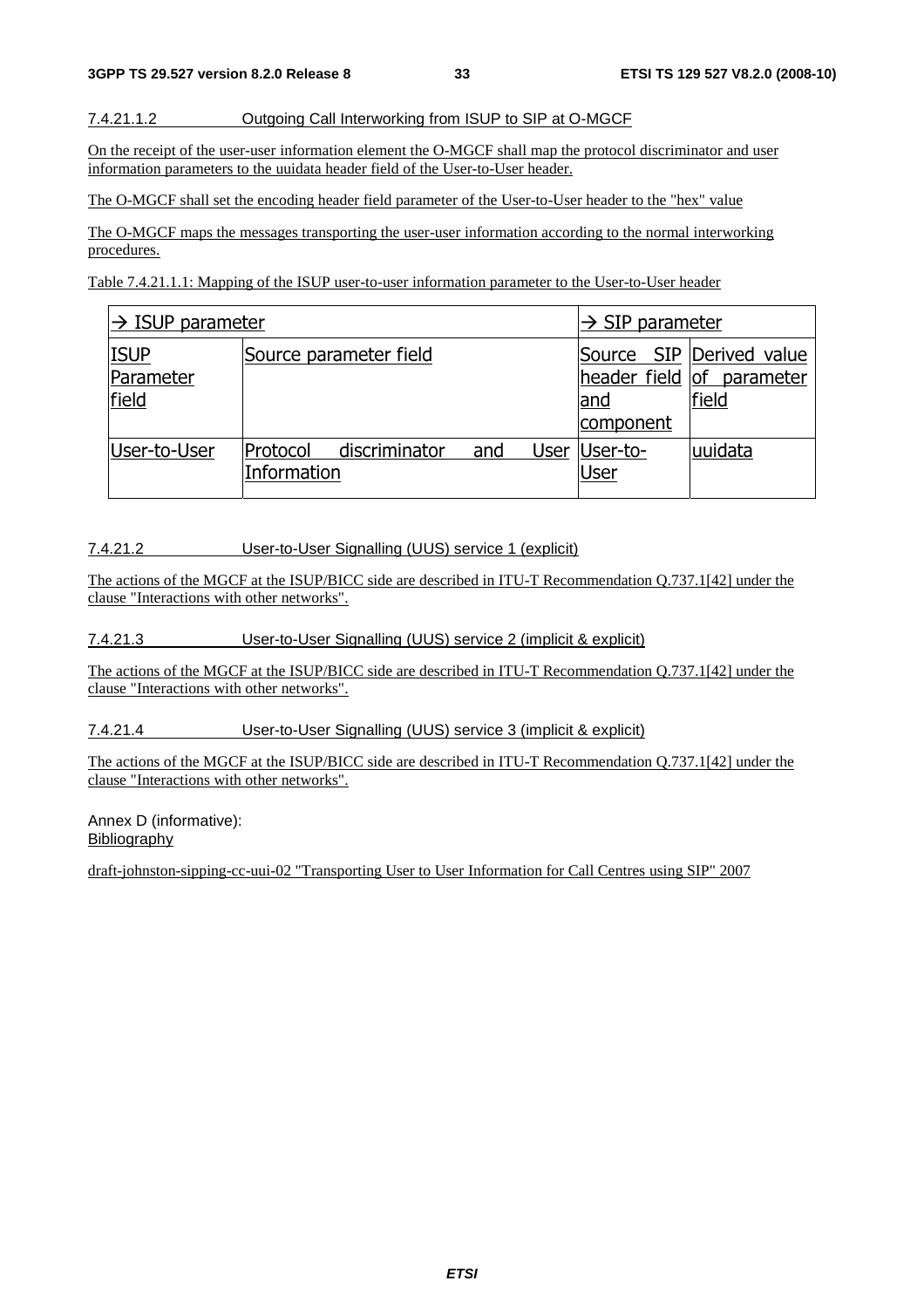### Annex A (informative): Change history

|                 | <b>TISPAN# TISPAN Doc.</b> | CR  | Subject/Comment                                                                              |
|-----------------|----------------------------|-----|----------------------------------------------------------------------------------------------|
| 14bis           | 234r2                      | 001 | Mapping of SUB                                                                               |
| 14bis           | 354r2                      | 002 | WI3019 SIP ISUP Interworking addition of Overlap signalling at the<br><b>HMGCF</b> (removed) |
| 14ter           | 352r1                      | 003 | Corrections of sub-addressing interworking                                                   |
| TISPAN3-<br>WG3 |                            |     | WG3TD175r1 001r1 WI3119 ES 283 027 correction of Subaddressing                               |
| TISPAN3-<br>WG3 | Void                       | 004 | Void                                                                                         |
| TISPAN3-<br>WG3 | WG3TD057r3 005             |     | WI 3119 Addition of UUS Interworking description                                             |
| TISPAN3-<br>WG3 | Void                       | 006 | Void                                                                                         |
| TISPAN3-<br>WG3 | WG3TD004r3 007             |     | WI3119 ES 283 027 - Progress Indicator mapping                                               |
| TISPAN3-<br>WG3 | WG3TD165r4 008             |     | WI3119 ES 283 027 Fallback                                                                   |
| TISPAN3-<br>WG3 | WG3TD129r3 009             |     | WI3120 ES 283 027 SIP XML transit specific interworking                                      |

|             | <b>Change history</b> |                 |     |     |                                                             |       |            |  |
|-------------|-----------------------|-----------------|-----|-----|-------------------------------------------------------------|-------|------------|--|
| <b>Date</b> | TSG#                  | <b>TSG Doc.</b> | CR  | Rev | Subject/Comment                                             | Old   | <b>New</b> |  |
| 2006-07     |                       |                 |     |     | Published as ETSI ES 283 027                                |       | 1.1.1      |  |
| 2007-09     |                       |                 |     |     | Published as ETSI ES 283 027                                |       | 1.4.0      |  |
| 2008-01     |                       |                 |     |     | Released on ETSI member approval process as ETSI ES 283 027 |       | 2.4.0      |  |
| 2008-01     |                       |                 |     |     | Converted to 3GPP TS 29.527                                 |       | 2.4.1      |  |
| 2008-03     | TSG #39               |                 |     |     | MCC update to version 8.0.0 after approval at TSG CT#39     | 2.4.1 | 8.0.0      |  |
| 2008-05     | TSG #40               | CP-080293       |     | 2   | TMR and Fallback mapping                                    | 8.0.0 | 8.1.0      |  |
| 2008-09     | <b>TSG #41</b>        | CP-080557       | 004 | 2   | Mapping of TMU                                              | 8.1.0 | 8.2.0      |  |
| 2008-09     | <b>TSG#41</b>         | CP-080557       | 005 | 2   | Progress Indicator mapping                                  | 8.1.0 | 8.2.0      |  |